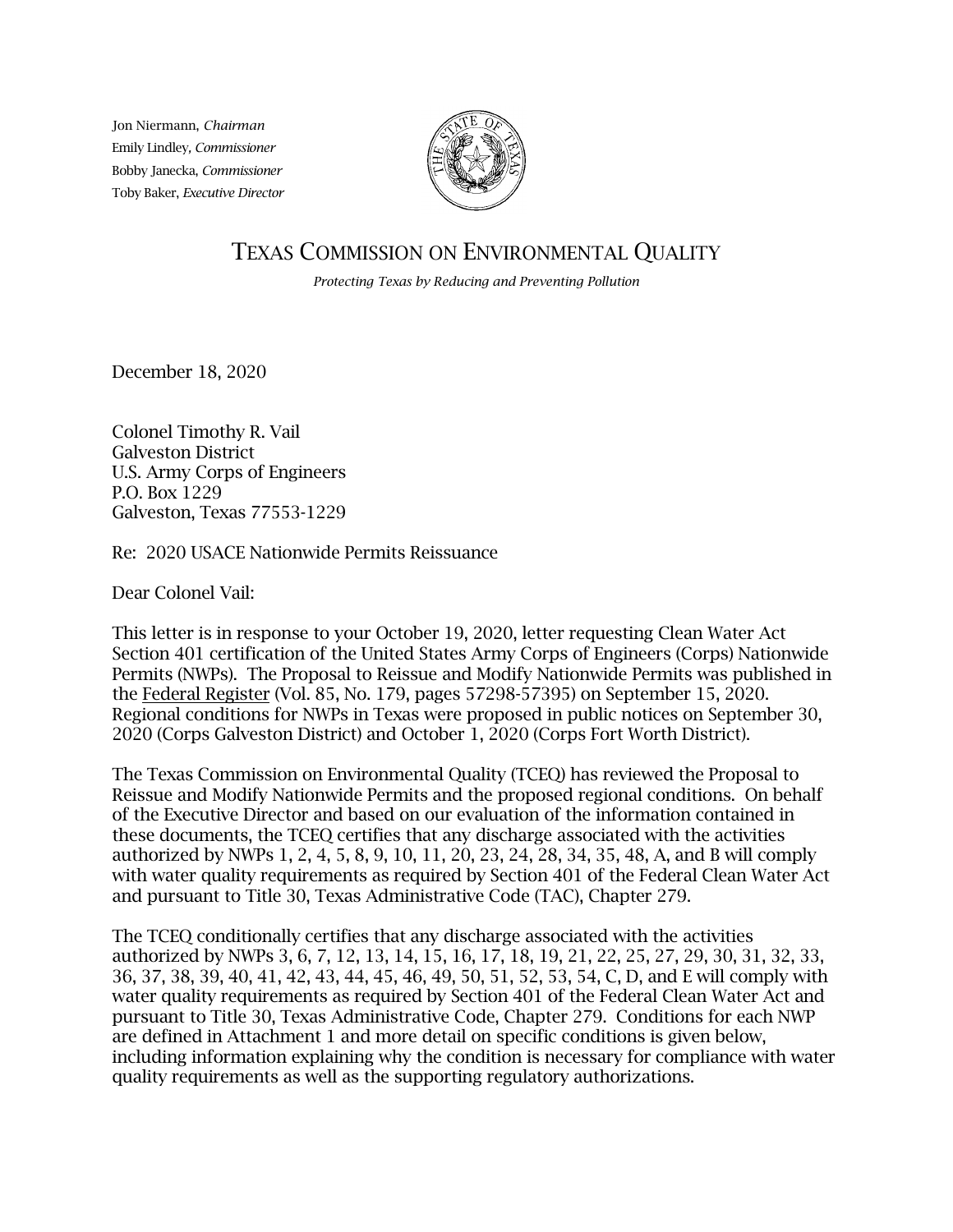The TCEQ understands that a prohibition against the use of NWPs (except for NWP 3) in coastal dune swales, mangrove marshes, and Columbia Bottomlands in the Galveston District is included in the Draft 2020 Nationwide Permit (NWP) Regional Conditions for the State of Texas (Regional Conditions). A prohibition of using NWPs (except for NWP 3) in coastal dune swales, mangrove marshes, and Columbia bottomlands in the Galveston District is a condition of this TCEQ 401 certification. This condition is necessary to ensure compliance with water quality requirements because impacts to rare and ecologically significant aquatic resources such as coastal dune swales, mangrove marshes, and Columbia bottomlands would not be considered minimal but significant, and therefore would not meet the purpose of a nationwide permit to authorize activities that will result in no more than minimal adverse environmental effects. Furthermore, activities that would result in impacts to these unique resources are more appropriately authorized under an individual permit to ensure that unavoidable impacts are adequately minimized (30 TAC §279.11(c)(2)) and mitigated (30 TAC §279.11(c)(3) and 30 TAC §307.4(i)).

The TCEQ wants to clarify the application of NWP 16 in Texas. NWP 16 should be limited to the return water from upland contained dredged material disposal areas. It is important to emphasize the intent for dredged material disposal. The TCEQ understands dredged material to be associated with navigational dredging activities, not commercial mining activities. To avoid confusion, the TCEQ requests that a regional condition be added or that the Corps commits to prohibiting the use of NWP 16 for activities that would be regulated under Standard Industrial Classification (SIC) codes 1442 and 1446 (industrial and construction sand and gravel mining).

Consistent with previous NWPs certification decisions, the TCEQ is conditionally certifying NWP 16 for the return water from confined upland disposal not to exceed a 300 mg/L total suspended solids (TSS) concentration. This condition is necessary to ensure that return water discharges will comply with water quality requirements in accordance with Texas Water Code §26.003 and antidegradation policy in 30 TAC §307.5, and not result in violations of general water quality criteria in 30 TAC 307.4(b)(2)-(5). The TCEQ encourages the Corps to consider that TSS limits are promulgated as effluent limits under Title 40 of the Code of Federal Regulations, and that the TCEQ effectively imposes TSS effluent limits in thousands of wastewater discharge permits issued in Texas under Section 402 of the federal Clean Water Act.

The TCEQ recognizes the usefulness of having an instantaneous method to determine compliance with the 300 mg/L TSS limit. However, existing literature and analysis of paired samples of turbidity and TSS from the Texas Surface Water Quality Information System indicate this relationship must be a site-specific characterization of the actual sediments to be dredged. To address this approach, we have continued language in the NWP 16 conditional certification that allows flexibility to use an instantaneous method in implementing the TSS limit when a site-specific correlation curve for turbidity (nephelometric turbidity units (NTU)) versus TSS has been approved by TCEQ. The TCEQ remains interested in working with the Corps in the development of these curves and in working together to find the best methods to implement this limit.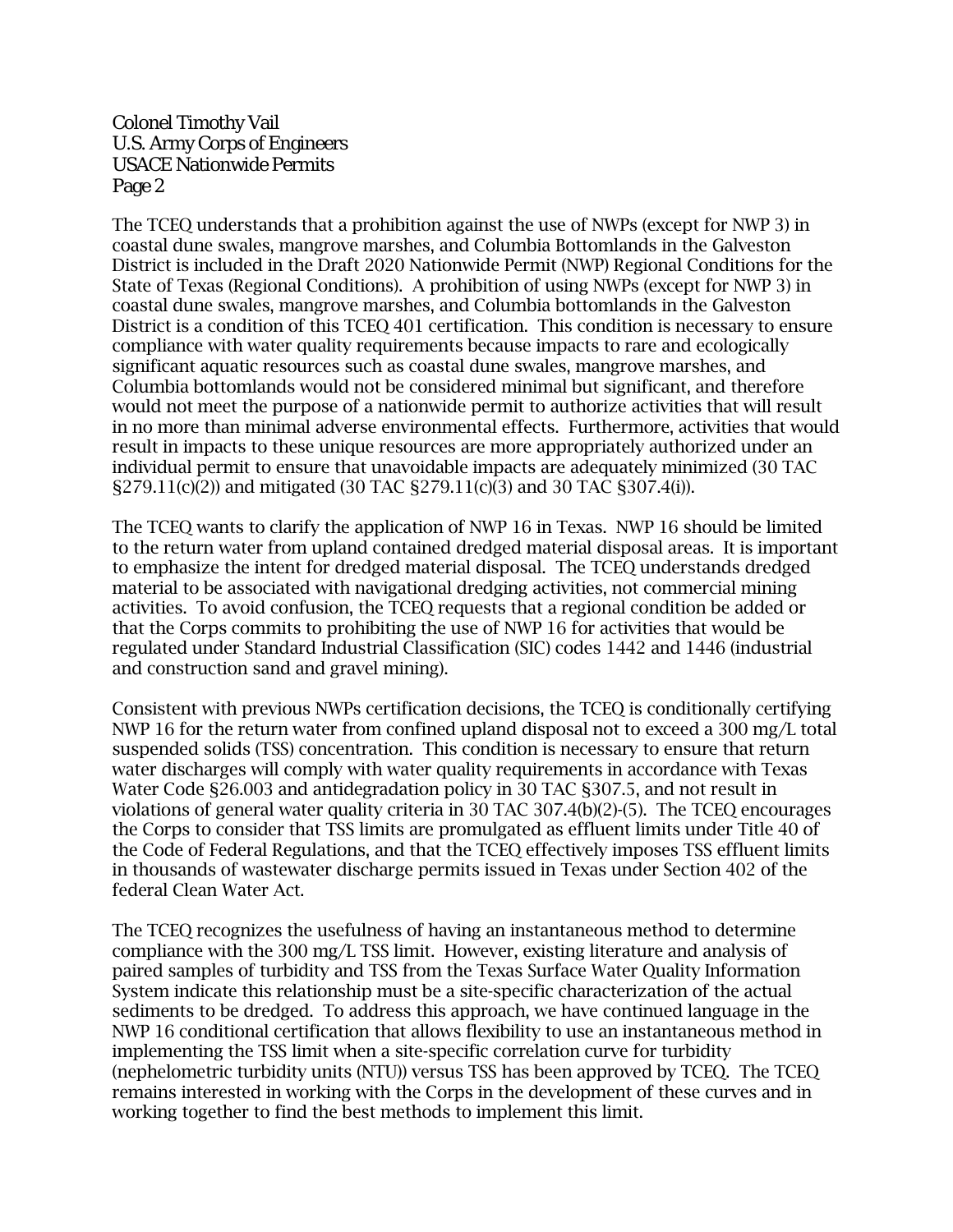Regional Condition 17 applies to NWP authorizations in the Area of Concern (AOC) of the San Jacinto River Waste Pits Superfund Site. The TCEQ conditionally certifies Regional Condition 17 provided that the Permit Evaluation Requirement Process (Process), effective November 1, 2009, is adhered to for all proposed and existing permits within the AOC. The Process requires that all permit applicants and existing permittees within the AOC perform sampling to ensure that any activities conducted, especially activities involving dredging or disposal of dredged materials, do not impact site investigation and remediation and that existing water quality is maintained and protected in accordance with the Texas Water Code §26.003 and TCEQ antidegradation policy in 30 TAC §307.5.

The TCEQ is conditionally certifying NWP General Condition 12 *Soil Erosion and Sediment Controls*, and General Condition 25 *Water Quality*. The conditions address three broad categories of water quality management with specific recommendations for Best Management Practices (BMPs) for each category. These BMP conditions are necessary to enhance the water quality protection of these General Conditions by requiring the use of specific BMPs to control erosion, sedimentation, and/or post-construction TSS in permitted activities and therefore prevent violation of state general water quality criteria (30 TAC §307.4) and antidegradation policy (30 TAC §307.5). Runoff from bridge decks has been exempted from the requirement for post-construction TSS controls under General Condition 25. A list of TCEQ-recommended BMPs is included as Attachment 2. Attachment 3 is provided as a quick reference table identifying the BMP categories that are required for each NWP. A detailed description of the BMPs is provided in Attachment 4.

The Corps is proposing to remove the 300 linear foot (LF) limit for NWPs 21, 29, 39, 40, 42, 43, 44, 50, 51, and 52, in part, to simplify the quantification of aquatic resource types (i.e., streams, wetlands, etc.) by using acreage as the preferred unit of measure. Removing the stream bed loss limit would mean that stream losses associated with activities covered by these 10 NWPs would only be limited by the existing ½-acre limit on overall impacts to waters of the U.S. This could significantly affect state stream resources by allowing upwards of several thousand linear feet of stream impacts under these permits, depending on the dimensions of the streams being impacted. The TCEQ has traditionally relied on and used linear feet as the preferred unit of measure of stream impacts and stream mitigation in our Section 401 water quality certification program. Therefore, the TCEQ does not support the proposed removal of the 300 LF stream bed loss limit in these NWPs and conditionally certifies NWPs 21, 29, 39, 40, 42, 43, 44, 50, 51, and 52 with a limit of 1,500 linear feet of stream bed loss. The condition is based on the amount of stream impacts considered minimal by the TCEQ, where certification is waived for projects impacting 1,500 LF of streams or less in accordance with the Memorandum of Agreement (August 2000) between the Corps and TCEQ. Any proposed impacts greater than 1,500 linear feet of impacts in stream length will need to undergo an individual TCEQ 401 certification review, preferably in the context of a Section 404 individual permit. This condition is necessary to ensure that the discharge associated with projects permitted using these 10 NWPs will comply with water quality requirements for aquatic life uses and habitat (30 TAC 307.4(i)), antidegradation implementation procedures (30 TAC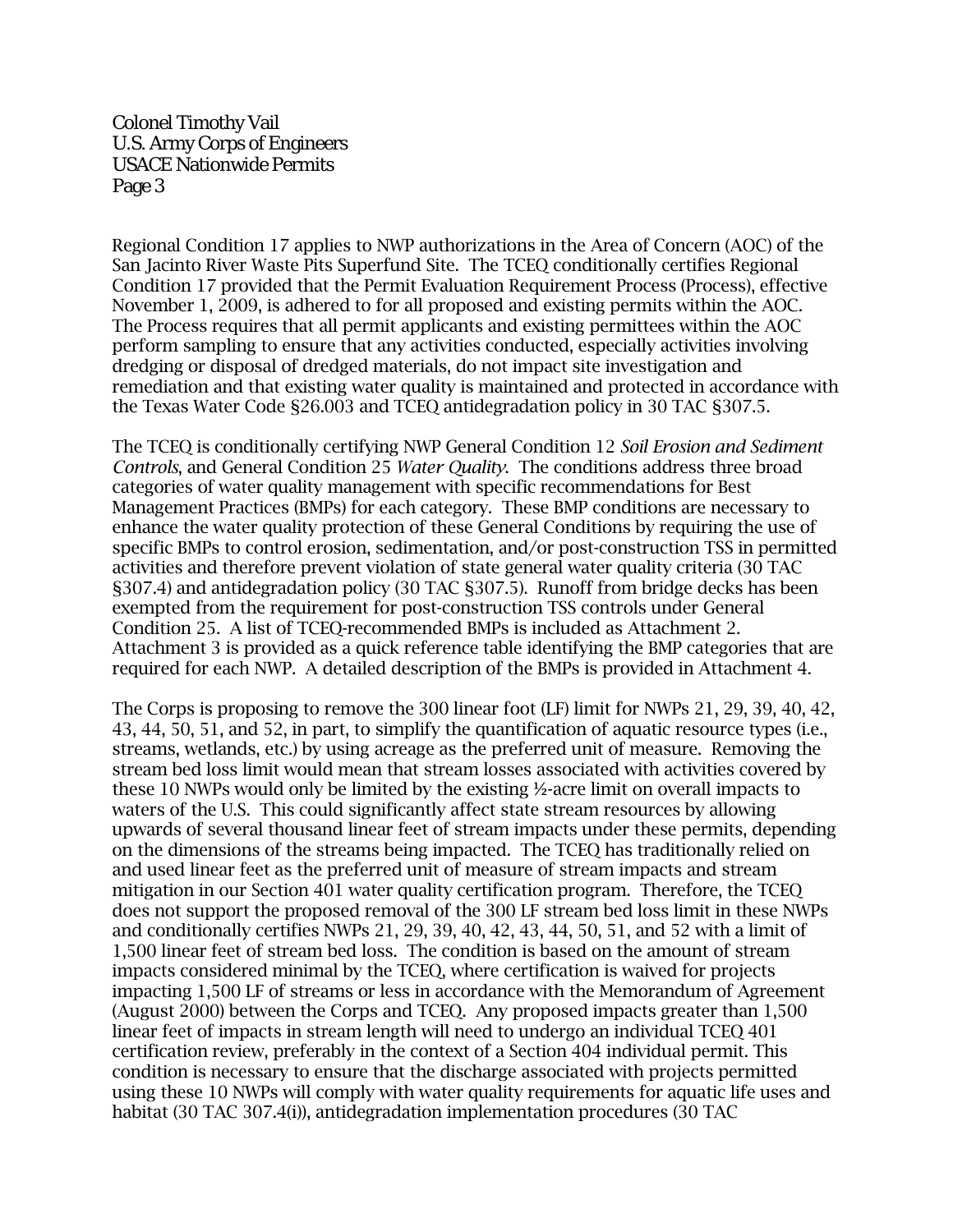$307.5(c)(1)(B)$ , and minimization and mitigation requirements in 30 TAC 279.11(c)(2) and (3), as well as be consistent with the NWP goal of authorizing only minimal adverse environmental impacts.

This certification decision is limited to those activities under the jurisdiction of the TCEQ. For activities related to the production and exploration of oil and gas, a Railroad Commission of Texas certification is required as provided in the Texas Water Code §26.131.

The TCEQ has reviewed the Notice of Reissuance of Nationwide Permits for consistency with the Texas Coastal Management Program (CMP) goals and policies in accordance with the CMP regulations {Title 31, Texas Administrative Code (TAC), Chapter (§)505.30} and has determined that the action is consistent with the applicable CMP goals and policies.

This certification was reviewed for consistency with the CMP's development in critical areas policy {31 TAC §501.23} and dredging and dredged material disposal and placement policy {31 TAC §501.25}. This certification complies with the CMP goals {31 TAC §501.12(1, 2, 3, 5)} applicable to these policies.

The TCEQ reserves the right to modify this certification if additional information identifies specific areas where significant impacts, including cumulative or secondary impacts, are occurring, and the use of these NWPs would be inappropriate.

No review of property rights, location of property lines, nor the distinction between public and private ownership has been made, and this certification may not be used in any way with regard to questions of ownership.

If you require further assistance, please contact Ms. Lili Murphy, Water Quality Assessment Section, Water Quality Division (MC-150), at (512) 239-4595 or by email at lili.murphy@tceq.texas.gov.

Sincerely,

David W Cralingle

David W. Galindo, Deputy Director Water Quality Division Texas Commission on Environmental Quality

DWG/LM/

Attachments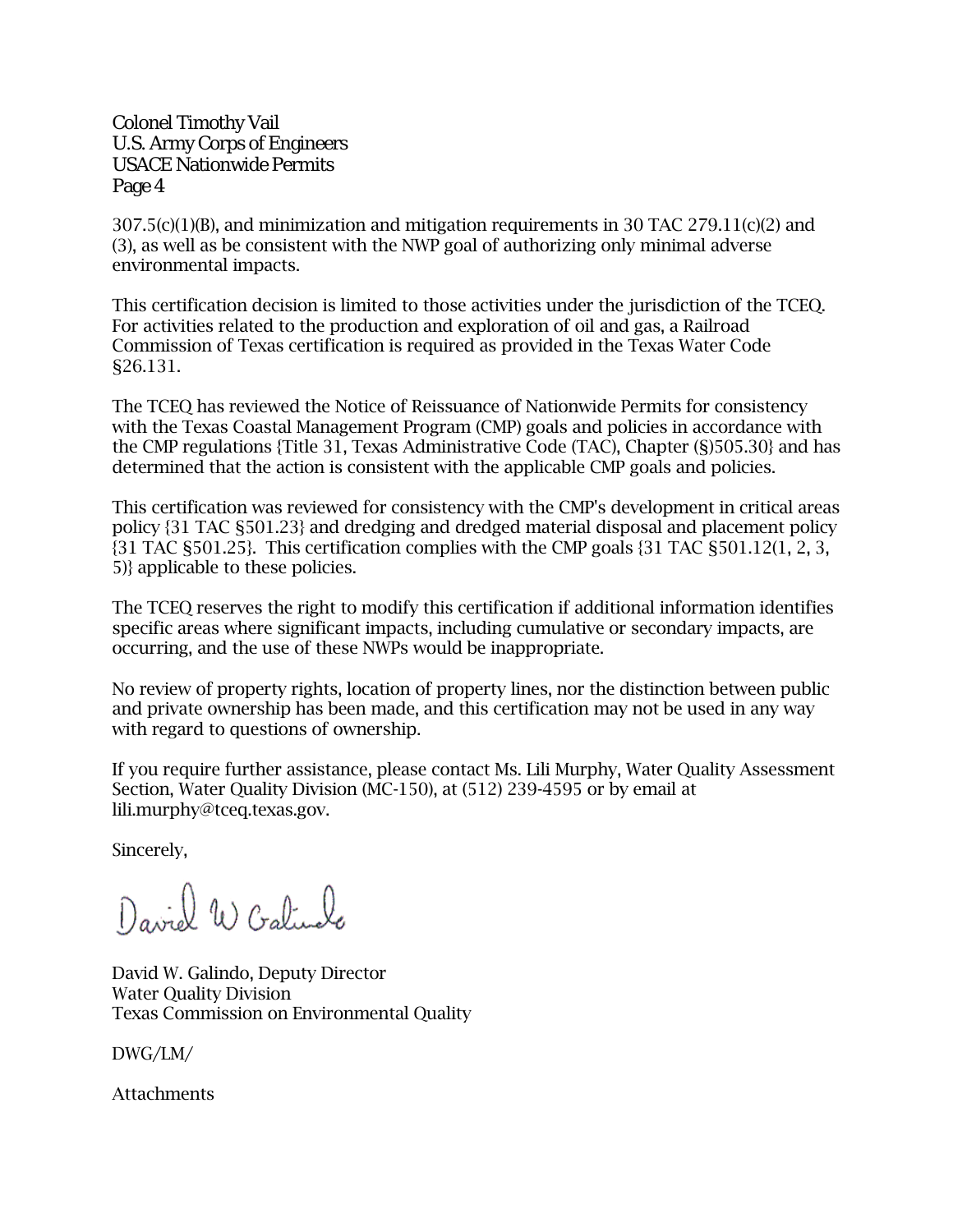ccs: Mr. Joseph McMahan, U.S. Army Corps of Engineers Galveston District via e-mail at [joseph.a.mcmahan@usace.army.mil](mailto:joseph.a.mcmahan@usace.army.mil) Ms. Kristi McMillan U.S. Army Corps of Engineers Galveston District via e-mail at [Kristi.N.McMillan@usace.army.mil](mailto:Kristi.N.McMillan@usace.army.mil) Mr. Stephen Brooks, Branch Chief, U.S. Army Corp of Engineers Fort Worth District via e-mail at [Stephen.Brooks@usace.army.mil](mailto:Stephen.Brooks@usace.army.mil) Ms. Allison Buchtien,and Mr. Jesse Solis, Texas General Land Office via e-mail at [Federal.Consistency@glo.texas.gov](mailto:Federal.Consistency@glo.texas.gov) Ms. Leslie Savage, Texas Railroad Commission via e-mail at [Leslie.Savage@RRC.texas.gov](mailto:Leslie.Savage@RRC.texas.gov) Branch Chief, U.S. Army Corps of Engineers, Albuquerque District, 4101 Jefferson Plaza NE, Room 313, Albuquerque, New Mexico 87109-3435 Regulatory Branch Chief, U.S. Army Corps of Engineers, Regulatory Branch CESWT-PE-R, 1645 South 101<sup>st</sup> East Avenue, Tulsa, Oklahoma, 74128 Regulatory Branch Chief, U.S. Army Corps of Engineers, El Paso Regulatory Office, CESPA-OD-R-EP, P.O. Box 6096, Fort Bliss, Texas 79906-6096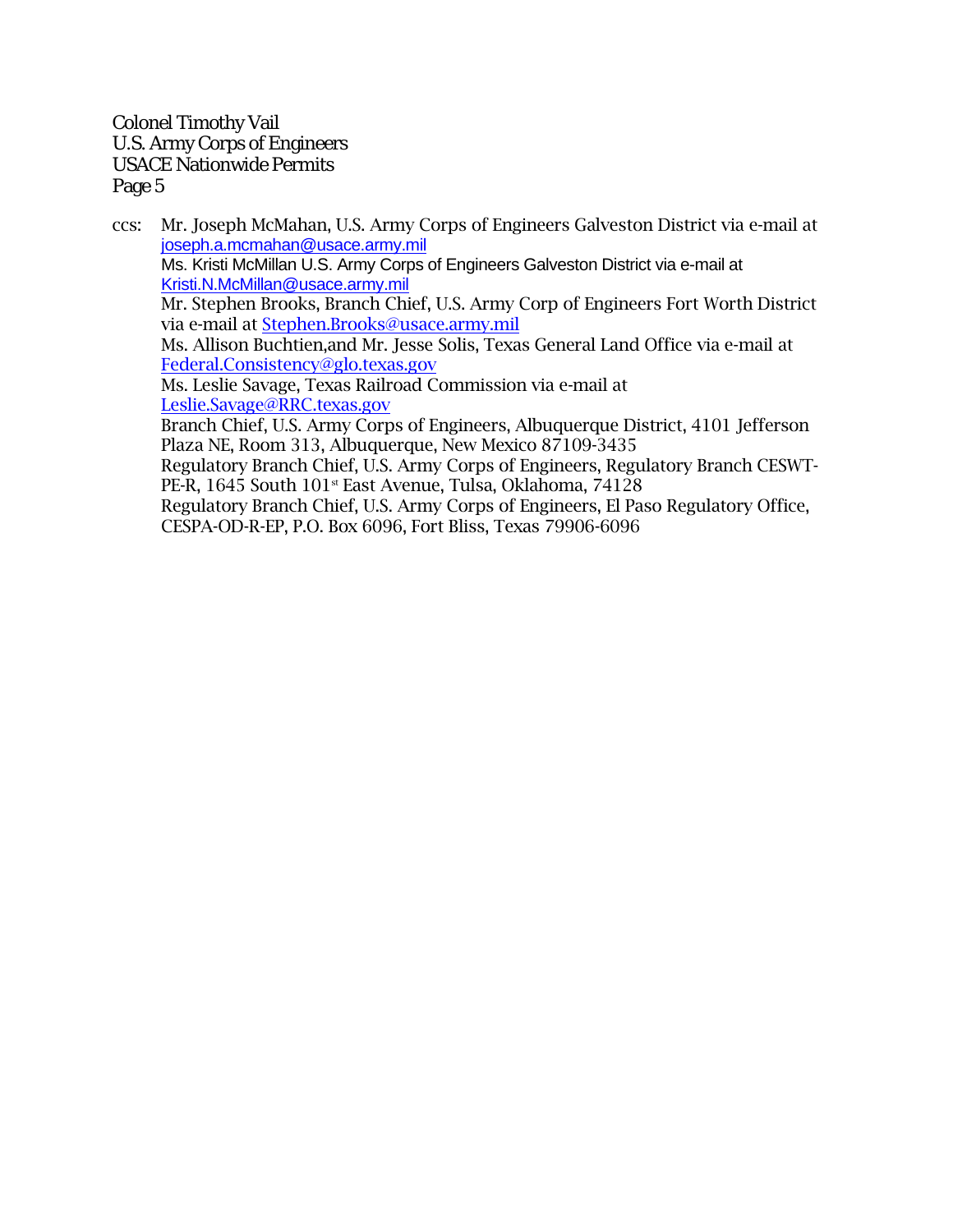

## Conditions of Section 401 Certification for Nationwide Permits, Regional Conditions, and General Conditions

### General Condition 12 (Soil Erosion and Sediment Controls)

Erosion control and sediment control best management practices (BMPs) are required with the use of this general condition. Attachment 2 describes the BMPs and the Nationwide Permits (NWPs) to which they apply. If the applicant does not choose one of the BMPs listed in Attachment 2, an individual 401 certification is required.

#### General Condition 25 (Water Quality)

Post-construction total suspended solids (TSS) BMPs are required with the use of this general condition. Attachment 2 describes the BMPs and the NWPs to which they apply. If the applicant does not choose one of the BMP's listed in Attachment 2, an individual 401 certification is required. Bridge deck runoff is exempt from this requirement.

#### Regional Condition 17 condition

The Permit Evaluation Requirement Process, effective November 1, 2009, is required for all proposed and existing permits within San Jacinto River Waste Pits Superfund Site Area of Concern.

All NWPs except for NWP 3 These NWPs are not authorized for use in coastal dune swales, mangrove marshes, and Columbia bottomlands in the Galveston District, Texas.

NWP 3 (Maintenance) Soil Erosion and Sediment Controls under General Condition 12 are required.

NWP 6 (Survey Activities)

Soil Erosion and Sediment Controls under General Condition 12 are required.

NWP 7 (Outfall Structures and Associated Intake Structures)

Soil Erosion and Sediment Controls under General Condition 12 are required.

## NWP 12 (Oil or Natural Gas Pipeline Activities)

Soil Erosion and Sediment Controls under General Condition 12 are required. Postconstruction TSS controls under General Condition 25 are required.

NWP 13 (Bank Stabilization)

Soil Erosion and Sediment Controls under General Condition 12 are required.

#### NWP 14 (Linear Transportation Projects)

Soil Erosion and Sediment Controls under General Condition 12 are required. Postconstruction TSS controls under General Condition 25 are required.

NWP 15 (U.S. Coast Guard Approved Bridges)

Soil Erosion and Sediment Controls under General Condition 12 are required.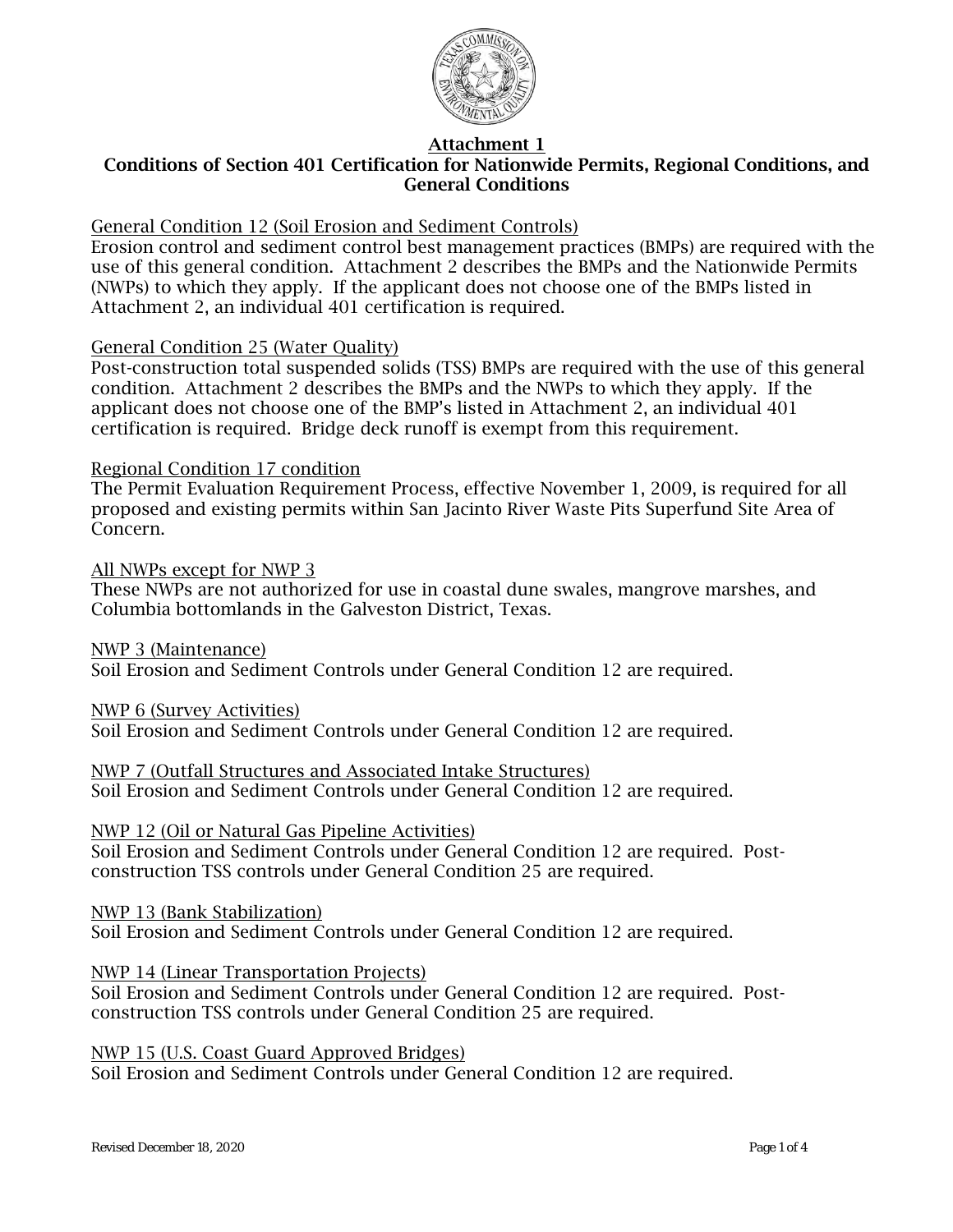

## Conditions of Section 401 Certification for Nationwide Permits, Regional Conditions, and General Conditions

## NWP 16 (Return Water From Upland Contained Disposal Areas)

Activities that would be regulated under Standard Industrial Classification (SIC) codes 1442 and 1446 (industrial and construction sand and gravel mining) are not eligible for this NWP. Effluent from an upland contained disposal area shall not exceed a TSS concentration of 300 mg/L unless a site-specific TSS limit, or a site-specific correlation curve for turbidity (nephelometric turbidity units (NTU)) versus TSS has been approved by TCEQ.

#### NWP 17 (Hydropower Projects)

Soil Erosion and Sediment Controls under General Condition 12 are required. Postconstruction TSS controls under General Condition 25 are required.

#### NWP 18 (Minor Discharges)

Soil Erosion and Sediment Controls under General Condition 12 are required. Postconstruction TSS controls under General Condition 25 are required.

#### NWP 19 (Minor Dredging)

Soil Erosion and Sediment Controls under General Condition 12 are required.

### NWP 21 (Surface Coal Mining Activities)

Soil Erosion and Sediment Controls under General Condition 12 are required. Postconstruction TSS controls under General Condition 25 are required. Stream bed losses are limited to 1,500 linear feet.

NWP 22 (Removal of Vessels) Soil Erosion and Sediment Controls under General Condition 12 are required.

#### NWP 25 (Structural Discharges)

Soil Erosion and Sediment Controls under General Condition 12 are required.

NWP 27 (Aquatic Habitat Restoration, Establishment, and Enhancement Activities) Soil Erosion and Sediment Controls under General Condition 12 are required.

#### NWP 29 (Residential Developments)

Soil Erosion and Sediment Controls under General Condition 12 are required. Postconstruction TSS controls under General Condition 25 are required. Stream bed losses are limited to 1,500 linear feet.

NWP 30 (Moist Soil Management for Wildlife) Soil Erosion and Sediment Controls under General Condition 12 are required.

## NWP 31 (Maintenance of Existing Flood Control Facilities)

Soil Erosion and Sediment Controls under General Condition 12 are required. Postconstruction TSS controls under General Condition 25 are required.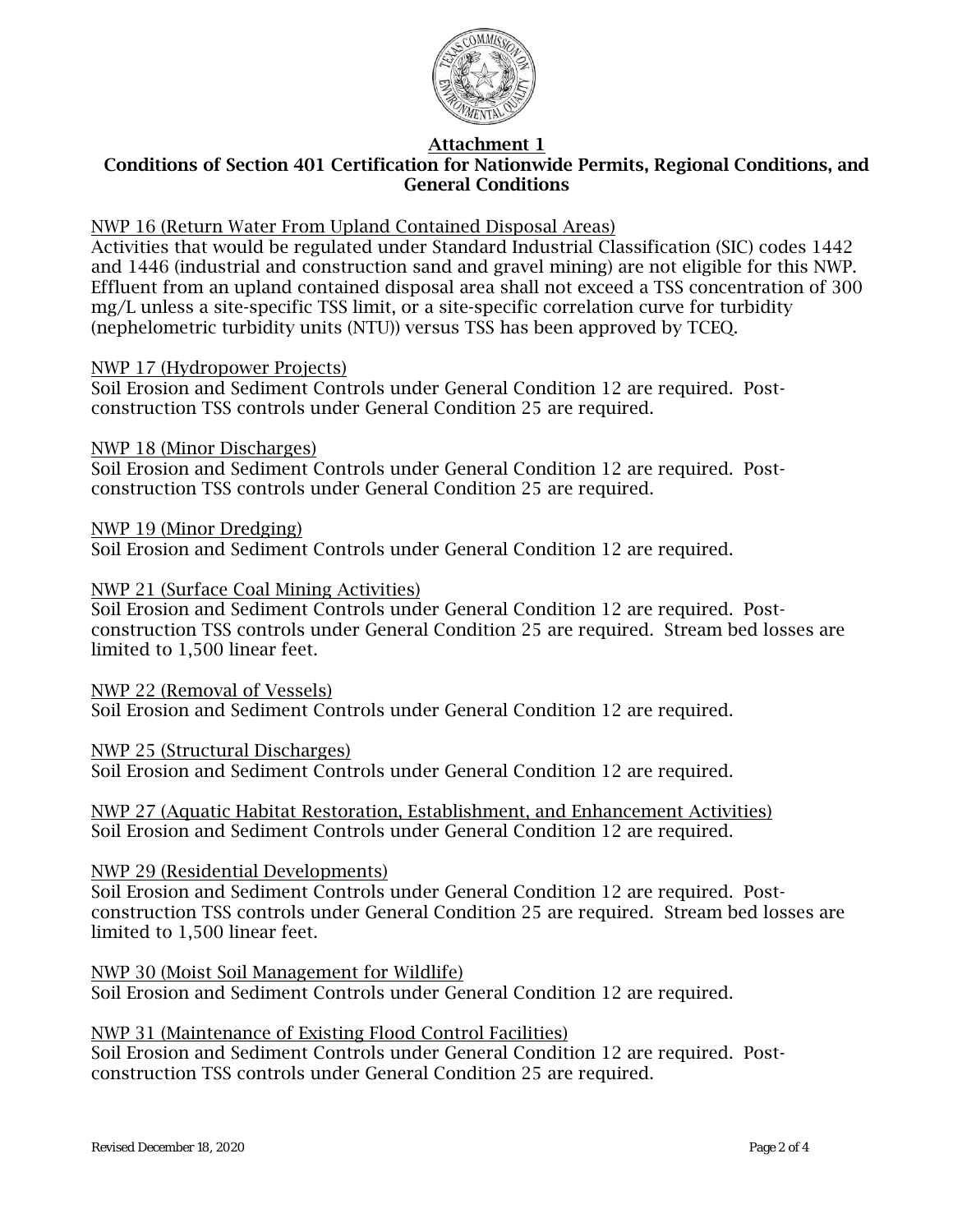

## Conditions of Section 401 Certification for Nationwide Permits, Regional Conditions, and General Conditions

NWP 32 (Completed Enforcement Actions) Soil Erosion and Sediment Controls under General Condition 12 are required.

NWP 33 (Temporary Construction, Access and Dewatering) Soil Erosion and Sediment Controls under General Condition 12 are required.

NWP 36 (Boat Ramps)

Soil Erosion and Sediment Controls under General Condition 12 are required. Postconstruction TSS controls under General Condition 25 are required.

NWP 37 (Emergency Watershed Protection and Rehabilitation) Soil Erosion and Sediment Controls under General Condition 12 are required.

NWP 38 (Cleanup of Hazardous and Toxic Waste)

Soil Erosion and Sediment Controls under General Condition 12 are required.

#### NWP 39 (Commercial and Institutional Developments)

Soil Erosion and Sediment Controls under General Condition 12 are required. Postconstruction TSS controls under General Condition 25 are required. Stream bed losses are limited to 1,500 linear feet.

#### NWP 40 (Agricultural Activities)

Soil Erosion and Sediment Controls under General Condition 12 are required. Postconstruction TSS controls under General Condition 25 are required. Stream bed losses are limited to 1,500 linear feet.

NWP 41 (Reshaping Existing Drainage Ditches and Irrigation Ditches) Soil Erosion and Sediment Controls under General Condition 12 are required. Postconstruction TSS controls under General Condition 25 are required.

#### NWP 42 (Recreational Facilities)

Soil Erosion and Sediment Controls under General Condition 12 are required. Postconstruction TSS controls under General Condition 25 are required. Stream bed losses are limited to 1,500 linear feet.

## NWP 43 (Stormwater Management Facilities)

Soil Erosion and Sediment Controls under General Condition 12 are required. Stream bed losses are limited to 1,500 linear feet.

#### NWP 44 (Mining Activities)

Soil Erosion and Sediment Controls under General Condition 12 are required. Postconstruction TSS controls under General Condition 25 are required. Stream bed losses are limited to 1,500 linear feet.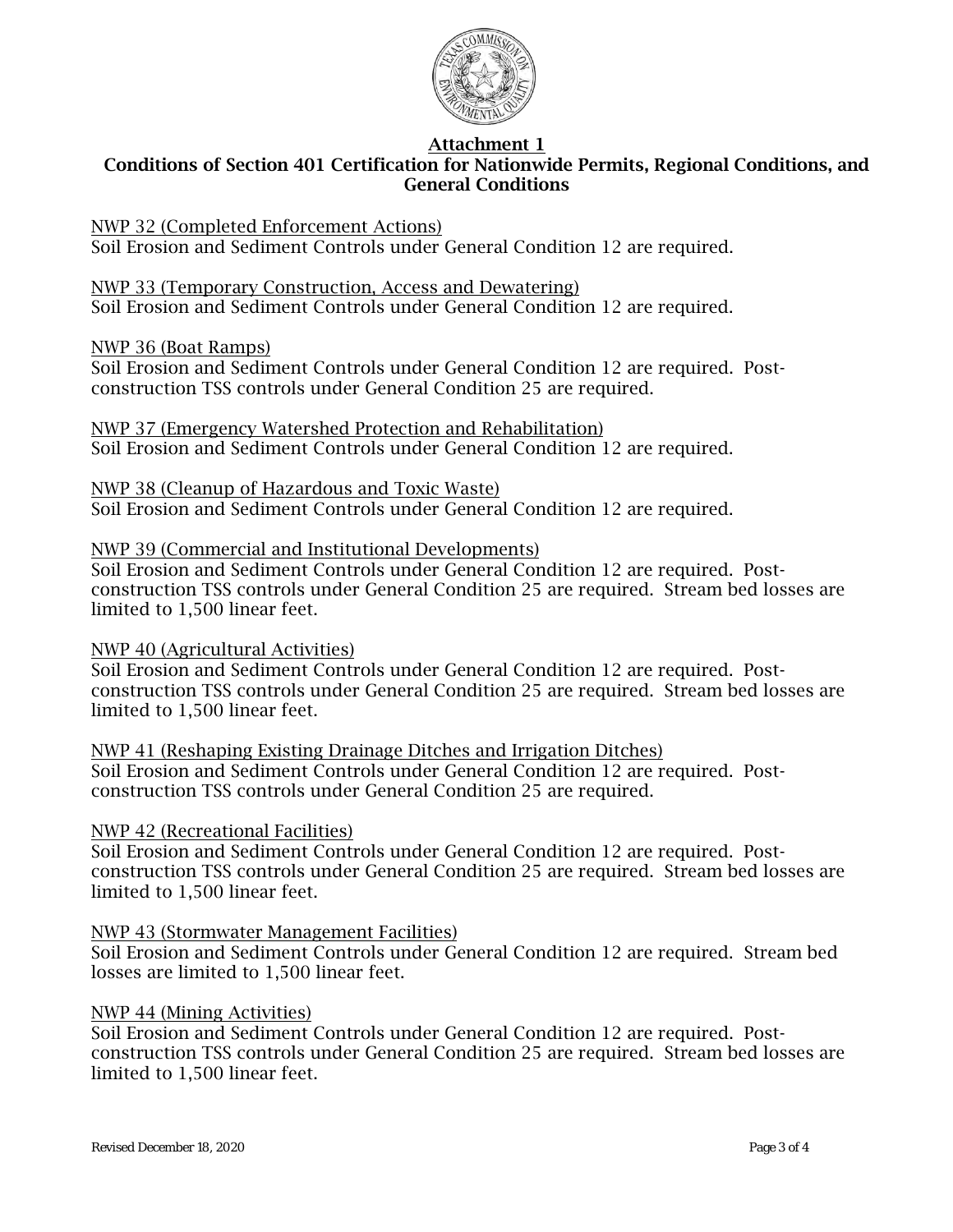

## Conditions of Section 401 Certification for Nationwide Permits, Regional Conditions, and General Conditions

NWP 45 (Repair of Uplands Damaged by Discrete Events)

Soil Erosion and Sediment Controls under General Condition 12 are required. Postconstruction TSS controls under General Condition 25 are required.

NWP 46 (Discharges in Ditches) Soil Erosion and Sediment Controls under General Condition 12 are required.

NWP 49 (Coal Remining Activities)

Soil Erosion and Sediment Controls under General Condition 12 are required. Postconstruction TSS controls under General Condition 25 are required.

#### NWP 50 (Underground Coal Mining Activities)

Soil Erosion and Sediment Controls under General Condition 12 are required. Postconstruction TSS controls under General Condition 25 are required. Stream bed losses are limited to 1,500 linear feet.

#### NWP 51 (Land-Based Renewal Energy Generation Facilities) Soil Erosion and Sediment Controls under General Condition 12 are required. Postconstruction TSS controls under General Condition 25 are required. Stream bed losses are limited to 1,500 linear feet.

NWP 52 (Water-Based Renewal Energy Generation Pilot Projects) Soil Erosion and Sediment Controls under General Condition 12 are required. Postconstruction TSS controls under General Condition 25 are required. Stream bed losses are limited to 1,500 linear feet.

NWP 53 (Removal of Low-Head Dams) Soil Erosion and Sediment Controls under General Condition 12 are required.

NWP 54 (Living Shorelines) Sediment Controls under General Condition 12 are required.

### NWP C (Electric Utility Line and Telecommunications Activities) Soil Erosion and Sediment Controls under General Condition 12 are required. Post-

construction TSS controls under General Condition 25 are required.

NWP D (Utility Line Activities for Water and Other Substances)

Soil Erosion and Sediment Controls under General Condition 12 are required. Postconstruction TSS controls under General Condition 25 are required.

## NWP E (Water Reclamation and Reuse Facilities)

Soil Erosion and Sediment Controls under General Condition 12 are required. Postconstruction TSS controls under General Condition 25 are required.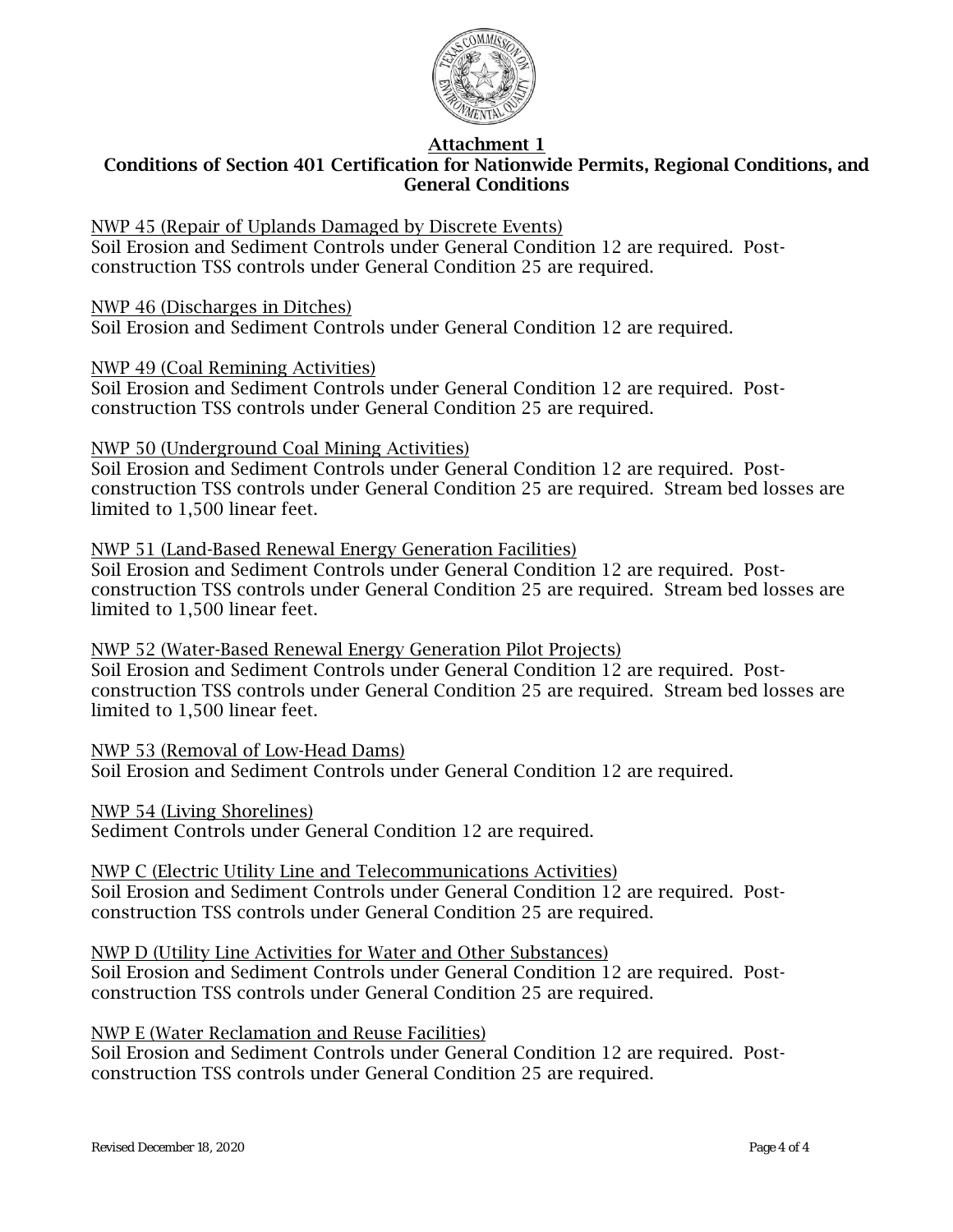

#### **Attachment 2 401 Water Quality Certification Best Management Practices (BMPs) for Nationwide Permits**

## I. Erosion Control

Disturbed areas must be stabilized to prevent the introduction of sediment to adjacent wetlands or water bodies during wet weather conditions (erosion). *At least one* of the following best management practices (BMPs) must be maintained and remain in place until the area has been stabilized for NWPs 3, 6, 7, 12, 13, 14, 15, 17, 18, 19, 21, 22, 25, 27, 29, 30, 31, 32, 33, 36, 37, 38, 39, 40, 41, 42, 43, 44, 45, 46, 49, 50, 51, 52, 53, C, D, and E. If the applicant does not choose one of the BMPs listed, an individual 401 certification is required. BMPs for NWP 52 apply only to land-based impacts from attendant features.

| $\Diamond$ Temporary Vegetation | $\Diamond$ Blankets/Matting   |
|---------------------------------|-------------------------------|
| $\Diamond$ Mulch                | $\Diamond$ Sod                |
| $\diamond$ Interceptor Swale    | $\diamond$ Diversion Dike     |
| ◇ Erosion Control Compost       | $\diamond$ Mulch Filter Socks |

◊ Compost Filter Socks

## II. Sedimentation Control

Prior to project initiation, the project area must be isolated from adjacent wetlands and water bodies by the use of BMPs to confine sediment. Dredged material shall be placed in such a manner that prevents sediment runoff into water in the state, including wetlands. Water bodies can be isolated by the use of one or more of the required BMPs identified for sedimentation control. These BMP's must be maintained and remain in place until the dredged material is stabilized. *At least one* of the following BMPs must be maintained and remain in place until the area has been stabilized for NWPs 3, 6, 7, 12, 13, 14, 15, 16, 17, 18, 19, 21, 22, 25, 27, 29, 30, 31, 32, 33, 36, 37, 38, 39, 40, 41, 42, 43, 44, 45, 46, 49, 50, 51, 52, 53, 54, C, D, and E. If the applicant does not choose one of the BMPs listed, an individual 401 certification is required. BMPs for NWP 52 apply only to land-based impacts from attendant features.

| $\Diamond$ Sand Bag Berm               | $\Diamond$ Rock Berm          |
|----------------------------------------|-------------------------------|
| $\Diamond$ Silt Fence                  | $\Diamond$ Hay Bale Dike      |
| $\Diamond$ Triangular Filter Dike      | $\Diamond$ Brush Berms        |
| $\diamond$ Stone Outlet Sediment Traps | $\diamond$ Sediment Basins    |
| ◇ Erosion Control Compost              | $\diamond$ Mulch Filter Socks |
| ◇ Compost Filter Socks                 |                               |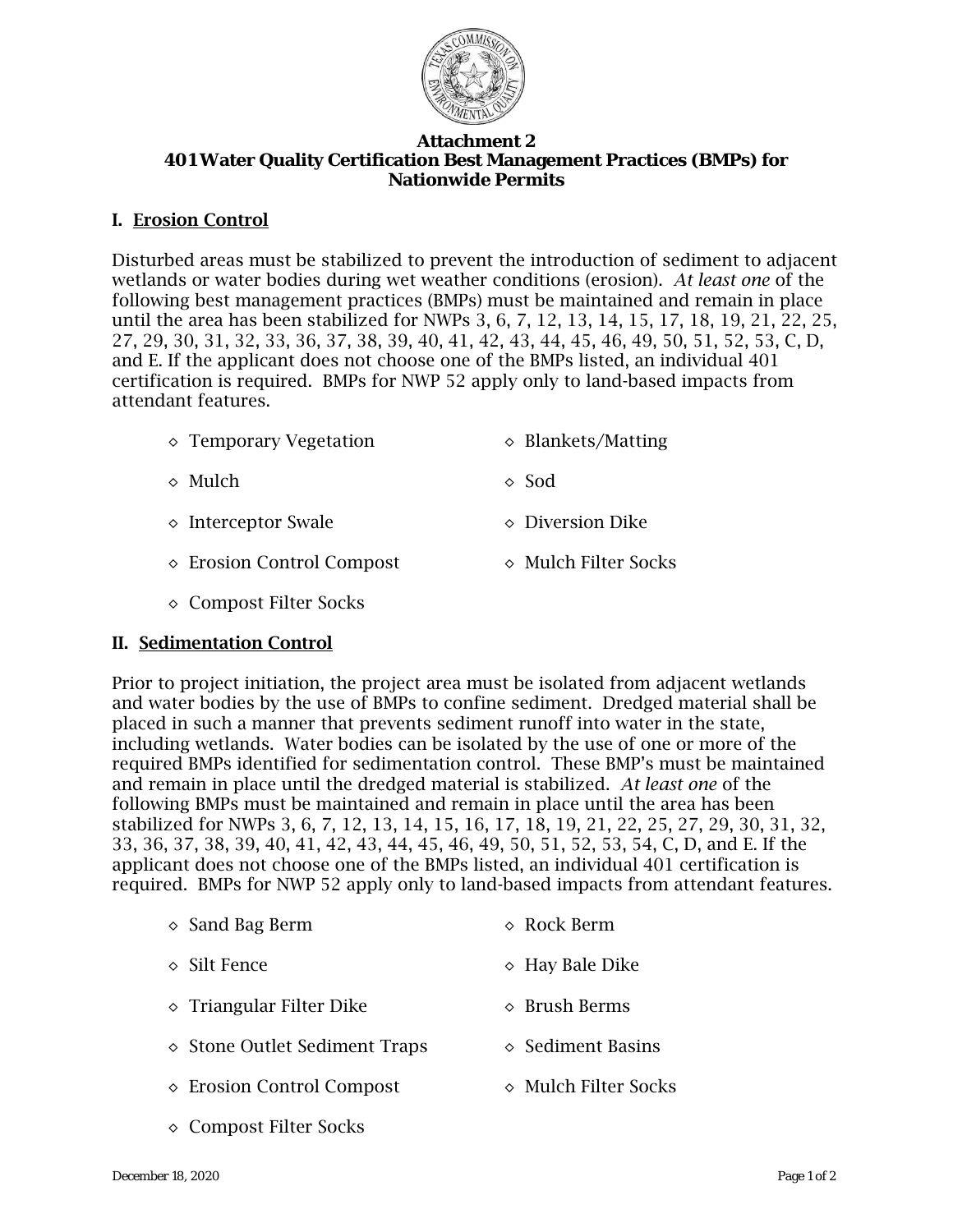

#### **Attachment 2 401 Water Quality Certification Best Management Practices (BMPs) for Nationwide Permits**

## III. Post-Construction TSS Control

After construction has been completed and the site is stabilized, total suspended solids (TSS) loadings shall be controlled by *at least one* of the following BMPs for NWPs 12, 14, 17, 18, 21, 29, 31, 36, 39, 40, 41, 42, 44, 45, 49, 50, 51, 52, C, D, and E. If the applicant does not choose one of the BMPs listed, an individual 401 certification is required. BMPs for NWP 52 apply only to land-based impacts from attendant features. Runoff from bridge decks has been exempted from the requirement for post construction TSS controls.

| $\diamond$ Retention/Irrigation Systems | $\diamond$ Constructed Wetlands              |
|-----------------------------------------|----------------------------------------------|
| $\Diamond$ Extended Detention Basin     | $\diamond$ Wet Basins                        |
| $\Diamond$ Vegetative Filter Strips     | $\diamond$ Vegetation lined drainage ditches |
| $\Diamond$ Grassy Swales                | $\Diamond$ Sand Filter Systems               |
| ◇ Erosion Control Compost               | $\diamond$ Mulch Filter Socks                |
| ◇ Compost Filter Socks                  | ◇ Sedimentation Chambers*                    |

\* Only to be used when there is no space available for other approved BMPs.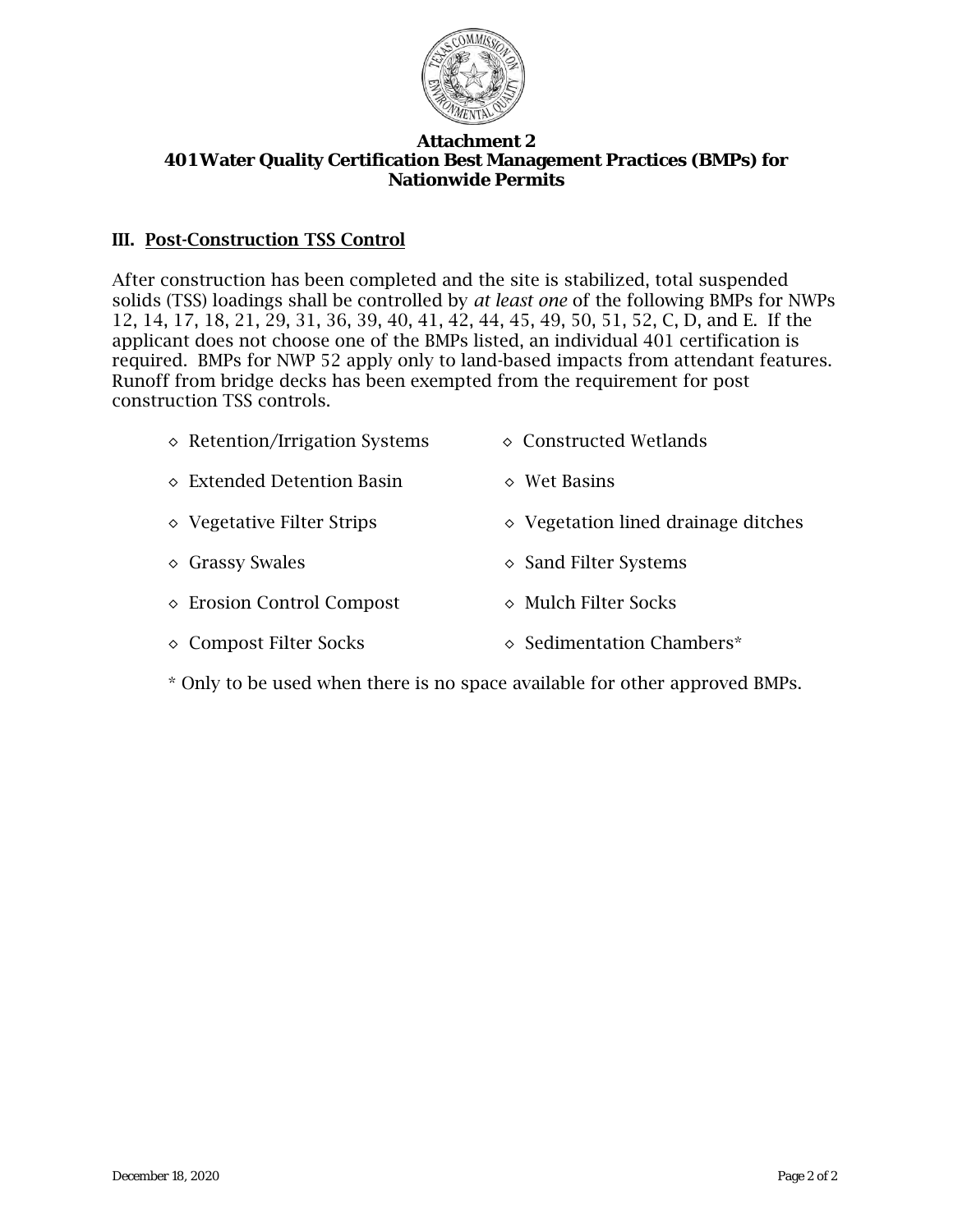

#### Attachment 3 Reference to Nationwide Permits Best Management Practices Requirements

| <b>NWP</b> | <b>Permit Description</b>                                                                    | Erosion<br>Control        | <b>Sediment</b><br>Control | <b>Post-Construction</b><br><b>TSS</b> |
|------------|----------------------------------------------------------------------------------------------|---------------------------|----------------------------|----------------------------------------|
| 1          | Aid to Navigation                                                                            |                           |                            |                                        |
| 2          | <b>Structures in Artificial Canals</b>                                                       |                           |                            |                                        |
| 3          | Maintenance                                                                                  | X                         | X                          |                                        |
| 4          | Fish and Wildlife Harvesting,<br>Enhancement and Attraction Devices and<br><b>Activities</b> |                           |                            |                                        |
| 5          | <b>Scientific Measurement Devices</b>                                                        |                           |                            |                                        |
| 6          | Survey Activities *Trenching                                                                 | X                         | X                          |                                        |
| 7          | <b>Outfall Structures and Associated Intake</b><br><b>Structures</b>                         | X                         | $\mathbf X$                |                                        |
| 8          | Oil and Gas Structures on the Outer<br><b>Continental Shelf</b>                              |                           |                            |                                        |
| 9          | Structures in Fleeting and Anchorage<br>Areas                                                |                           |                            |                                        |
| 10         | <b>Mooring Buoys</b>                                                                         |                           |                            |                                        |
| 11         | <b>Temporary Recreational Structures</b>                                                     |                           |                            |                                        |
| 12         | Oil or Natural Gas Pipeline Activities                                                       | X                         | X                          | $\mathbf X$                            |
| 13         | <b>Bank Stabilization</b>                                                                    | X                         | X                          |                                        |
| 14         | <b>Linear Transportation Projects</b>                                                        | X                         | X                          | X                                      |
| 15         | U.S. Coast Guard Approved Bridges                                                            | X                         | X                          |                                        |
| 16         | Return Water From Upland Contained<br>Disposal Areas                                         |                           |                            |                                        |
| 17         | <b>Hydropower Projects</b>                                                                   | $\boldsymbol{\mathrm{X}}$ | X                          | X                                      |
| 18         | Minor Discharges                                                                             | $\mathbf X$               | X                          | $\mathbf X$                            |
| 19         | Minor Dredging                                                                               | $\mathbf X$               | $\mathbf X$                |                                        |
| 20         | Response Operations for Oil or<br><b>Hazardous Substances</b>                                |                           |                            |                                        |
| 21         | <b>Surface Coal Mining Activities</b>                                                        | $\mathbf X$               | X                          | $\mathbf X$                            |
| 22         | <b>Removal of Vessels</b>                                                                    | $\boldsymbol{\mathrm{X}}$ | X                          |                                        |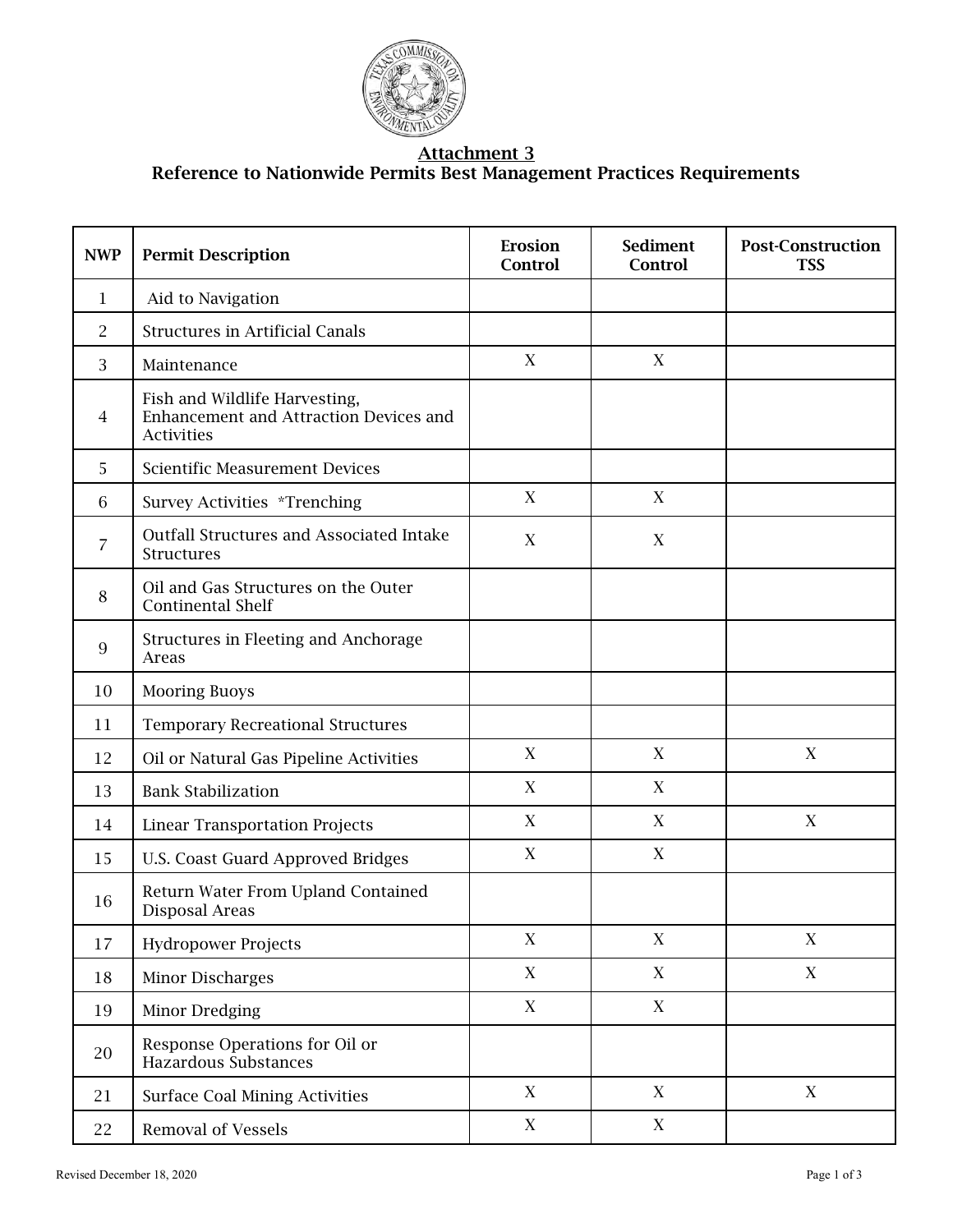

#### Attachment 3 Reference to Nationwide Permits Best Management Practices Requirements

| <b>NWP</b> | <b>Permit Description</b>                                                           | Erosion<br>Control | <b>Sediment</b><br>Control | <b>Post-Construction</b><br><b>TSS</b> |
|------------|-------------------------------------------------------------------------------------|--------------------|----------------------------|----------------------------------------|
| 23         | <b>Approved Categorical Exclusions</b>                                              |                    |                            |                                        |
| 24         | Indian Tribe or State Administered<br>Section 404 Programs                          |                    |                            |                                        |
| 25         | <b>Structural Discharges</b>                                                        | $\mathbf X$        | X                          |                                        |
| 26         | [Reserved]                                                                          |                    |                            |                                        |
| 27         | Aquatic Habitat Restoration,<br>Establishment, and Enhancement<br><b>Activities</b> | X                  | X                          |                                        |
| 28         | Modifications of Existing Marinas                                                   |                    |                            |                                        |
| 29         | <b>Residential Developments</b>                                                     | $\mathbf X$        | X                          | $\mathbf X$                            |
| 30         | Moist Soil Management for Wildlife                                                  | $\mathbf X$        | X                          |                                        |
| 31         | Maintenance of Existing Flood Control<br><b>Facilities</b>                          | $\boldsymbol{X}$   | $\mathbf X$                | $\mathbf X$                            |
| 32         | <b>Completed Enforcement Actions</b>                                                | $\mathbf X$        | X                          |                                        |
| 33         | Temporary Construction, Access and<br>Dewatering                                    | $\mathbf X$        | $\mathbf X$                |                                        |
| 34         | <b>Cranberry Production Activities</b>                                              |                    |                            |                                        |
| 35         | Maintenance Dredging of Existing Basins                                             |                    |                            |                                        |
| 36         | <b>Boat Ramps</b>                                                                   | $\mathbf X$        | X                          | $\mathbf X$                            |
| 37         | <b>Emergency Watershed Protection and</b><br>Rehabilitation                         | $\mathbf X$        | $\mathbf X$                |                                        |
| 38         | Cleanup of Hazardous and Toxic Waste                                                | $\mathbf X$        | $\mathbf X$                |                                        |
| 39         | Commercial and Institutional<br>Developments                                        | X                  | X                          | X                                      |
| 40         | <b>Agricultural Activities</b>                                                      | $\mathbf X$        | $\mathbf X$                | X                                      |
| 41         | Reshaping Existing Drainage Ditches and<br><b>Irrigation Ditches</b>                | X                  | X                          | X                                      |
| 42         | <b>Recreational Facilities</b>                                                      | X                  | X                          | X                                      |
| 43         | <b>Stormwater Management Facilities</b>                                             | X                  | X                          |                                        |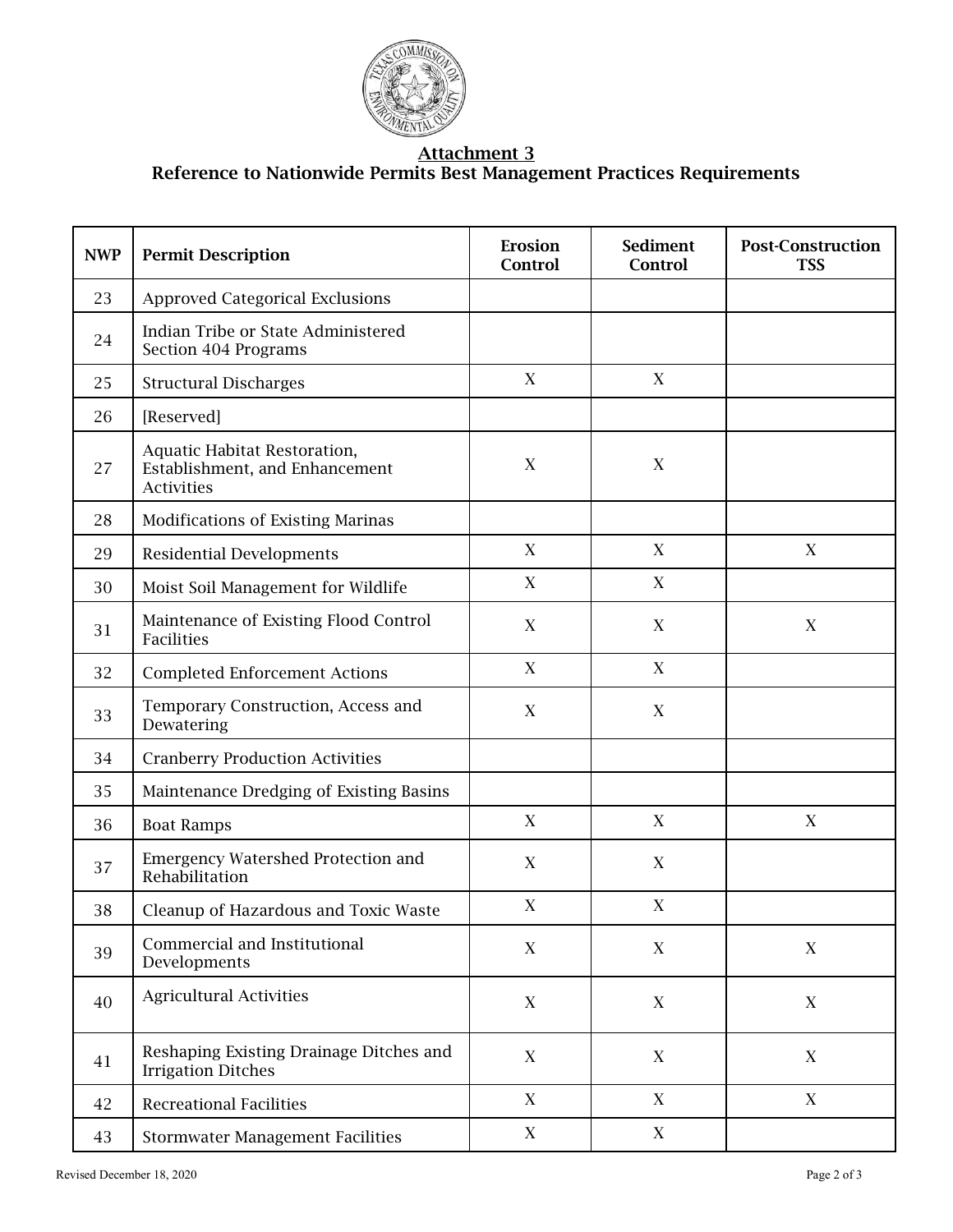

#### Attachment 3 Reference to Nationwide Permits Best Management Practices Requirements

| <b>NWP</b>   | <b>Permit Description</b>                                             | Erosion<br>Control        | <b>Sediment</b><br>Control | <b>Post-Construction</b><br><b>TSS</b> |
|--------------|-----------------------------------------------------------------------|---------------------------|----------------------------|----------------------------------------|
| 44           | <b>Mining Activities</b>                                              | X                         | X                          | X                                      |
| 45           | Repair of Uplands Damaged by Discrete<br>Events                       | X                         | $\boldsymbol{X}$           | X                                      |
| 46           | Discharges in Ditches                                                 | X                         | X                          |                                        |
| 47           | [Reserved]                                                            |                           |                            |                                        |
| 48           | <b>Existing Commercial Shellfish</b><br><b>Aquaculture Activities</b> |                           |                            |                                        |
| 49           | <b>Coal Remining Activities</b>                                       | X                         | X                          | X                                      |
| 50           | <b>Underground Coal Mining Activities</b>                             | X                         | $\mathbf X$                | X                                      |
| 51           | Land-Based Renewable Energy Generation<br>Facilities                  | X                         | $\mathbf X$                | X                                      |
| 52           | Water-Based Renewable Energy<br><b>Generation Pilot Projects</b>      | X                         | $\mathbf X$                | X                                      |
| 53           | Removal of Low-Head Dams                                              | X                         | X                          |                                        |
| 54           | <b>Living Shorelines</b>                                              |                           | X                          |                                        |
| $\mathsf{C}$ | Electric Utility Line and<br><b>Telecommunications Activities</b>     | $\boldsymbol{\mathrm{X}}$ | $\mathbf X$                | $\mathbf X$                            |
| D            | Utility Line Activities for Water and Other<br>Substances             | X                         | X                          | X                                      |
| E            | <b>Water Reclamation and Reuse Facilities</b>                         | X                         | X                          | X                                      |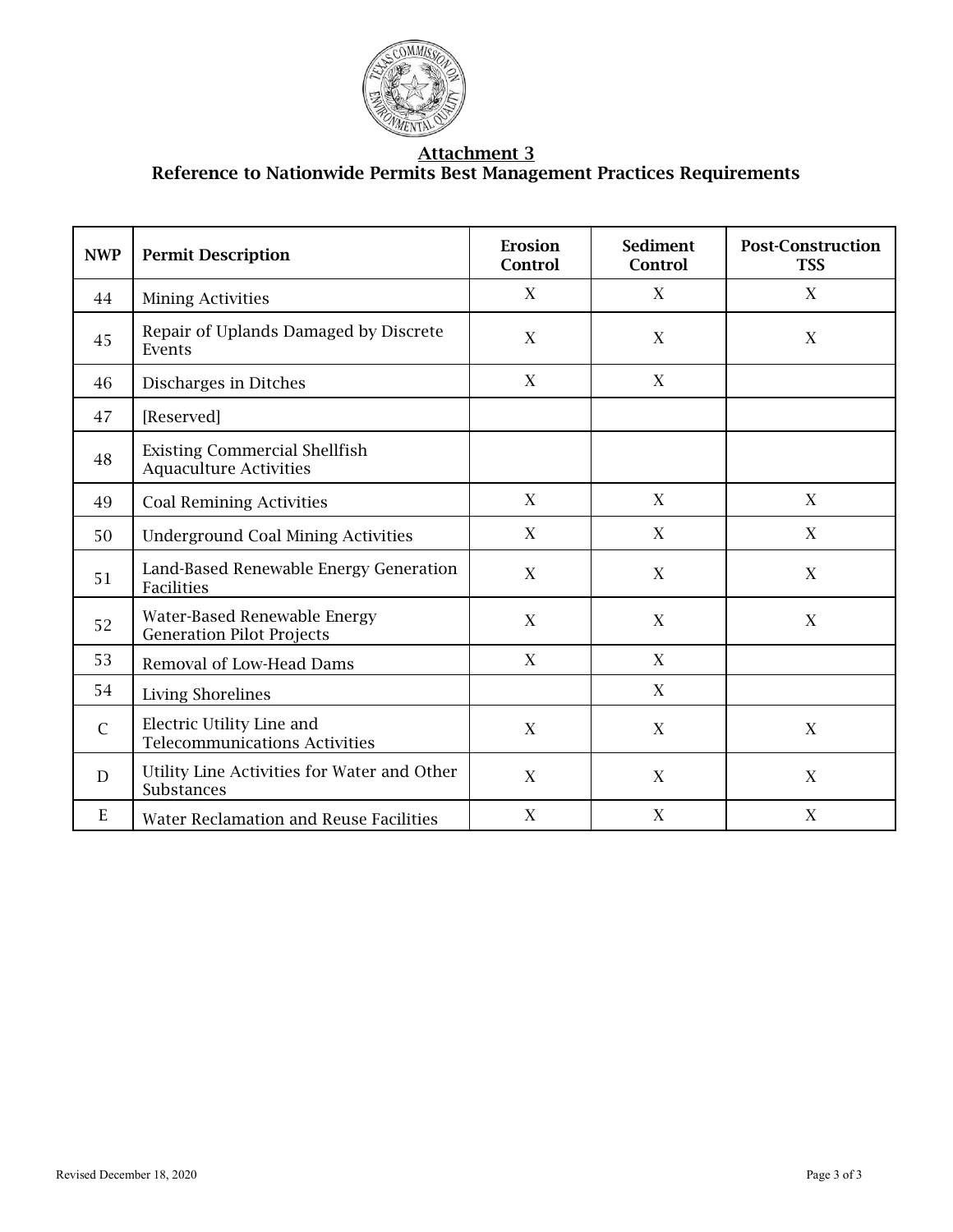

## EROSION CONTROL BMPs

## Temporary Vegetation

Description: Vegetation can be used as a temporary or permanent stabilization technique for areas disturbed by construction. Vegetation effectively reduces erosion in swales, stockpiles, berms, mild to medium slopes, and along roadways. Other techniques such as matting, mulches, and grading may be required to assist in the establishment of vegetation.

## Materials:

- The type of temporary vegetation used on a site is a function of the season and the availability of water for irrigation.
- Temporary vegetation should be selected appropriately for the area.
- County agricultural extension agents are a good source for suggestions for temporary vegetation.
- All seed should be high quality, U.S. Dept. of Agriculture certified seed.

## Installation:

- Grading must be completed prior to seeding.
- Slopes should be minimized.
- Erosion control structures should be installed.
- Seedbeds should be well pulverized, loose, and uniform.
- Fertilizers should be applied at appropriate rates.
- Seeding rates should be applied as recommended by the county agricultural extension agent.
- The seed should be applied uniformly.
- Steep slopes should be covered with appropriate soil stabilization matting.

## Blankets and Matting

Description: Blankets and matting material can be used as an aid to control erosion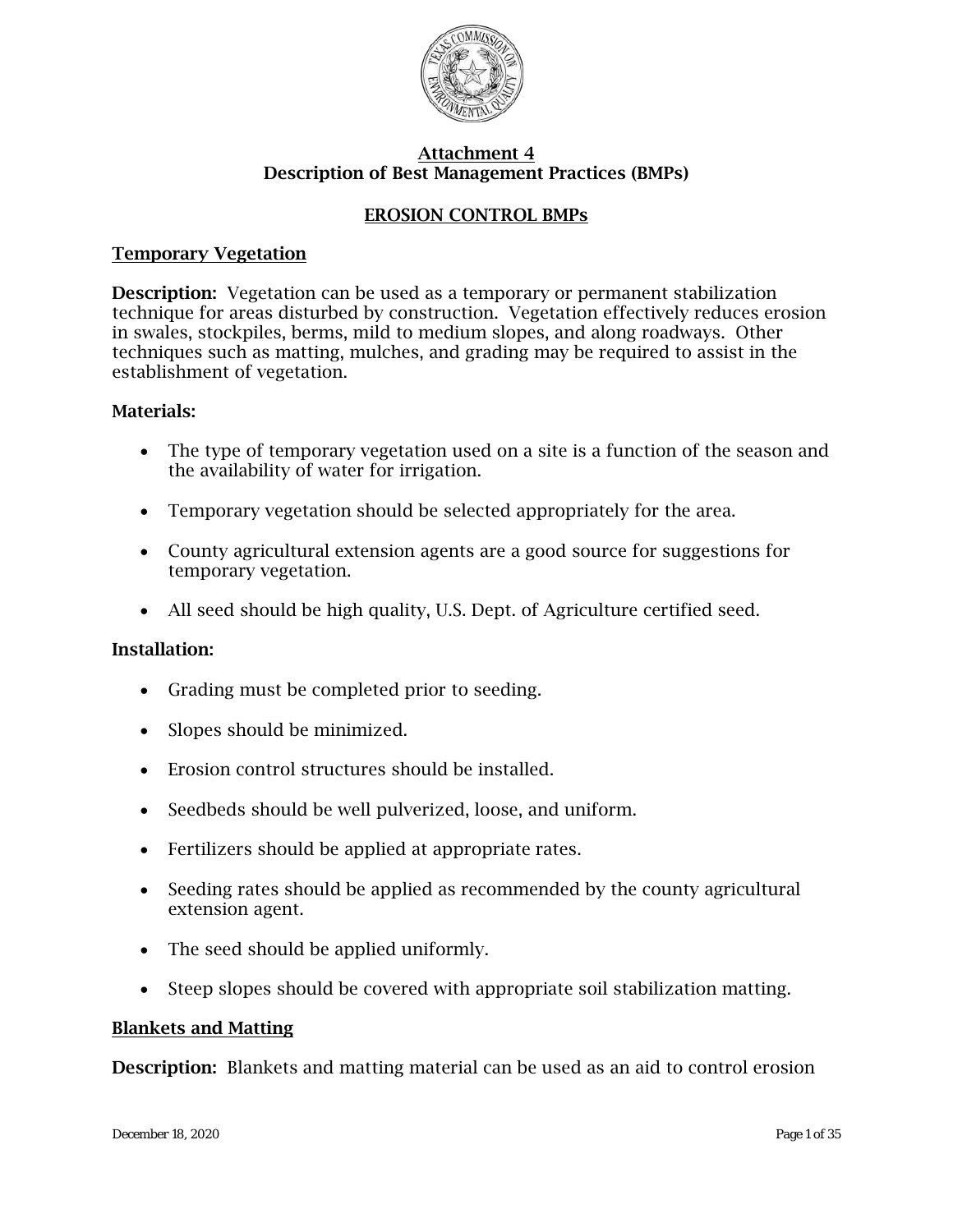

on critical sites during the establishment period of protective vegetation. The most common uses are in channels, interceptor swales, diversion dikes, short, steep slopes, and on tidal or stream banks.

## Materials:

New types of blankets and matting materials are continuously being developed. The Texas Department of Transportation (TxDOT) has defined the critical performance factors for these types of products and has established minimum performance standards which must be met for any product seeking to be approved for use within any of TxDOT's construction or maintenance activities. The products that have been approved by TxDOT are also appropriate for general construction site stabilization. TxDOT maintains a web site at

<https://www.txdot.gov/inside-txdot/division/maintenance/erosion-control.html> which is updated as new products are evaluated.

## Installation:

- Install in accordance with the manufacturer's recommendations.
- Proper anchoring of the material.
- Prepare a friable seed bed relatively free from clods and rocks and any foreign material.
- Fertilize and seed in accordance with seeding or other type of planting plan.
- Erosion stops should extend beyond the channel liner to full design crosssection of the channel.
- A uniform trench perpendicular to line of flow may be dug with a spade or a mechanical trencher.
- Erosion stops should be deep enough to penetrate solid material or below level of ruling in sandy soils.
- Erosion stop mats should be wide enough to allow turnover at bottom of trench for stapling, while maintaining the top edge flush with channel surface.

## Mulch

**Description:** Mulching is the process of applying a material to the exposed soil surface to protect it from erosive forces and to conserve soil moisture until plants can become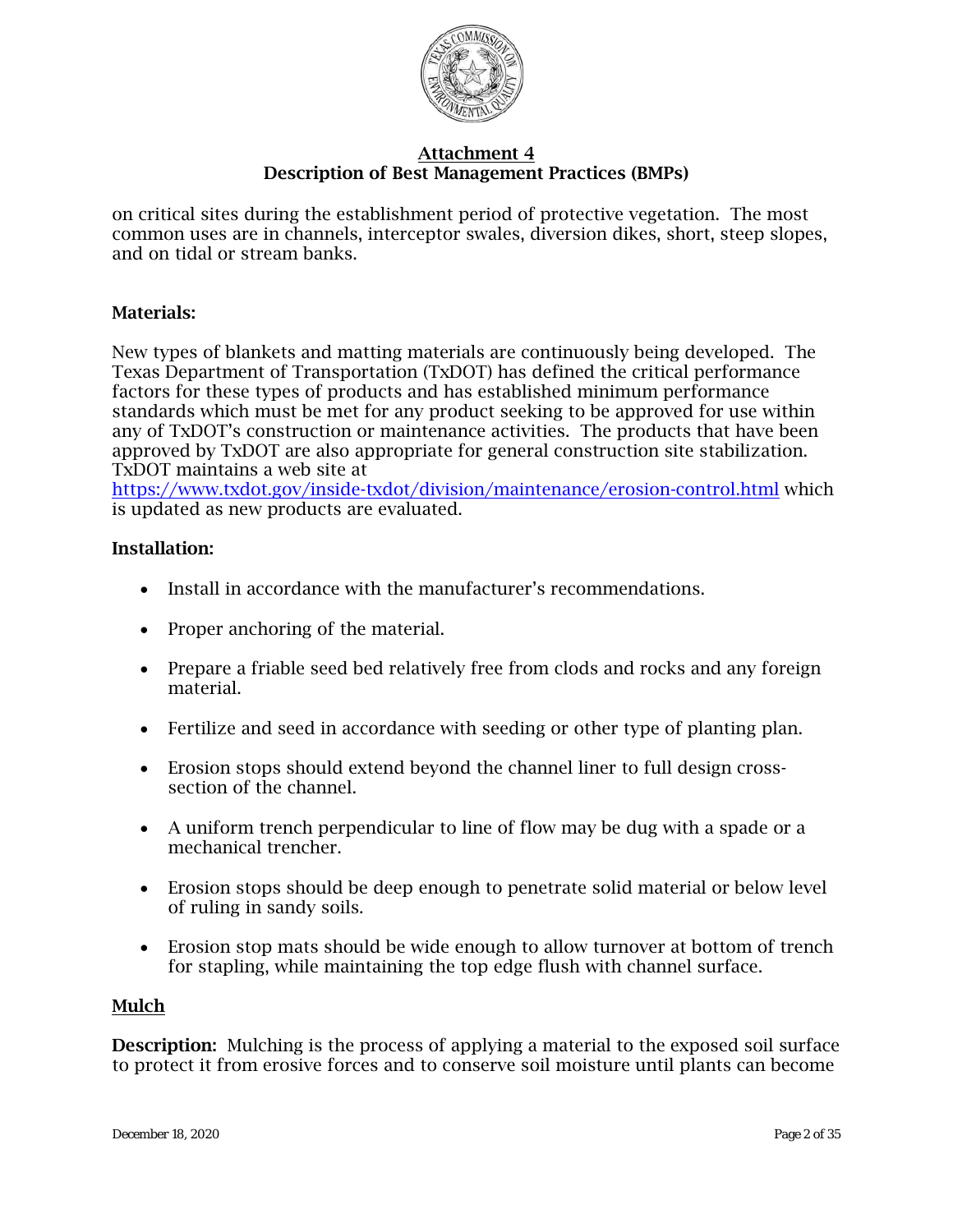

established. When seeding critical sites, sites with adverse soil conditions or seeding on other than optimum seeding dates, mulch material should be applied immediately after seeding. Seeding during optimum seeding dates and with favorable soils and site conditions will not need to be mulched.

## Materials:

- Mulch may be small grain straw which should be applied uniformly.
- On slopes 15 percent or greater, a binding chemical must be applied to the surface.
- Wood-fiber or paper-fiber mulch may be applied by hydroseeding.
- Mulch nettings may be used.
- Wood chips may be used where appropriate.

## Installation:

Mulch anchoring should be accomplished immediately after mulch placement. This may be done by one of the following methods: peg and twine, mulch netting, mulch anchoring tool, or liquid mulch binders.

## Sod

Description: Sod is appropriate for disturbed areas which require immediate vegetative covers, or where sodding is preferred to other means of grass establishment. Locations particularly suited to stabilization with sod are waterways carrying intermittent flow, areas around drop inlets or in grassed swales, and residential or commercial lawns where quick use or aesthetics are factors. Sod is composed of living plants and those plants must receive adequate care in order to provide vegetative stabilization on a disturbed area.

## Materials:

- Sod should be machine cut at a uniform soil thickness.
- Pieces of sod should be cut to the supplier's standard width and length.
- Torn or uneven pads are not acceptable.
- Sections of sod should be strong enough to support their own weight and retain their size and shape when suspended from a firm grasp.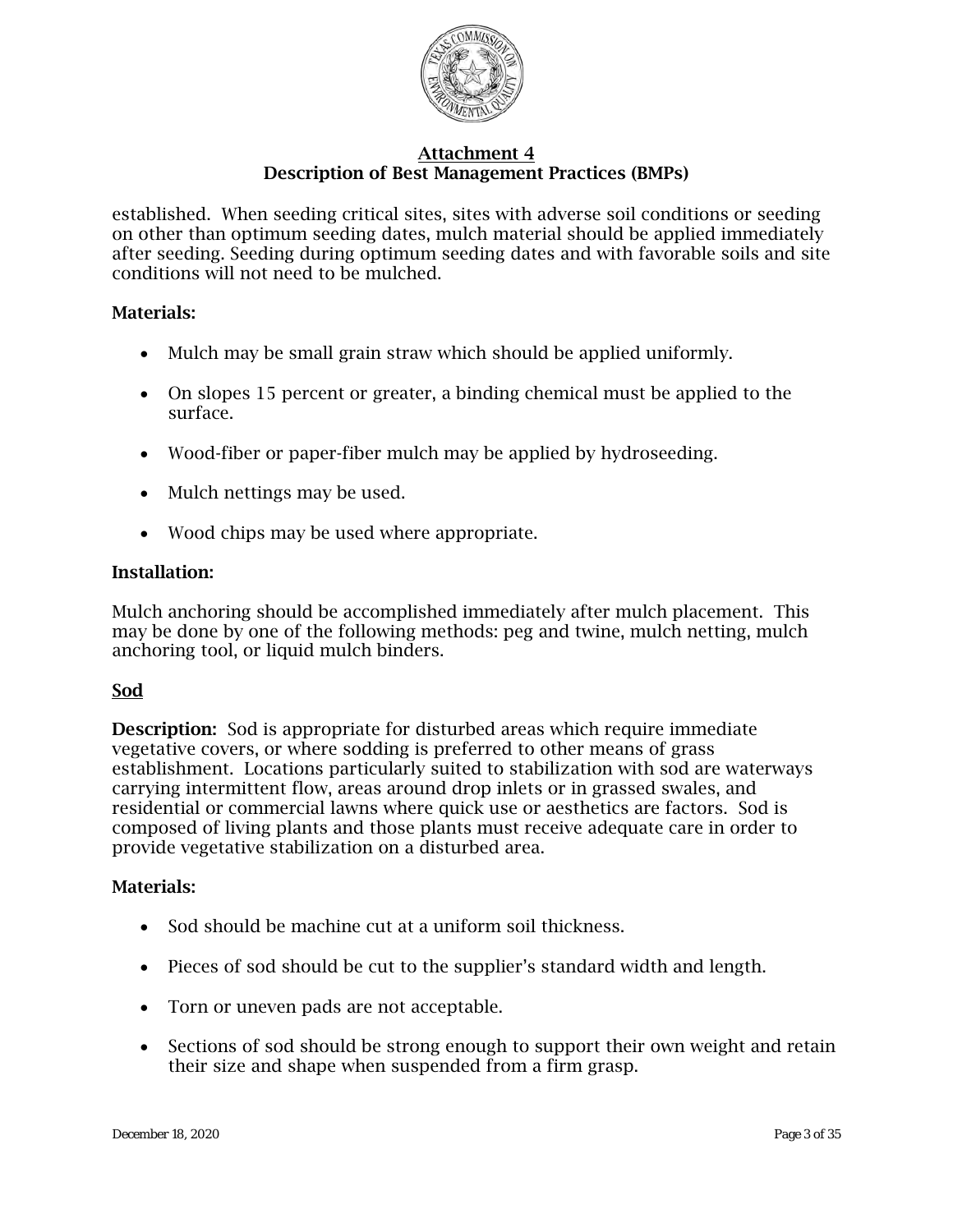

• Sod should be harvested, delivered, and installed within a period of 36 hours.

- Areas to be sodded should be brought to final grade.
- The surface should be cleared of all trash and debris.
- Fertilize according to soil tests.
- Fertilizer should be worked into the soil.
- Sod should not be cut or laid in excessively wet or dry weather.
- Sod should not be laid on soil surfaces that are frozen.
- During periods of high temperature, the soil should be lightly irrigated.
- The first row of sod should be laid in a straight line with subsequent rows placed parallel to and butting tightly against each other.
- Lateral joints should be staggered to promote more uniform growth and strength.
- Wherever erosion may be a problem, sod should be laid with staggered joints and secured.
- Sod should be installed with the length perpendicular to the slope (on the contour).
- Sod should be rolled or tamped.
- Sod should be irrigated to a sufficient depth.
- Watering should be performed as often as necessary to maintain soil moisture.
- The first mowing should not be attempted until the sod is firmly rooted.
- Not more than one third of the grass leaf should be removed at any one cutting.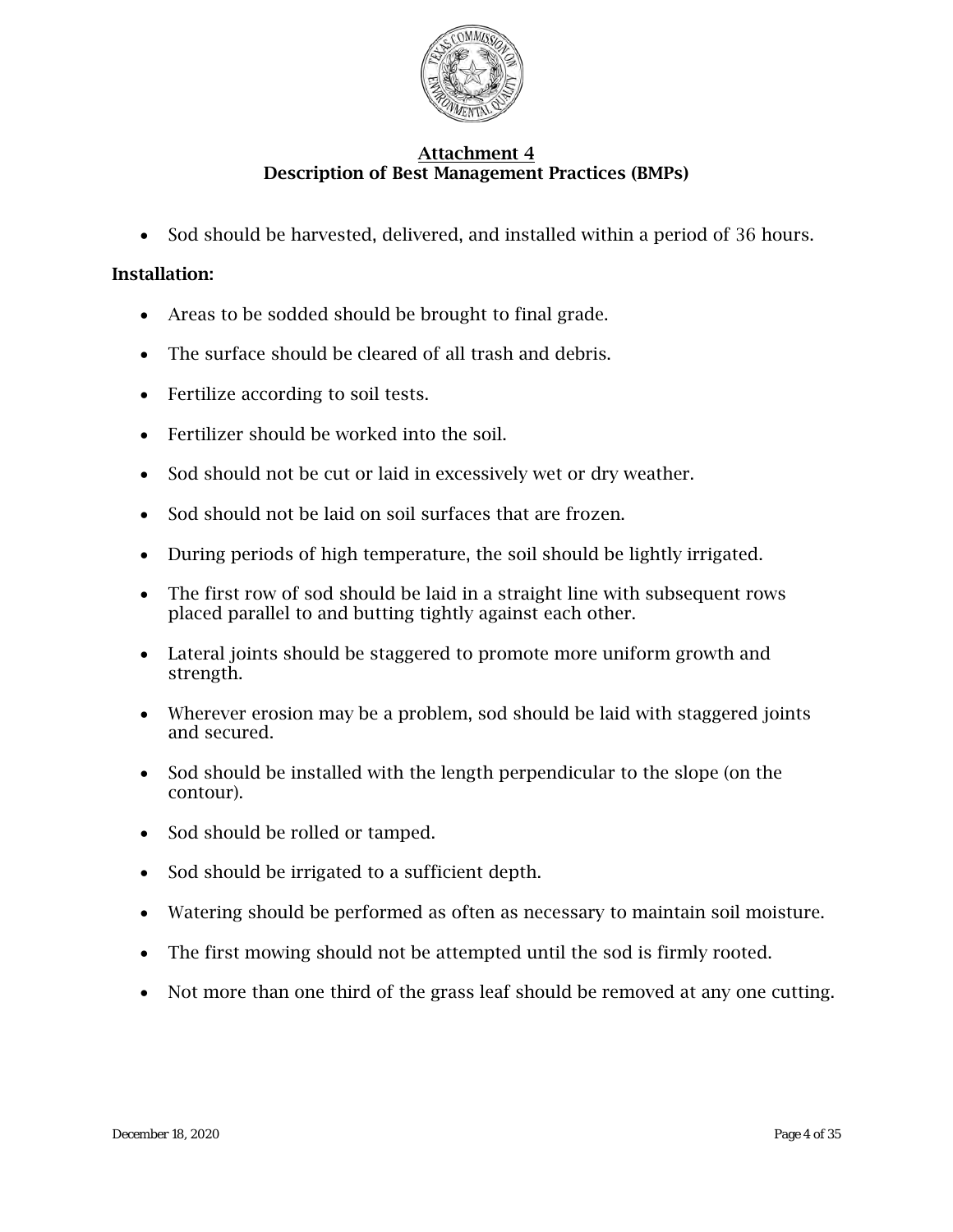

#### Interceptor Swale

Interceptor swales are used to shorten the length of exposed slope by intercepting runoff, prevent off-site runoff from entering the disturbed area, and prevent sedimentladen runoff from leaving a disturbed site. They may have a v-shape or be trapezoidal with a flat bottom and side slopes of 3:1 or flatter. The outflow from a swale should be directed to a stabilized outlet or sediment trapping device. The swales should remain in place until the disturbed area is permanently stabilized.

#### Materials:

- Stabilization should consist of a layer of crushed stone three inches thick, riprap or high velocity erosion control mats.
- Stone stabilization should be used when grades exceed 2% or velocities exceed 6 feet per second.
- Stabilization should extend across the bottom of the swale and up both sides of the channel to a minimum height of three inches above the design water surface elevation based on a 2-year, 24-hour storm.

- An interceptor swale should be installed across exposed slopes during construction and should intercept no more than 5 acres of runoff.
- All earth removed and not needed in construction should be disposed of in an approved spoils site so that it will not interfere with the functioning of the swale or contribute to siltation in other areas of the site.
- All trees, brush, stumps, obstructions and other material should be removed and disposed of so as not to interfere with the proper functioning of the swale.
- Swales should have a maximum depth of 1.5 feet with side slopes of 3:1 or flatter.
- Swales should have positive drainage for the entire length to an outlet.
- When the slope exceeds 2 percent, or velocities exceed 6 feet per second (regardless of slope), stabilization is required. Stabilization should be crushed stone placed in a layer of at least 3 inches thick or may be high velocity erosion control matting. Check dams are also recommended to reduce velocities in the swales possibly reducing the amount of stabilization necessary.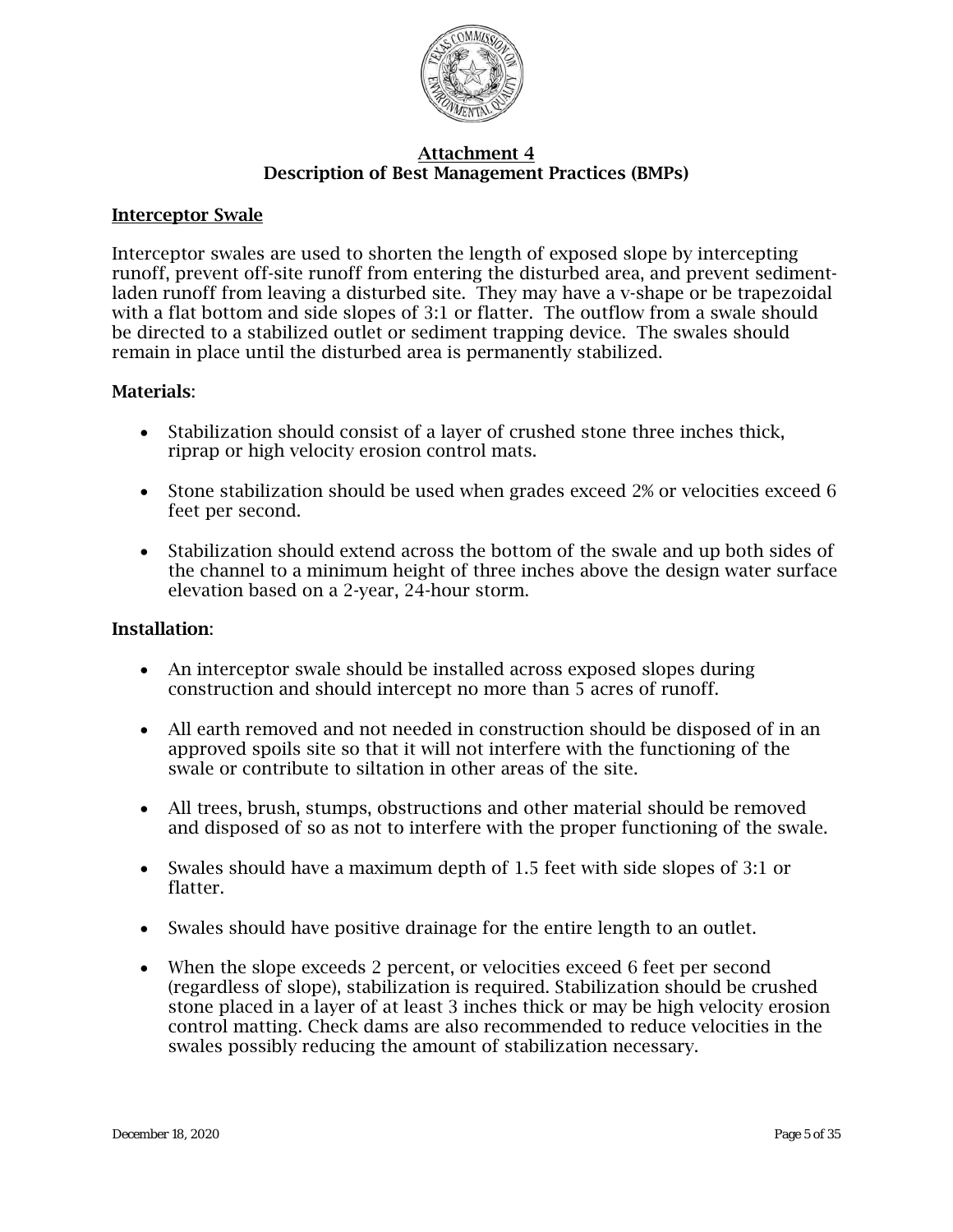

• Minimum compaction for the swale should be 90% standard proctor density.

## Diversion Dikes

A temporary diversion dike is a barrier created by the placement of an earthen embankment to reroute the flow of runoff to an erosion control device or away from an open, easily erodible area. A diversion dike intercepts runoff from small upland areas and diverts it away from exposed slopes to a stabilized outlet, such as a rock berm, sandbag berm, or stone outlet structure. These controls can be used on the perimeter of the site to prevent runoff from entering the construction area. Dikes are generally used for the duration of construction to intercept and reroute runoff from disturbed areas to prevent excessive erosion until permanent drainage features are installed and/or slopes are stabilized.

## Materials:

- Stone stabilization (required for velocities in excess of 6 fps) should consist of riprap placed in a layer at least 3 inches thick and should extend a minimum height of 3 inches above the design water surface up the existing slope and the upstream face of the dike.
- Geotextile fabric should be a non-woven polypropylene fabric designed specifically for use as a soil filtration media with an approximate weight of 6  $oz./yd^2$ , a Mullen burst rating of 140 psi, and having an equivalent opening size (EOS) greater than a #50 sieve.

- Diversion dikes should be installed prior to and maintained for the duration of construction and should intercept no more than 10 acres of runoff.
- Dikes should have a minimum top width of 2 feet and a minimum height of compacted fill of 18 inches measured form the top of the existing ground at the upslope toe to top of the dike and have side slopes of 3:1 or flatter.
- The soil for the dike should be placed in lifts of 8 inches or less and be compacted to 95 % standard proctor density.
- The channel, which is formed by the dike, must have positive drainage for its entire l length to an outlet.
- When the slope exceeds 2 percent, or velocities exceed 6 feet per second (regardless of slope), stabilization is required. In situations where velocities do not exceed 6 feet per second, vegetation may be used to control erosion.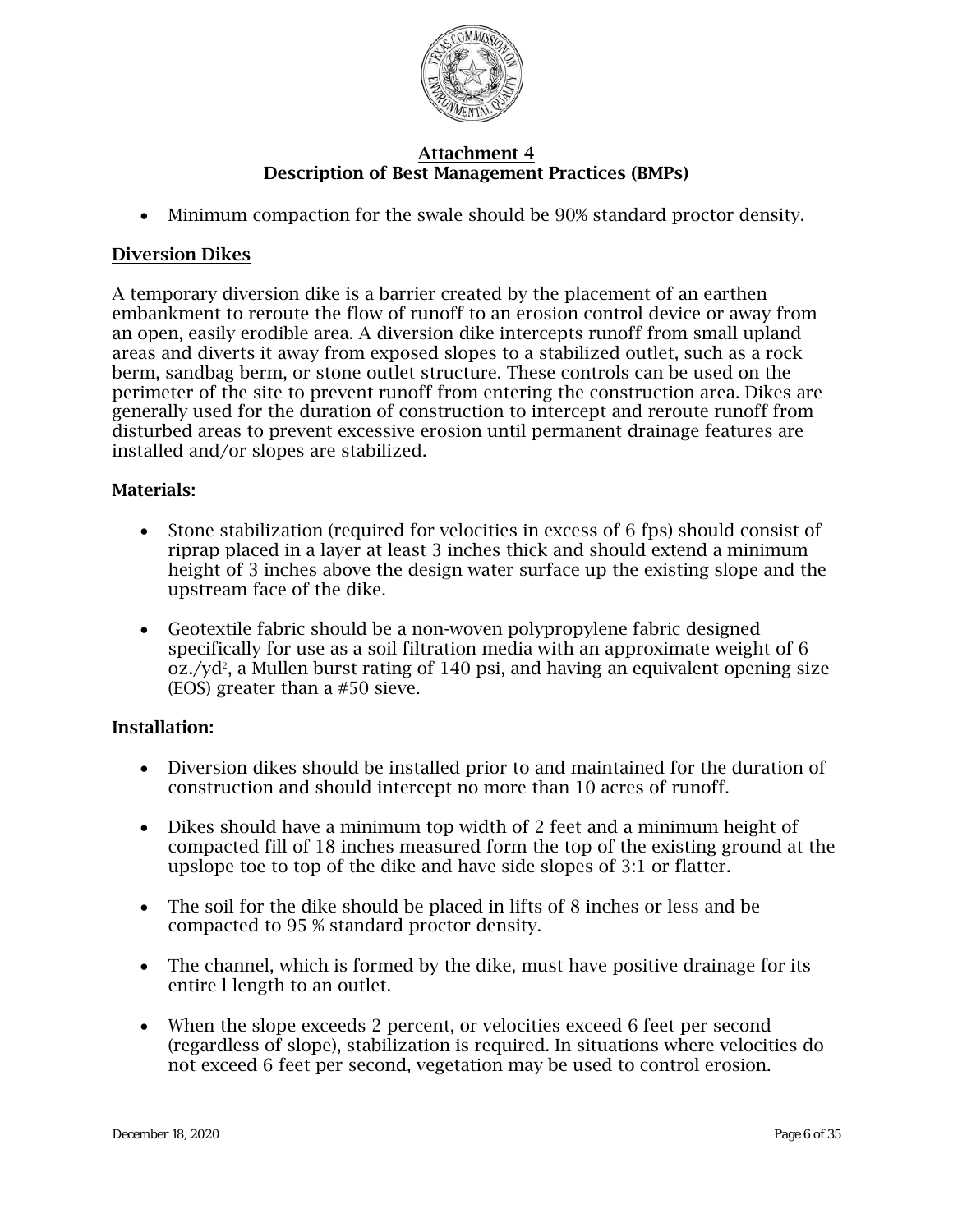

## Erosion Control Compost

Description: Erosion control compost (ECC) can be used as an aid to control erosion on critical sites during the establishment period of protective vegetation. The most common uses are on steep slopes, swales, diversion dikes, and on tidal or stream banks.

## Materials:

New types of erosion control compost are continuously being developed. The Texas Department of Transportation (TxDOT) has established minimum performance standards which must be met for any products seeking to be approved for use within any of TxDOT's construction or maintenance activities. Material used within any TxDOT construction or maintenance activities must meet material specifications in accordance with current TxDOT specifications. TxDOT maintains a website at <https://www.txdot.gov/inside-txdot/division/support/recycling/speclist.html> that provides information on compost specification data.

ECC used for projects not related to TxDOT should also be of quality materials by meeting performance standards and compost specification data. To ensure the quality of compost used as an ECC, products should meet all applicable state and federal regulations, including but not limited to the United States Environmental Protection Agency (USEPA) Code of Federal Regulations (CFR), Title 40, Part 503 Standards for Class A biosolids and Texas Natural Resource Conservation Commission (now named TCEQ) Health and Safety Regulations as defined in the Texas Administration Code (TAC), Chapter 332, and all other relevant requirements for compost products outlined in TAC, Chapter 332.

Testing requirements required by the TCEQ are defined in TAC Chapter 332, including Sections §332.71 Sampling and Analysis Requirements for Final Products and §332.72 Final Product Grades. Compost specification data approved by TxDOT are appropriate to use for ensuring the use of quality compost materials or for guidance.

Testing standards are dependent upon the intended use for the compost and ensures product safety, and product performance regarding the product's specific use. The appropriate compost sampling and testing protocols included in the United States Composting Council (USCC) Test Methods for the Examination of Composting and Compost (TMECC) should be conducted on compost products used for ECC to ensure that the products used will not impact public health, safety, and the environment and to promote production and marketing of quality composts that meet analytical standards. TMECC is a laboratory manual that provides protocols for the composting industry and test methods for compost analysis. TMECC provides protocols to sample, monitor, and analyze materials during all stages of the composting process. Numerous parameters that might be of concern in compost can be tested by following protocols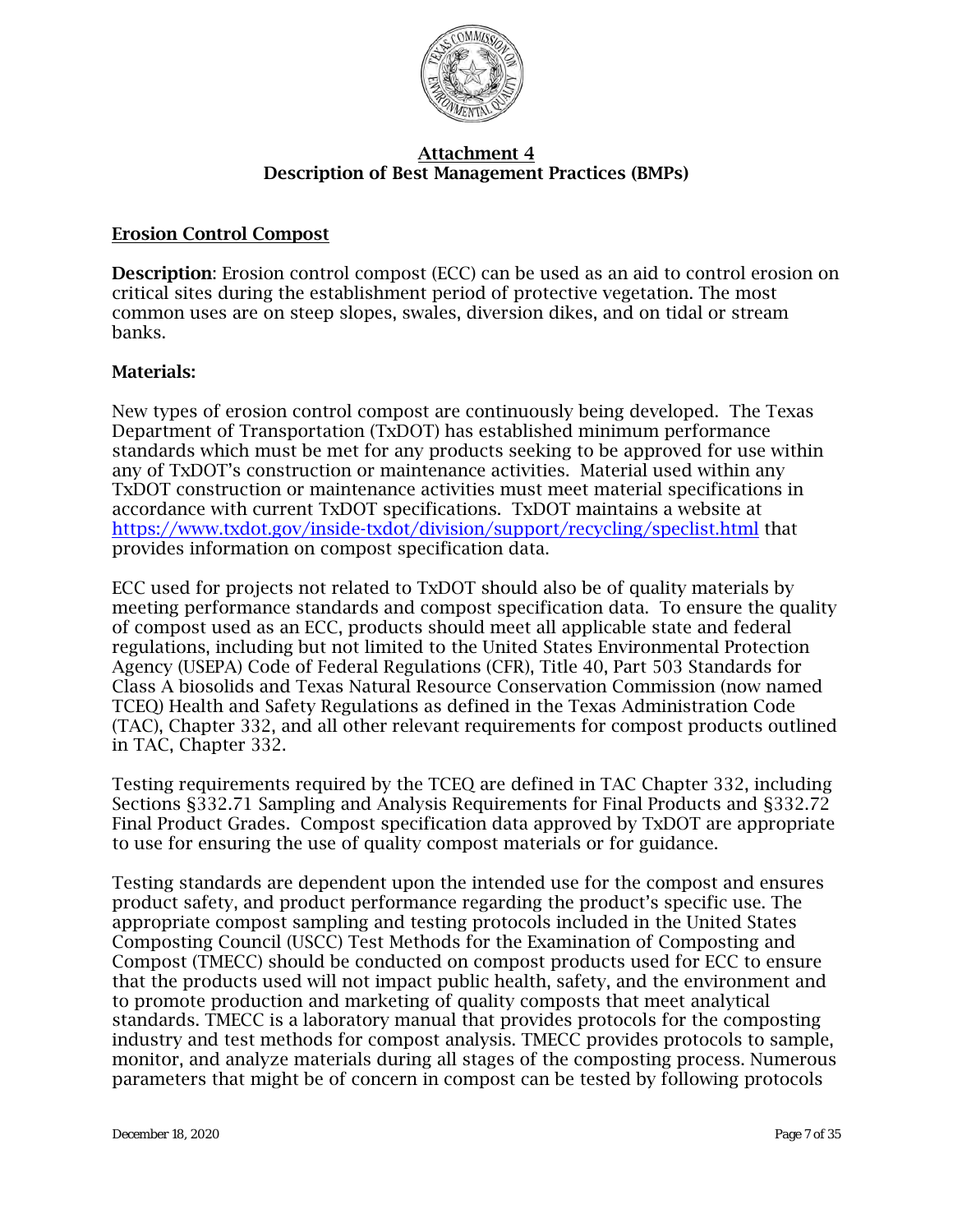

or test methods listed in TMECC. TMECC information can be found at [https://www.compostingcouncil.org/page/tmecc.](https://www.compostingcouncil.org/page/tmecc) The USCC Seal of Testing Assurance (STA) program contains information regarding compost STA certification. STA program information can be found at [https://www.compostingcouncil.org/page/SealofTestingAssuranceSTA.](https://www.compostingcouncil.org/page/SealofTestingAssuranceSTA)

#### Installation:

- Install in accordance with current TxDOT specification.
- Use on slopes 3:1 or flatter.
- Apply a 2-inch uniform layer unless otherwise shown on the plans or as directed.
- When rolling is specified, use a light corrugated drum roller.

#### Mulch and Compost Filter Socks

Description: Mulch and compost filter socks (erosion control logs) are used to intercept and detain sediment laden run-off from unprotected areas. When properly used, mulch and compost filter socks can be highly effective at controlling sediment from disturbed areas. They cause runoff to pond which allows heavier solids to settle. Mulch and compost filter socks are used during the period of construction near the perimeter of a disturbed area to intercept sediment while allowing water to percolate through. The sock should remain in place until the area is permanently stabilized. Mulch and compost filter socks may be installed in construction areas and temporarily moved during the day to allow construction activity provided it is replaced and properly anchored at the end of the day. Mulch and compost filter socks may be seeded to allow for quick vegetative growth and reduction in run-off velocity.

#### Materials:

New types of mulch and compost filter socks are continuously being developed. The Texas Department of Transportation (TxDOT) has established minimum performance standards which must be met for any products seeking to be approved for use within any of TxDOT's construction or maintenance activities. Mulch and compost filter socks used within any TxDOT construction or maintenance activities must meet material specifications in accordance with TxDOT specification 5049. TxDOT maintains a website at

<https://www.txdot.gov/inside-txdot/division/support/recycling/speclist.html> that provides information on compost specification data.

Mulch and compost filter socks used for projects not related to TxDOT should also be of quality materials by meeting performance standards and compost specification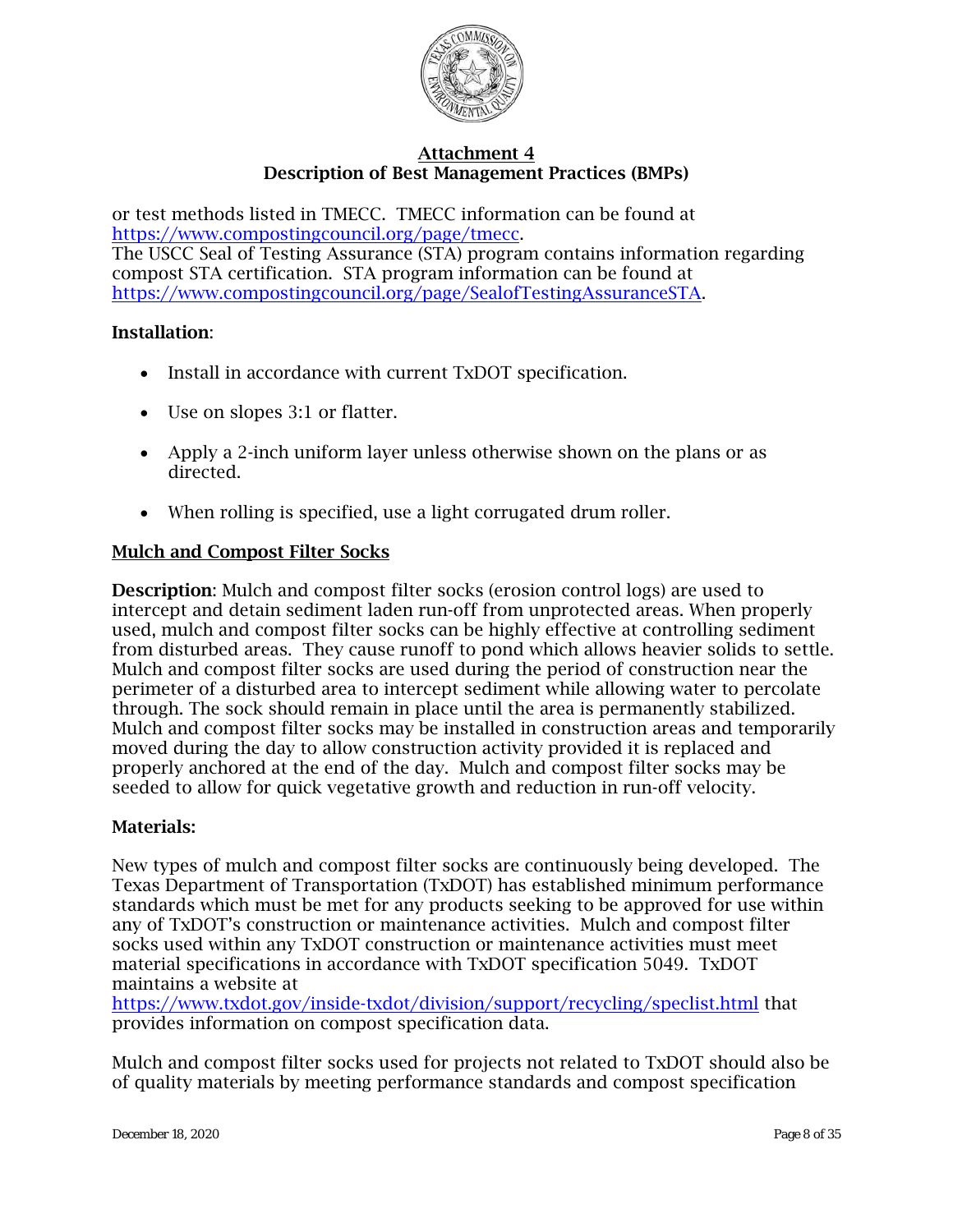

data. To ensure the quality of compost used for mulch and compost filter socks, products should meet all applicable state and federal regulations, including but not limited to the United States Environmental Protection Agency (USEPA) Code of Federal Regulations (CFR), Title 40, Part 503 Standards for Class A biosolids and Texas Natural Resource Conservation Commission Health and Safety Regulations as defined in the Texas Administration Code (TAC), Chapter 332, and all other relevant requirements for compost products outlined in TAC, Chapter 332. Testing requirements required by the TCEQ are defined in TAC Chapter 332, including Sections §332.71 Sampling and Analysis Requirements for Final Products and §332.72 Final Product Grades. Compost specification data approved by TxDOT are appropriate to use for ensuring the use of quality compost materials or for guidance.

Testing standards are dependent upon the intended use for the compost and ensures product safety, and product performance regarding the product's specific use. The appropriate compost sampling and testing protocols included in the United States Composting Council (USCC) Test Methods for the Examination of Composting and Compost (TMECC) should be conducted on compost products used for mulch and compost filter socks to ensure that the products used will not impact public health, safety, and the environment and to promote production and marketing of quality composts that meet analytical standards. TMECC is a laboratory manual that provides protocols for the composting industry and test methods for compost analysis. TMECC provides protocols to sample, monitor, and analyze materials during all stages of the composting process. Numerous parameters that might be of concern in compost can be tested by following protocols or test methods listed in TMECC. TMECC information can be found at [https://www.compostingcouncil.org/page/tmecc.](http://www.tmecc.org/tmecc/index.html) The USCC Seal of Testing Assurance (STA) program contains information regarding compost STA certification. STA program information can be found at [https://www.compostingcouncil.org/page/SealofTestingAssuranceSTA.](http://tmecc.org/sta/STA_program_description.html)

- Install in accordance with TxDOT Special Specification 5049.
- Install socks (erosion control logs) near the downstream perimeter of a disturbed area to intercept sediment from sheet flow.
- Secure socks in a method adequate to prevent displacement as a result of normal rain events such that flow is not allowed under the socks.
- Inspect and maintain the socks in good condition (including staking, anchoring, etc.). Maintain the integrity of the control, including keeping the socks free of accumulated silt, debris, etc., until the disturbed area has been adequately stabilized.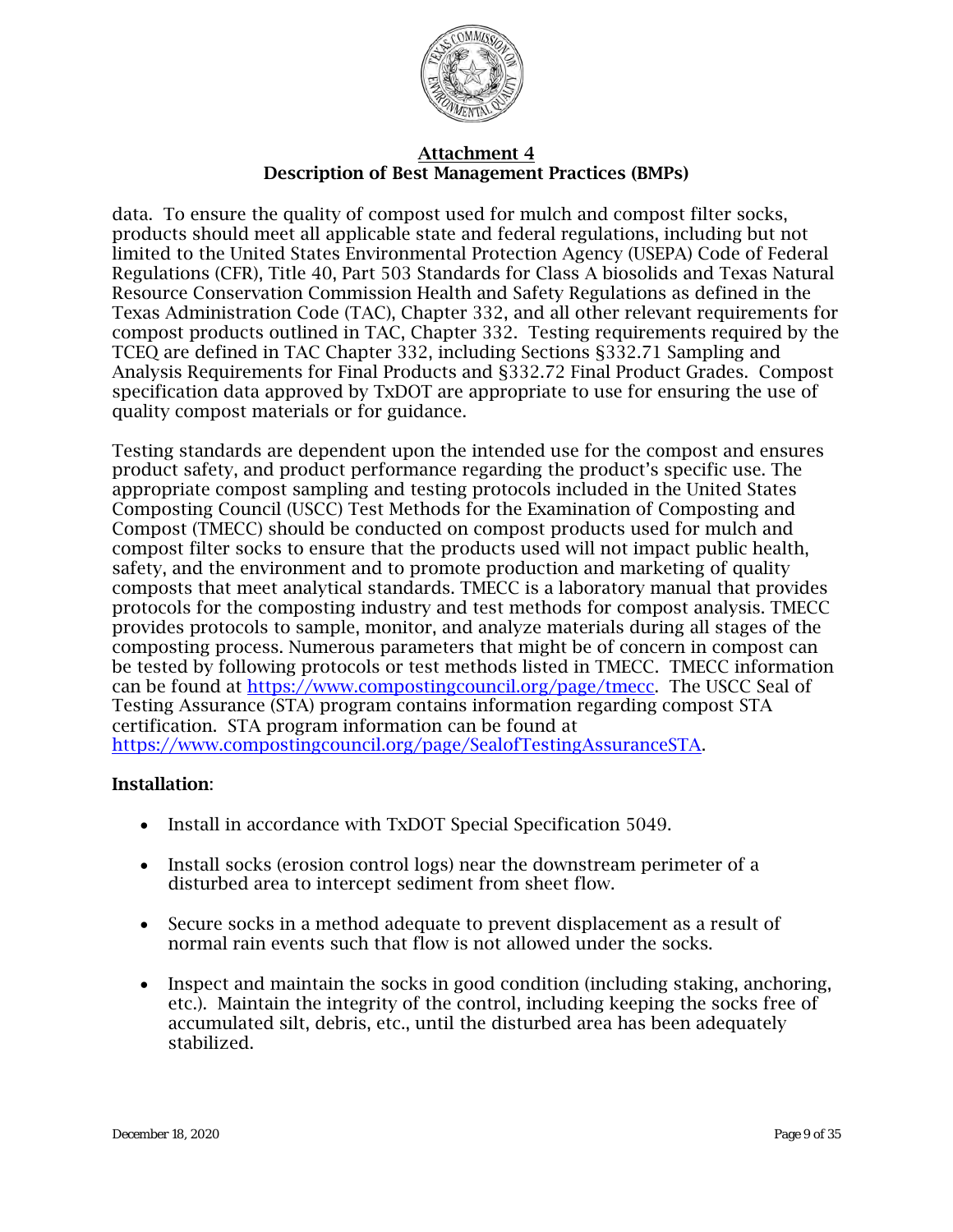

## SEDIMENT CONTROL BMPS

#### Sandbag Berm

Description: The purpose of a sandbag berm is to detain sediment carried in runoff from disturbed areas. This objective is accomplished by intercepting runoff and causing it to pool behind the sandbag berm. Sediment carried in the runoff is deposited on the upstream side of the sandbag berm due to the reduced flow velocity. Excess runoff volumes are allowed to flow over the top of the sandbag berm. Sandbag berms are used only during construction activities in streambeds when the contributing drainage area is between 5 and 10 acres and the slope is less than 15%, i.e., utility construction in channels, temporary channel crossing for construction equipment, etc. Plastic facing should be installed on the upstream side and the berm should be anchored to the streambed by drilling into the rock and driving in T-posts or rebar (#5 or #6) spaced appropriately.

#### Materials:

- The sandbag material should be polypropylene, polyethylene, polyamide or cotton burlap woven fabric, minimum unit weight 4 oz/yd 2, mullen burst strength exceeding 300 psi and ultraviolet stability exceeding 70 percent.
- The bag length should be 24 to 30 inches, width should be 16 to 18 inches and thickness should be 6 to 8 inches.
- Sandbags should be filled with coarse grade sand and free from deleterious material. All sand should pass through a No. 10 sieve. The filled bag should have an approximate weight of 40 pounds.
- Outlet pipe should be schedule 40 or stronger polyvinyl chloride (PVC) having a nominal internal diameter of 4 inches.

- The berm should be a minimum height of 18 inches, measured from the top of the existing ground at the upslope toe to the top of the berm.
- The berm should be sized as shown in the plans but should have a minimum width of 48 inches measured at the bottom of the berm and 16 inches measured at the top of the berm.
- Runoff water should flow over the tops of the sandbags or through 4-inch diameter PVC pipes embedded below the top layer of bags.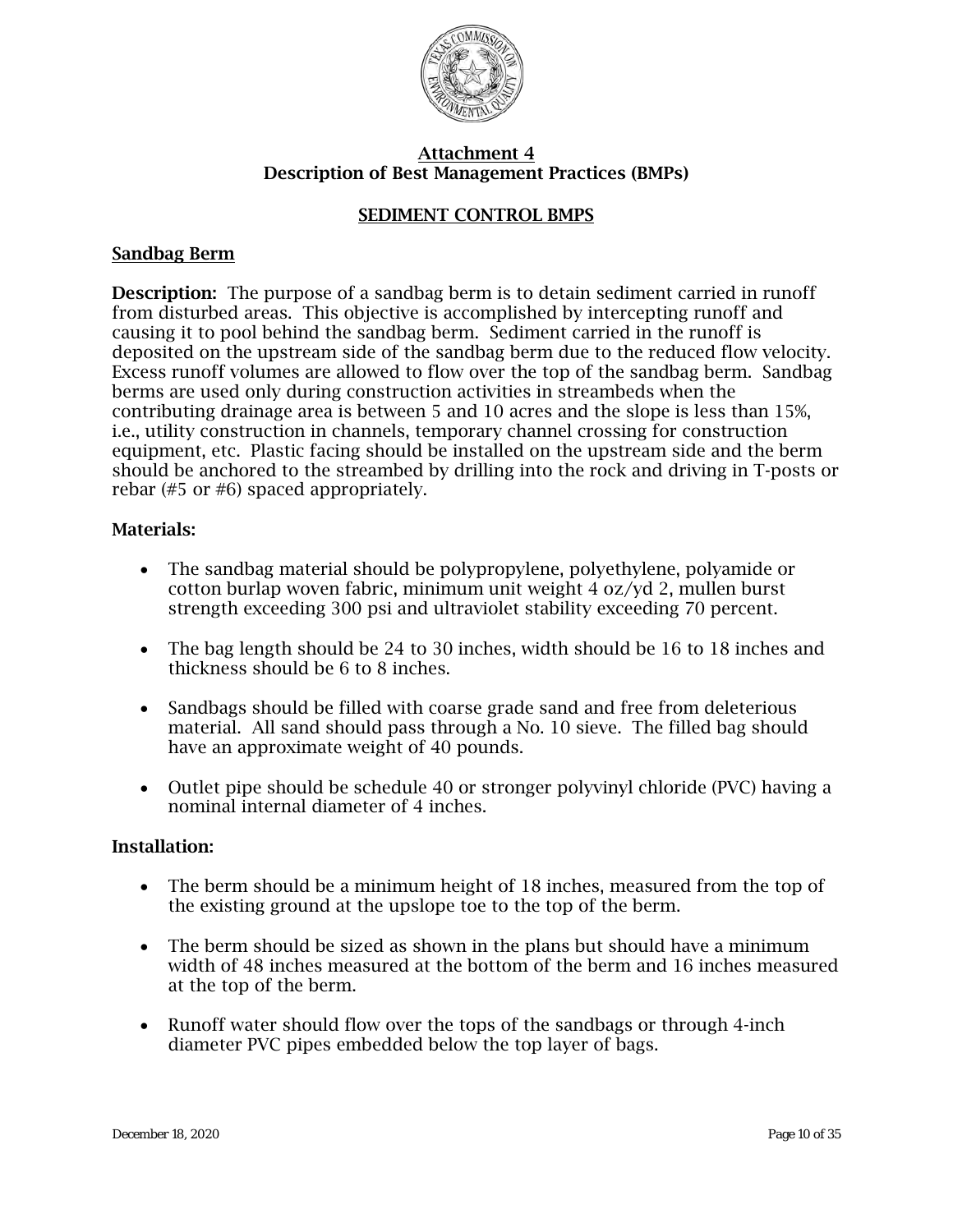

- When a sandbag is filled with material, the open end of the sandbag should be stapled or tied with nylon or poly cord.
- Sandbags should be stacked in at least three rows abutting each other, and in staggered arrangement.
- The base of the berm should have at least 3 sandbags. These can be reduced to 2 and 1 bag in the second and third rows respectively.
- For each additional 6 inches of height, an additional sandbag must be added to each row width.
- A bypass pump-around system, or similar alternative, should be used on conjunction with the berm for effective dewatering of the work area.

## Silt Fence

Description: A silt fence is a barrier consisting of geotextile fabric supported by metal posts to prevent soil and sediment loss from a site. When properly used, silt fences can be highly effective at controlling sediment from disturbed areas. They cause runoff to pond which allows heavier solids to settle. If not properly installed, silt fences are not likely to be effective. The purpose of a silt fence is to intercept and detain water-borne sediment from unprotected areas of a limited extent. Silt fence is used during the period of construction near the perimeter of a disturbed area to intercept sediment while allowing water to percolate through. This fence should remain in place until the disturbed area is permanently stabilized. Silt fence should not be used where there is a concentration of water in a channel or drainage way. If concentrated flow occurs after installation, corrective action must be taken such as placing a rock berm in the areas of concentrated flow. Silt fencing within the site may be temporarily moved during the day to allow construction activity provided it is replaced and properly anchored to the ground at the end of the day. Silt fences on the perimeter of the site or around drainage ways should not be moved at any time.

## Materials:

- Silt fence material should be polypropylene, polyethylene or polyamide woven or nonwoven fabric. The fabric width should be 36 inches, with a minimum unit weight of 4.5 oz/yd, mullen burst strength exceeding 190 lb/in 2, ultraviolet stability exceeding 70%, and minimum apparent opening size of U.S. Sieve No. 30.
- Fence posts should be made of hot rolled steel, at least 4 feet long with Tee or Y-bar cross section, surface painted or galvanized, minimum nominal weight 1.25 lb/ft 2, and Brindell hardness exceeding 140.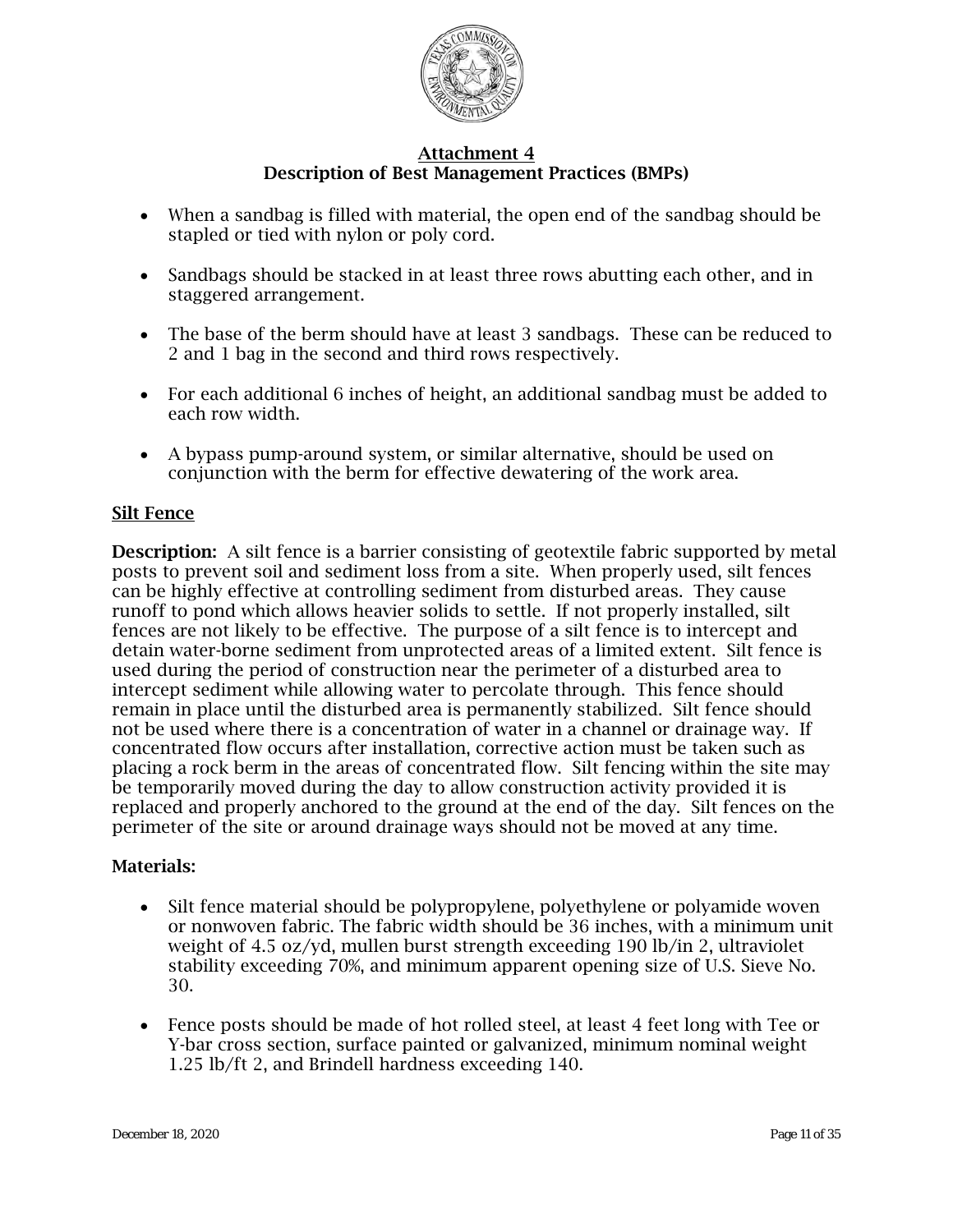

• Woven wire backing to support the fabric should be galvanized 2-inch x 4-inch welded wire, 12 gauge minimum.

### Installation:

- Steel posts, which support the silt fence, should be installed on a slight angle toward the anticipated runoff source. Post must be embedded a minimum of 1 foot deep and spaced not more than 8 feet on center. Where water concentrates, the maximum spacing should be 6 feet.
- Lay out fencing down-slope of disturbed area, following the contour as closely as possible. The fence should be sited so that the maximum drainage area is 3 acre/100 feet of fence.
- The toe of the silt fence should be trenched in with a spade or mechanical trencher, so that the down-slope face of the trench is flat and perpendicular to the line of flow. Where fence cannot be trenched in (e.g., pavement or rock outcrop), weight fabric flap with 3 inches of pea gravel on uphill side to prevent flow from seeping under fence.
- The trench must be a minimum of 6 inches deep and 6 inches wide to allow for the silt fence fabric to be laid in the ground and backfilled with compacted material.
- Silt fence should be securely fastened to each steel support post or to woven wire, which is in turn attached to the steel fence post. There should be a 3-foot overlap, securely fastened where ends of fabric meet.

#### Triangular Filter Dike

Description: The purpose of a triangular sediment filter dike is to intercept and detain water-borne sediment from unprotected areas of limited extent. The triangular sediment filter dike is used where there is no concentration of water in a channel or other drainage way above the barrier and the contributing drainage area is less than one acre. If the uphill slope above the dike exceeds 10%, the length of the slope above the dike should be less than 50 feet. If concentrated flow occurs after installation, corrective action should be taken such as placing rock berm in the areas of concentrated flow. This measure is effective on paved areas where installation of silt fence is not possible or where vehicle access must be maintained. The advantage of these controls is the ease with which they can be moved to allow vehicle traffic and then reinstalled to maintain sediment.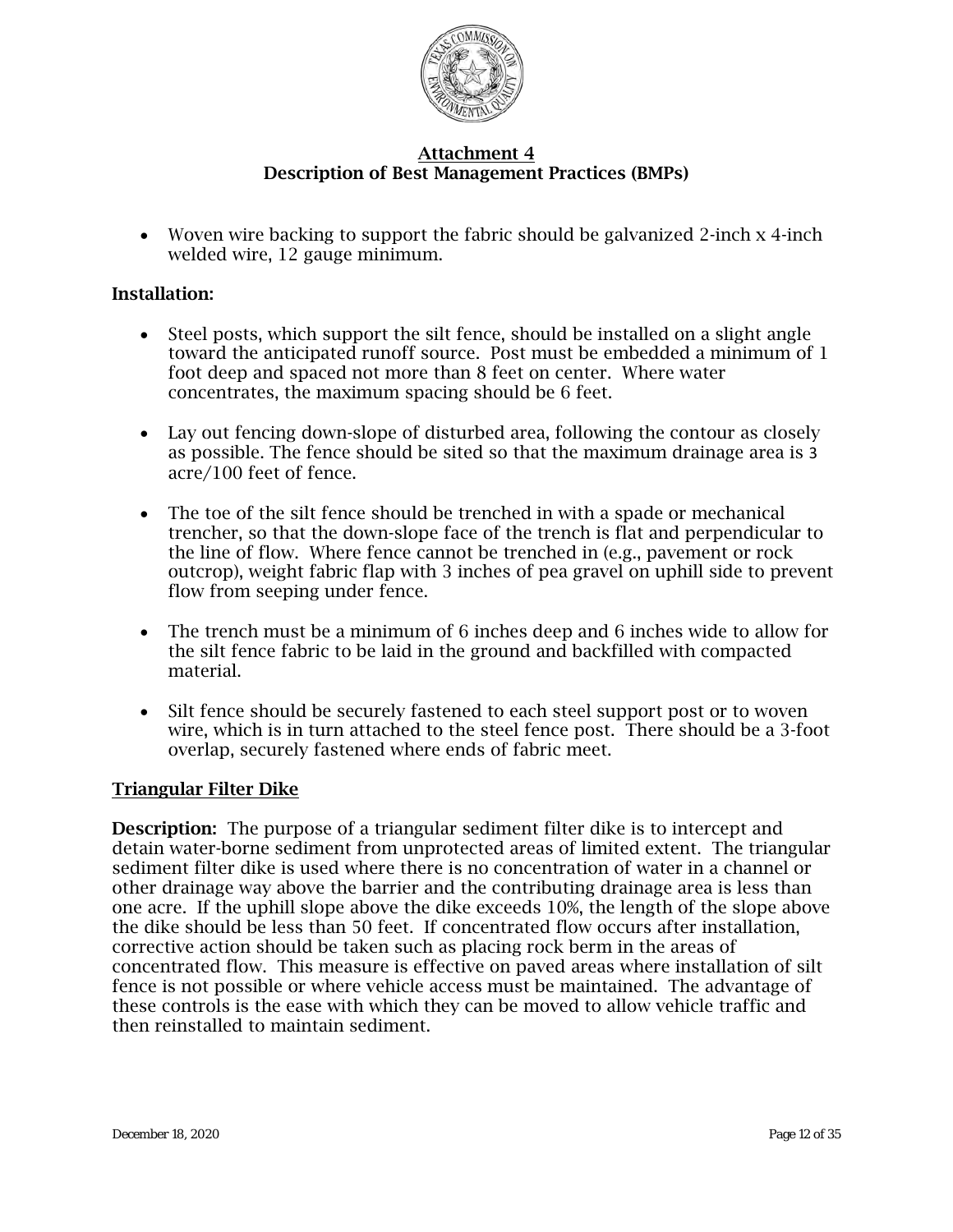

## Materials:

- Silt fence material should be polypropylene, polyethylene or polyamide woven or nonwoven fabric. The fabric width should be 36 inches, with a minimum unit weight of 4.5 oz/yd, mullen burst strength exceeding 190 lb/in 2 , ultraviolet stability exceeding 70%, and minimum apparent opening size of U.S. Sieve No. 30.
- The dike structure should be 6 gauge 6-ing x 6-inch wire mesh folded into triangular form being eighteen (18) inches on each side.

#### Installation:

- The frame of the triangular sediment filter dike should be constructed of 6-inch x 6-inch, 6-gauge welded wire mesh, 18 inches per side, and wrapped with geotextile fabric the same composition as that used for silt fences.
- Filter material should lap over ends  $six(6)$  inches to cover dike to dike junction; each junction should be secured by shoat rings.
- Position dike parallel to the contours, with the end of each section closely abutting the adjacent sections.
- There are several options for fastening the filter dike to the ground. The fabric skirt may be toed-in with 6 inches of compacted material, or 12 inches of the fabric skirt should extend uphill and be secured with a minimum of 3 inches of open graded rock, or with staples or nails. If these two options are not feasible the dike structure may be trenched in 4 inches.
- Triangular sediment filter dikes should be installed across exposed slopes during construction with ends of the dike tied into existing grades to prevent failure and should intercept no more than one acre of runoff.
- When moved to allow vehicular access, the dikes should be reinstalled as soon as possible, but always at the end of the workday.

#### Rock Berm

Description: The purpose of a rock berm is to serve as a check dam in areas of concentrated flow, to intercept sediment-laden runoff, detain the sediment and release the water in sheet flow. The rock berm should be used when the contributing drainage area is less than 5 acres. Rock berms are used in areas where the volume of runoff is too great for a silt fence to contain. They are less effective for sediment removal than silt fences, particularly for fine particles, but are able to withstand higher flows than a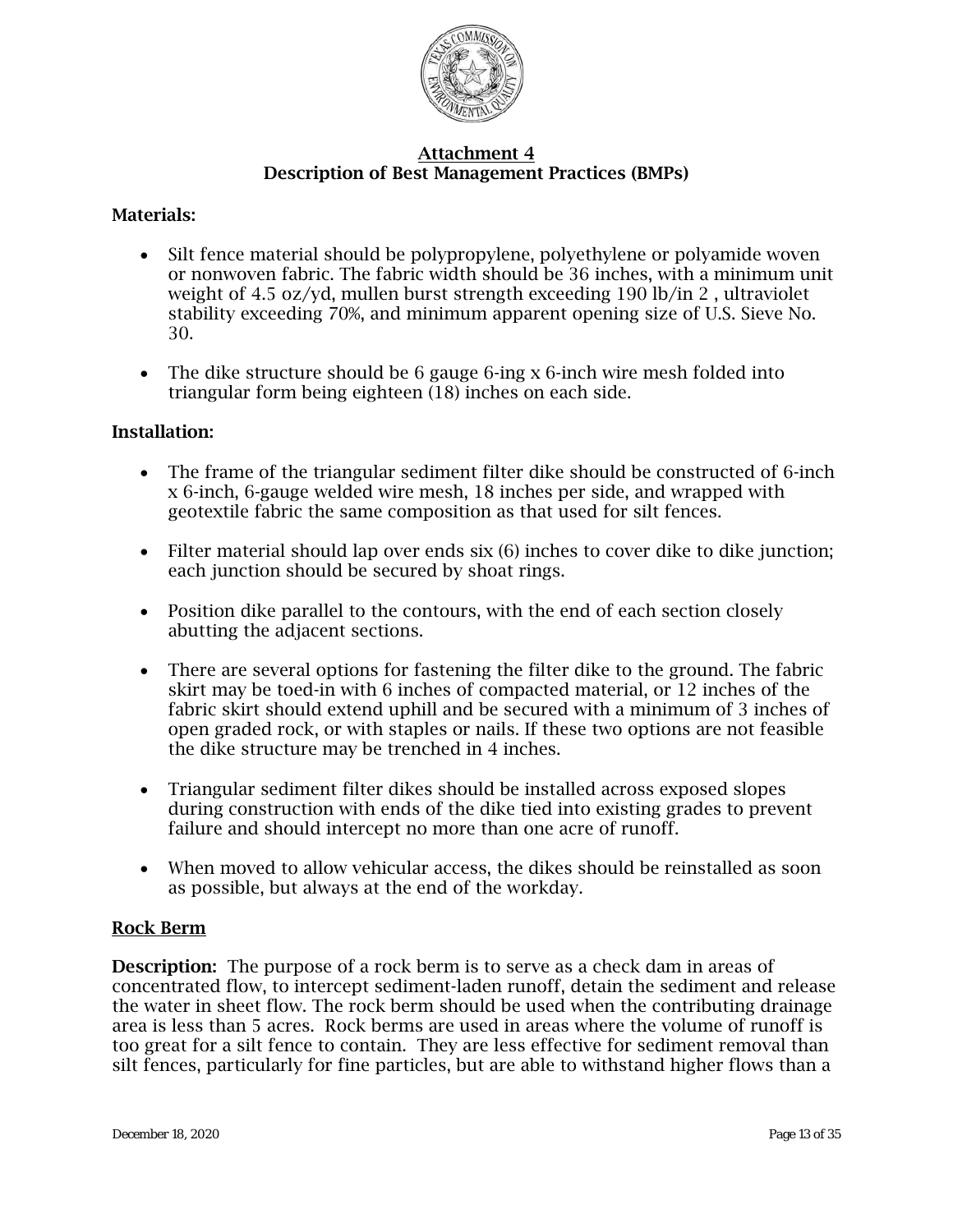

silt fence. As such, rock berms are often used in areas of channel flows (ditches, gullies, etc.). Rock berms are most effective at reducing bed load in channels and should not be substituted for other erosion and sediment control measures further up the watershed.

## Materials:

- The berm structure should be secured with a woven wire sheathing having opening of one inch and a minimum wire diameter of 20 gauge galvanized and should be secured with shoat rings.
- Clean, open graded 3- to 5-inch diameter rock should be used, except in areas where high velocities or large volumes of flow are expected, where 5- to 8-inch diameter rocks may be used.

#### Installation:

- Lay out the woven wire sheathing perpendicular to the flow line. The sheathing should be 20-gauge woven wire mesh with 1 inch openings.
- Berm should have a top width of 2 feet minimum with side slopes being 2:1 (H:V) or flatter.
- Place the rock along the sheathing to a height not less than 18 inches.
- Wrap the wire sheathing around the rock and secure with tie wire so that the ends of the sheathing overlap at least 2 inches, and the berm retains its shape when walked upon.
- Berm should be built along the contour at zero percent grade or as near as possible.
- The ends of the berm should be tied into existing upslope grade and the berm should be buried in a trench approximately 3 to 4 inches deep to prevent failure of the control.

#### Hay Bale Dike

**Description:** The purpose of a hay or straw bale dike is to intercept and detain small amounts of sediment-laden runoff from relatively small unprotected areas. Straw bales are to be used when it is not feasible to install other, more effective measures or when the construction phase is expected to last less than 3 months. Straw bales should not be used on areas where rock or other hard surfaces prevent the full and uniform anchoring of the barrier.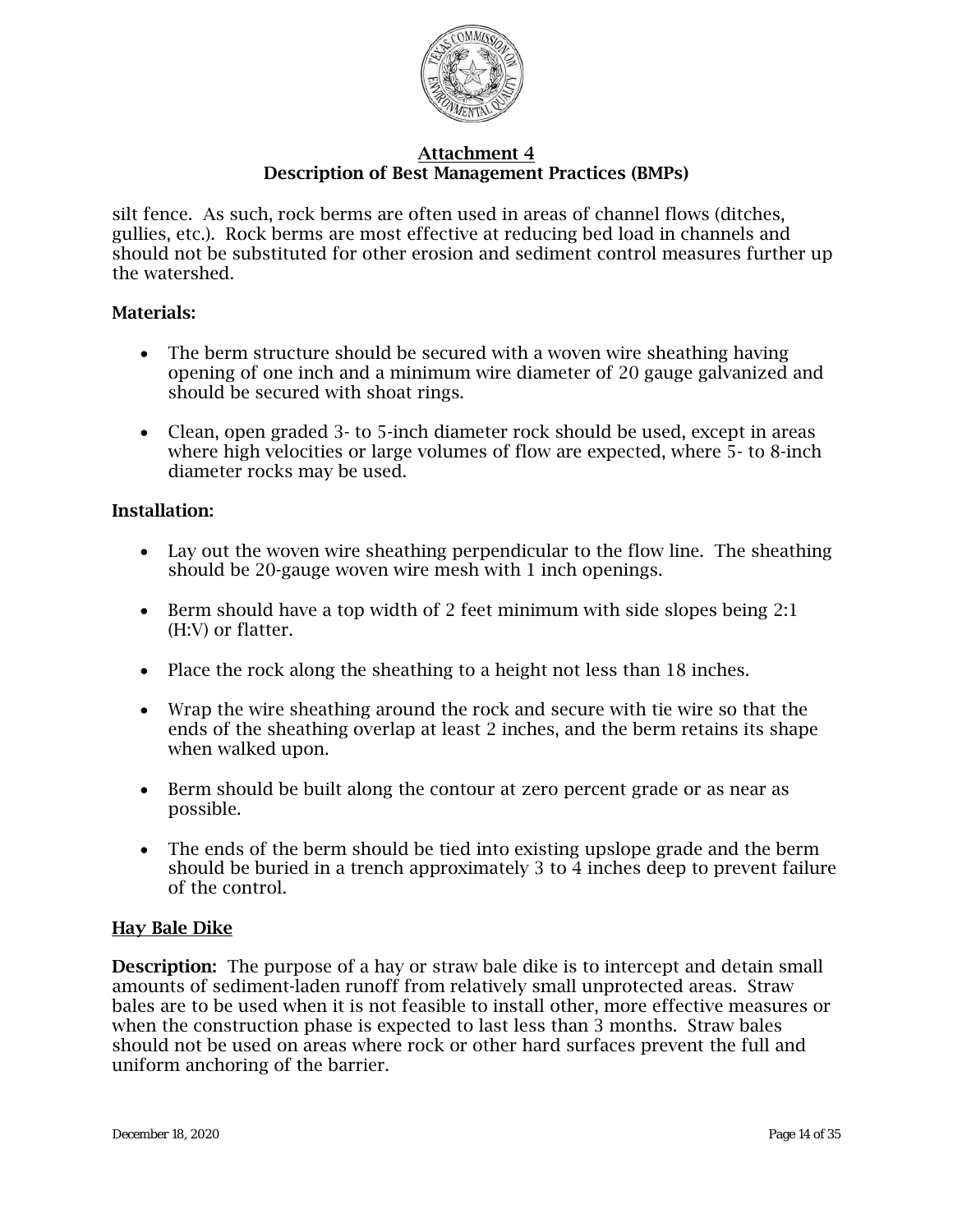

## Materials:

Straw: The best quality straw mulch comes from wheat, oats or barley and should be free of weed and grass seed which may not be desired vegetation for the area to be protected. Straw mulch is light and therefore must be properly anchored to the ground.

Hay: This is very similar to straw with the exception that it is made of grasses and weeds and not grain stems. This form of mulch is very inexpensive and is widely available but does introduce weed and grass seed to the area. Like straw, hay is light and must be anchored.

- Straw bales should weigh a minimum of 50 pounds and should be at least 30 inches long.
- Bales should be composed entirely of vegetable matter and be free of seeds.
- Binding should be either wire or nylon string, jute or cotton binding is unacceptable. Bales should be used for not more than two months before being replaced.

## Installation:

- Bales should be embedded a minimum of 4 inches and securely anchored using 2-inch x 2-inch wood stakes or 3/8-inch diameter rebar driven through the bales into the ground a minimum of 6 inches.
- Bales are to be placed directly adjacent to one another leaving no gap between them.
- All bales should be placed on the contour.
- The first stake in each bale should be angled toward the previously laid bale to force the bales together.

## Brush Berms

Organic litter and spoil material from site clearing operations is usually burned or hauled away to be dumped elsewhere. Much of this material can be used effectively on the construction site itself. The key to constructing an efficient brush berm is in the method used to obtain and place the brush. It will not be acceptable to simply take a bulldozer and push whole trees into a pile. This method does not assure continuous ground contact with the berm and will allow uncontrolled flows under the berm.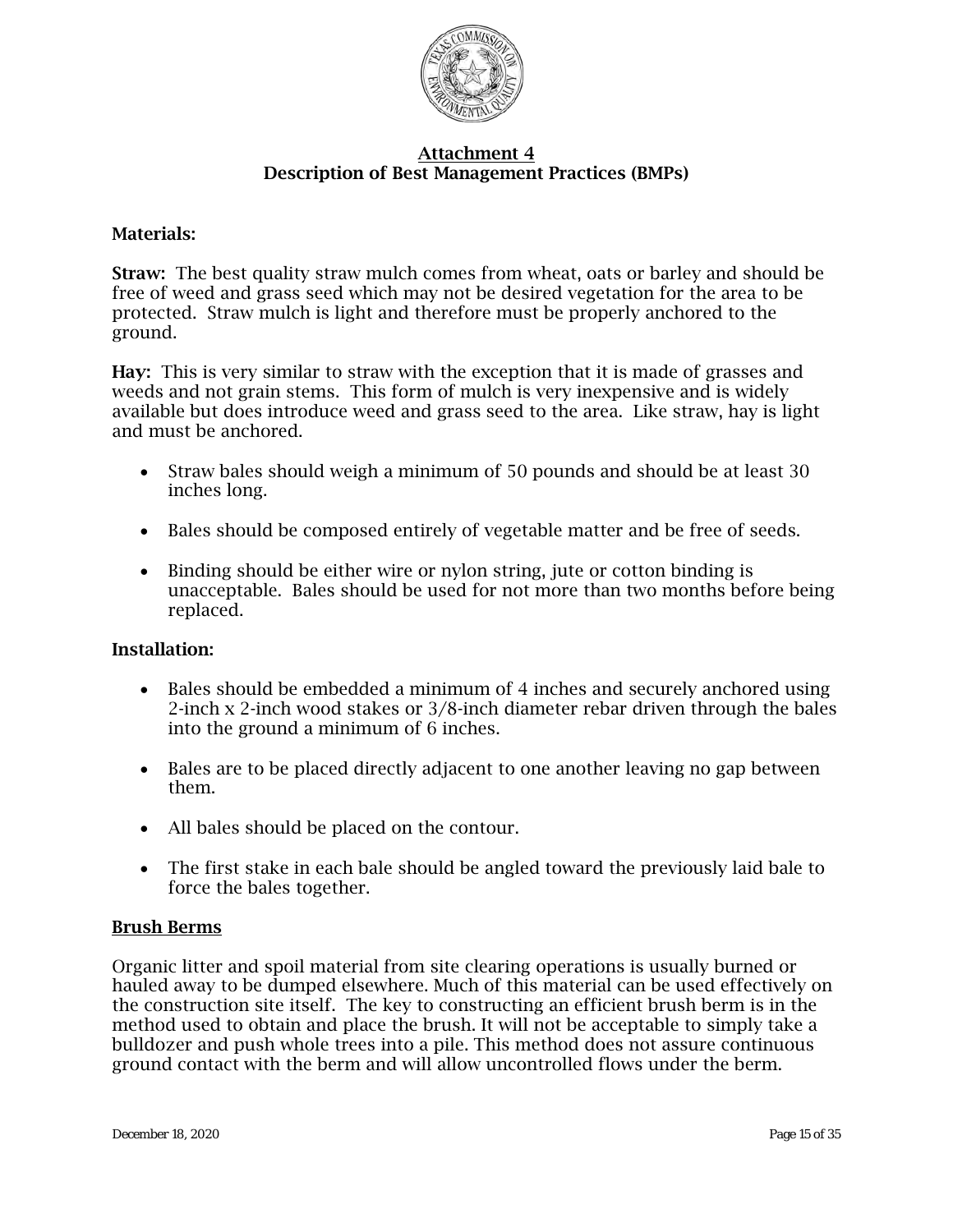

Brush berms may be used where there is little or no concentration of water in a channel or other drainage way above the berm. The size of the drainage area should be no greater than one-fourth of an acre per 100 feet of barrier length; the maximum slope length behind the barrier should not exceed 100 feet; and the maximum slope gradient behind the barrier should be less than 50 percent (2:1).

## Materials:

- The brush should consist of woody brush and branches, preferably less than 2 inches in diameter.
- The filter fabric should conform to the specifications for filter fence fabric.
- The rope should be 1/4-inch polypropylene or nylon rope.
- The anchors should be 3/8-inch diameter rebar stakes that are 18-inches long.

- Lay out the brush berm following the contour as closely as possible.
- The juniper limbs should be cut and hand placed with the vegetated part of the limb in close contact with the ground. Each subsequent branch should overlap the previous branch providing a shingle effect.
- The brush berm should be constructed in lifts with each layer extending the entire length of the berm before the next layer is started.
- A trench should be excavated 6-inches wide and 4-inches deep along the length of the barrier and immediately uphill from the barrier.
- The filter fabric should be cut into lengths sufficient to lay across the barrier from its up-slope base to just beyond its peak. The lengths of filter fabric should be draped across the width of the barrier with the uphill edge placed in the trench and the edges of adjacent pieces overlapping each other. Where joints are necessary, the fabric should be spliced together with a minimum 6 inch overlap and securely sealed.
- The trench should be backfilled, and the soil compacted over the filter fabric.
- Set stakes into the ground along the downhill edge of the brush barrier and anchor the fabric by tying rope from the fabric to the stakes. Drive the rope anchors into the ground at approximately a 45-degree angle to the ground on 6-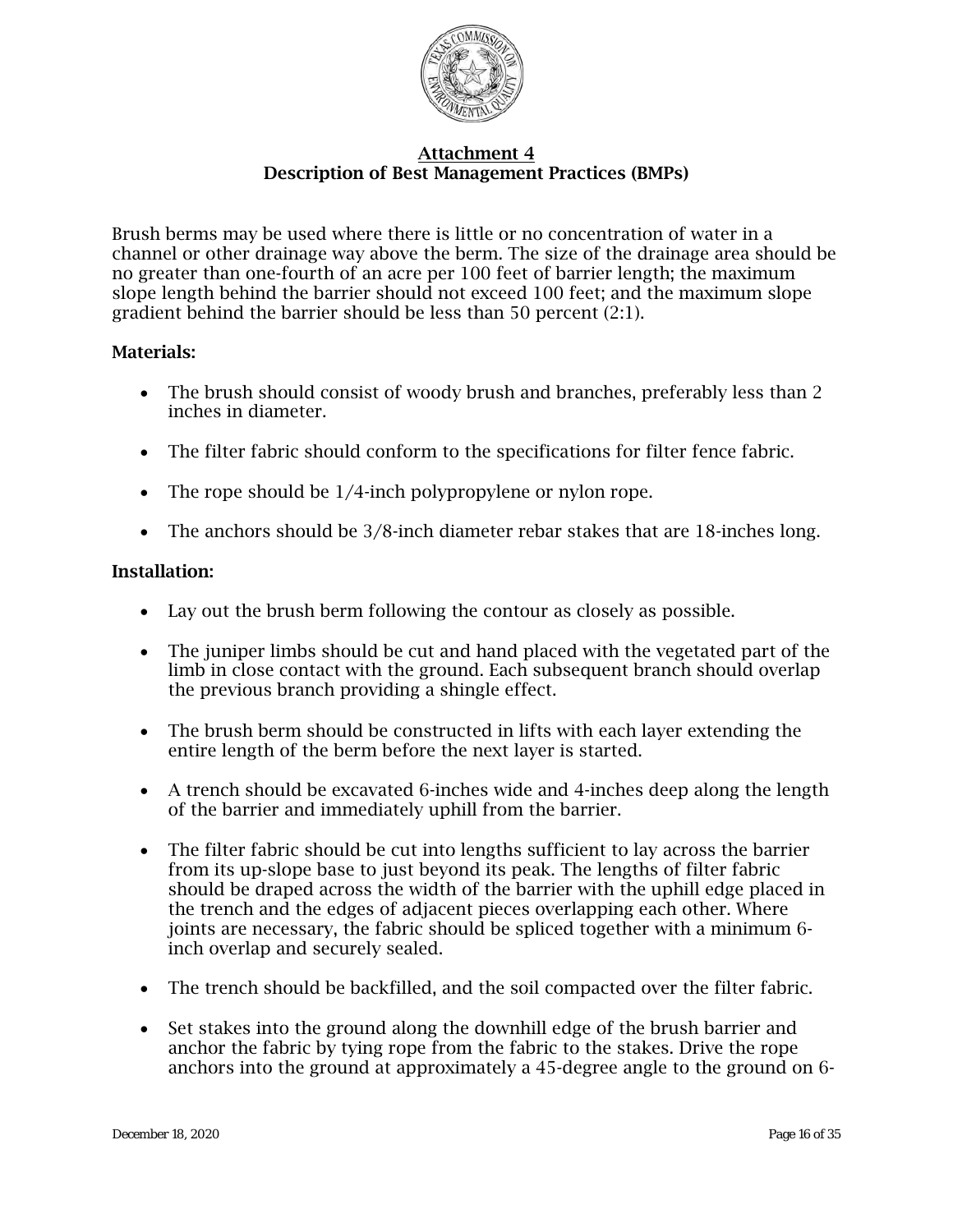

foot centers.

- Fasten the rope to the anchors and tighten berm securely to the ground with a minimum tension of 50 pounds.
- The height of the brush berm should be a minimum of 24 inches after the securing ropes have been tightened.

#### Stone Outlet Sediment Traps

A stone outlet sediment trap is an impoundment created by the placement of an earthen and stone embankment to prevent soil and sediment loss from a site. The purpose of a sediment trap is to intercept sediment-laden runoff and trap the sediment in order to protect drainage ways, properties and rights of way below the sediment trap from sedimentation. A sediment trap is usually installed at points of discharge from disturbed areas. The drainage area for a sediment trap is recommended to be less than 5 acres.

Larger areas should be treated using a sediment basin. A sediment trap differs from a sediment basin mainly in the type of discharge structure. The trap should be located to obtain the maximum storage benefit from the terrain, for ease of clean out and disposal of the trapped sediment and to minimize interference with construction activities. The volume of the trap should be at least 3600 cubic feet per acre of drainage area.

#### Materials:

- All aggregate should be at least 3 inches in diameter and should not exceed a volume of 0.5 cubic foot.
- The geotextile fabric specification should be woven polypropylene, polyethylene or polyamide geotextile, minimum unit weight of 4.5 oz/yd 2, mullen burst strength at least 250 lb/in 2, ultraviolet stability exceeding 70%, and equivalent opening size exceeding 40.

#### Installation:

• Earth Embankment: Place fill material in layers not more than 8 inches in loose depth. Before compaction, moisten or aerate each layer as necessary to provide the optimum moisture content of the material. Compact each layer to 95 percent standard proctor density. Do not place material on surfaces that are muddy or frozen. Side slopes for the embankment are to be 3:1. The minimum width of the embankment should be 3 feet.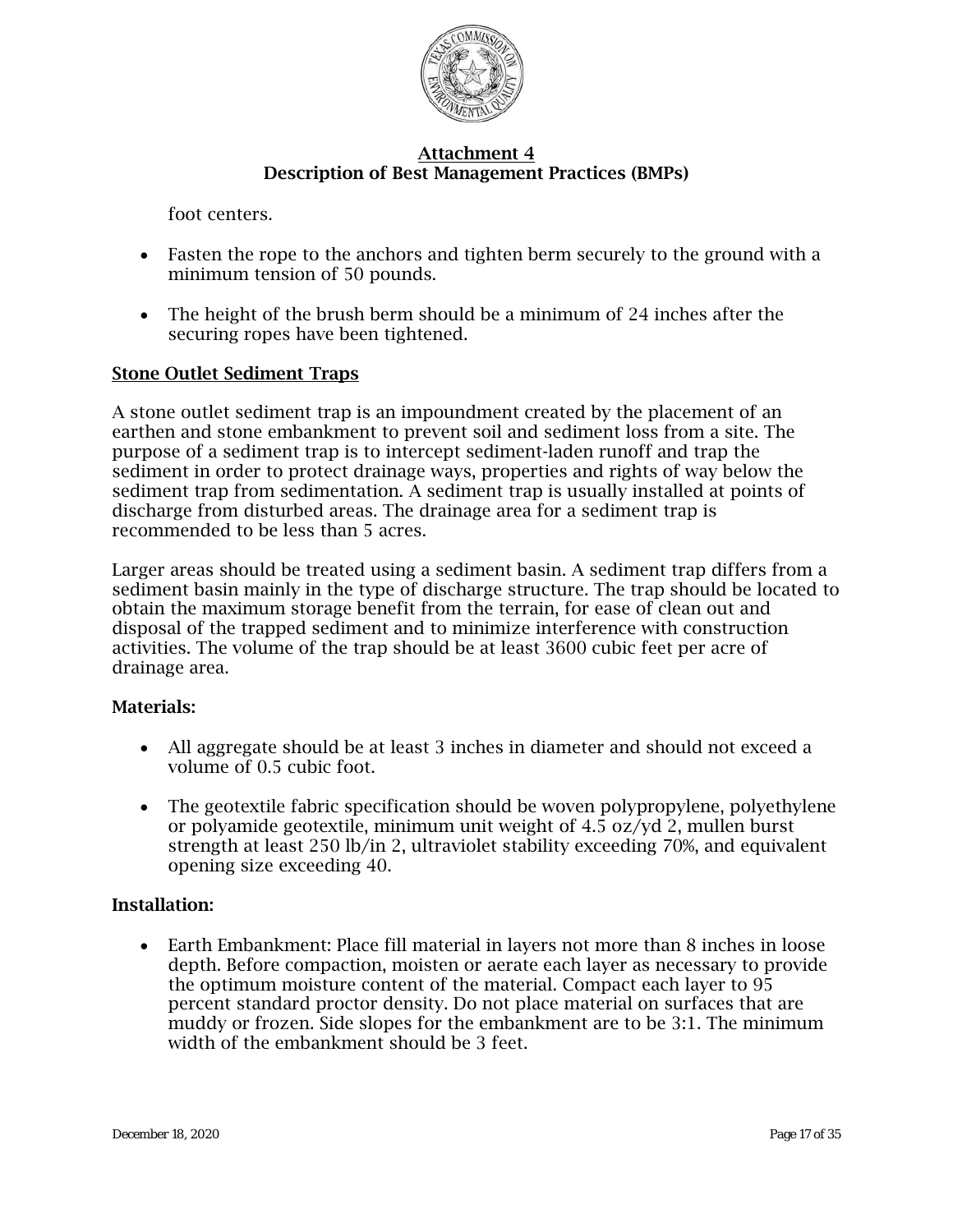

- A gap is to be left in the embankment in the location where the natural confluence of runoff crosses the embankment line. The gap is to have a width in feet equal to 6 times the drainage area in acres.
- Geotextile Covered Rock Core: A core of filter stone having a minimum height of 1.5 feet and a minimum width at the base of 3 feet should be placed across the opening of the earth embankment and should be covered by geotextile fabric which should extend a minimum distance of 2 feet in either direction from the base of the filter stone core.
- Filter Stone Embankment: Filter stone should be placed over the geotextile and is to have a side slope which matches that of the earth embankment of 3:1 and should cover the geotextile/rock core a minimum of 6 inches when installation is complete. The crest of the outlet should be at least 1 foot below the top of the embankment.

#### Sediment Basins

The purpose of a sediment basin is to intercept sediment-laden runoff and trap the sediment in order to protect drainage ways, properties and rights of way below the sediment basin from sedimentation. A sediment basin is usually installed at points of discharge from disturbed areas. The drainage area for a sediment basin is recommended to be less than 100 acres.

Sediment basins are effective for capturing and slowly releasing the runoff from larger disturbed areas thereby allowing sedimentation to take place. A sediment basin can be created where a permanent pond BMP is being constructed. Guidelines for construction of the permanent BMP should be followed, but revegetation, placement of underdrain piping, and installation of sand or other filter media should not be carried out until the site construction phase is complete.

#### Materials:

- Riser should be corrugated metal or reinforced concrete pipe or box and should have watertight fittings or end to end connections of sections.
- An outlet pipe of corrugated metal or reinforced concrete should be attached to the riser and should have positive flow to a stabilized outlet on the downstream side of the embankment.
- An anti-vortex device and rubbish screen should be attached to the top of the riser and should be made of polyvinyl chloride or corrugated metal.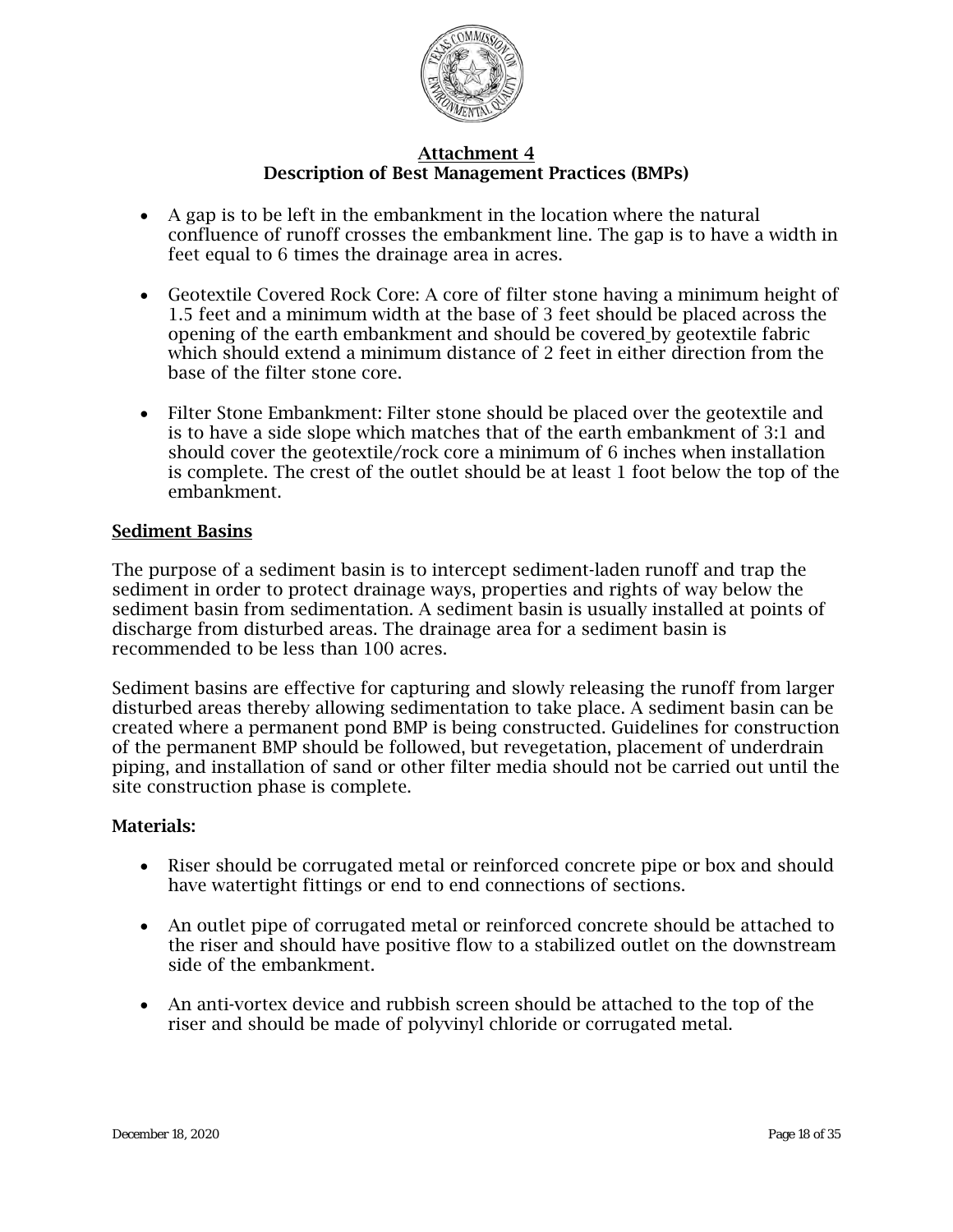

#### Basin Design and Construction:

- For common drainage locations that serve an area with ten or more acres disturbed at one time, a sediment basin should provide storage for a volume of runoff from a two-year, 24-hour storm from each disturbed acre drained.
- The basin length to width ratio should be at least 2:1 to improve trapping efficiency. The shape may be attained by excavation or the use of baffles. The lengths should be measured at the elevation of the riser de-watering hole.
- Place fill material in layers not more than 8 inches in loose depth. Before compaction, moisten or aerate each layer as necessary to provide the optimum moisture content of the material. Compact each layer to 95 percent standard proctor density. Do not place material on surfaces that are muddy or frozen. Side slopes for the embankment should be 3:1 (H:V).
- An emergency spillway should be installed adjacent to the embankment on undisturbed soil and should be sized to carry the full amount of flow generated by a 10-year, 3-hour storm with 1 foot of freeboard less the amount which can be carried by the principal outlet control device.
- The emergency spillway should be lined with riprap as should the swale leading from the spillway to the normal watercourse at the base of the embankment.
- The principal outlet control device should consist of a rigid vertically oriented pipe or box of corrugated metal or reinforced concrete. Attached to this structure should be a horizontal pipe, which should extend through the embankment to the toe of fill to provide a de-watering outlet for the basin.
- An anti-vortex device should be attached to the inlet portion of the principal outlet control device to serve as a rubbish screen.
- A concrete base should be used to anchor the principal outlet control device and should be sized to provide a safety factor of 1.5 (downward forces  $= 1.5$ ) buoyant forces).
- The basin should include a permanent stake to indicate the sediment level in the pool and marked to indicate when the sediment occupies 50% of the basin volume (not the top of the stake).
- The top of the riser pipe should remain open and be guarded with a trash rack and anti-vortex device. The top of the riser should be 12 inches below the elevation of the emergency spillway. The riser should be sized to convey the runoff from the 2-year, 3-hour storm when the water surface is at the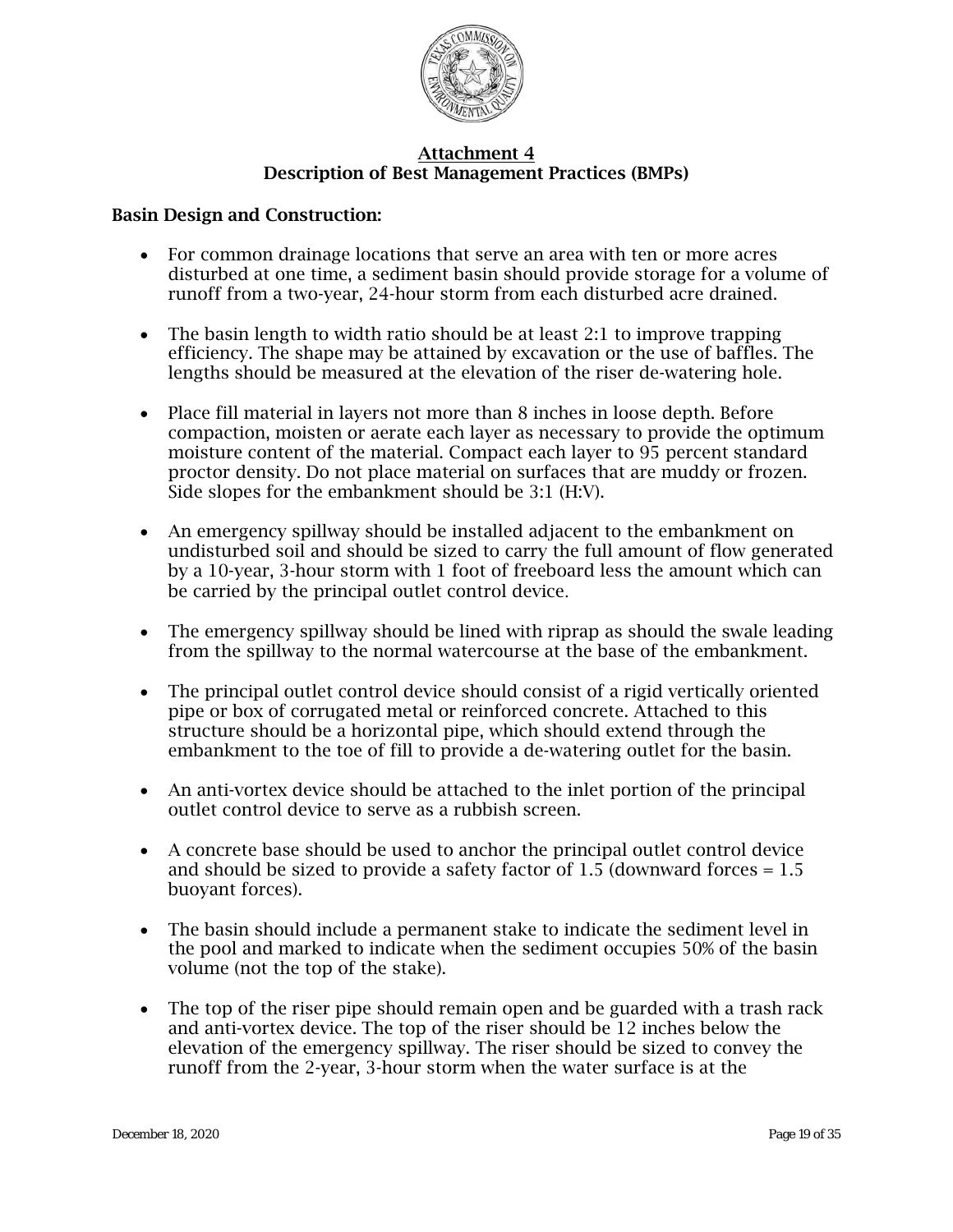

emergency spillway elevation. For basins with no spillway the riser must be sized to convey the runoff from the 10-yr, 3-hour storm.

- Anti-seep collars should be included when soil conditions or length of service make piping through the backfill a possibility.
- The 48-hour drawdown time will be achieved by using a riser pipe perforated at the point measured from the bottom of the riser pipe equal to  $1/2$  the volume of the basin. This is the maximum sediment storage elevation. The size of the perforation may be calculated as follows:

$$
Ao = \frac{As \times \sqrt{2h}}{Cd \times 980,000}
$$

Where:

 $A<sub>o</sub>$  = Area of the de-watering hole, ft 2  $A<sub>s</sub>$  = Surface area of the basin, ft 2  $C_d$  = Coefficient of contraction, approximately 0.6  $h$  = head of water above the hole, ft Perforating the riser with multiple holes with a combined surface area equal to *A<sup>o</sup>* is acceptable.

## Erosion Control Compost

Description: Erosion control compost (ECC) can be used as an aid to control erosion on critical sites during the establishment period of protective vegetation. The most common uses are on steep slopes, swales, diversion dikes, and on tidal or stream banks.

## Materials:

New types of erosion control compost are continuously being developed. The Texas Department of Transportation (TxDOT) has established minimum performance standards which must be met for any products seeking to be approved for use within any of TxDOT's construction or maintenance activities. Material used within any TxDOT construction or maintenance activities must meet material specifications in accordance with current TxDOT specifications. TxDOT maintains a website at <https://www.txdot.gov/inside-txdot/division/support/recycling/speclist.html> that provides information on compost specification data.

ECC used for projects not related to TxDOT should also be of quality materials by meeting performance standards and compost specification data. To ensure the quality of compost used as an ECC, products should meet all applicable state and federal regulations, including but not limited to the United States Environmental Protection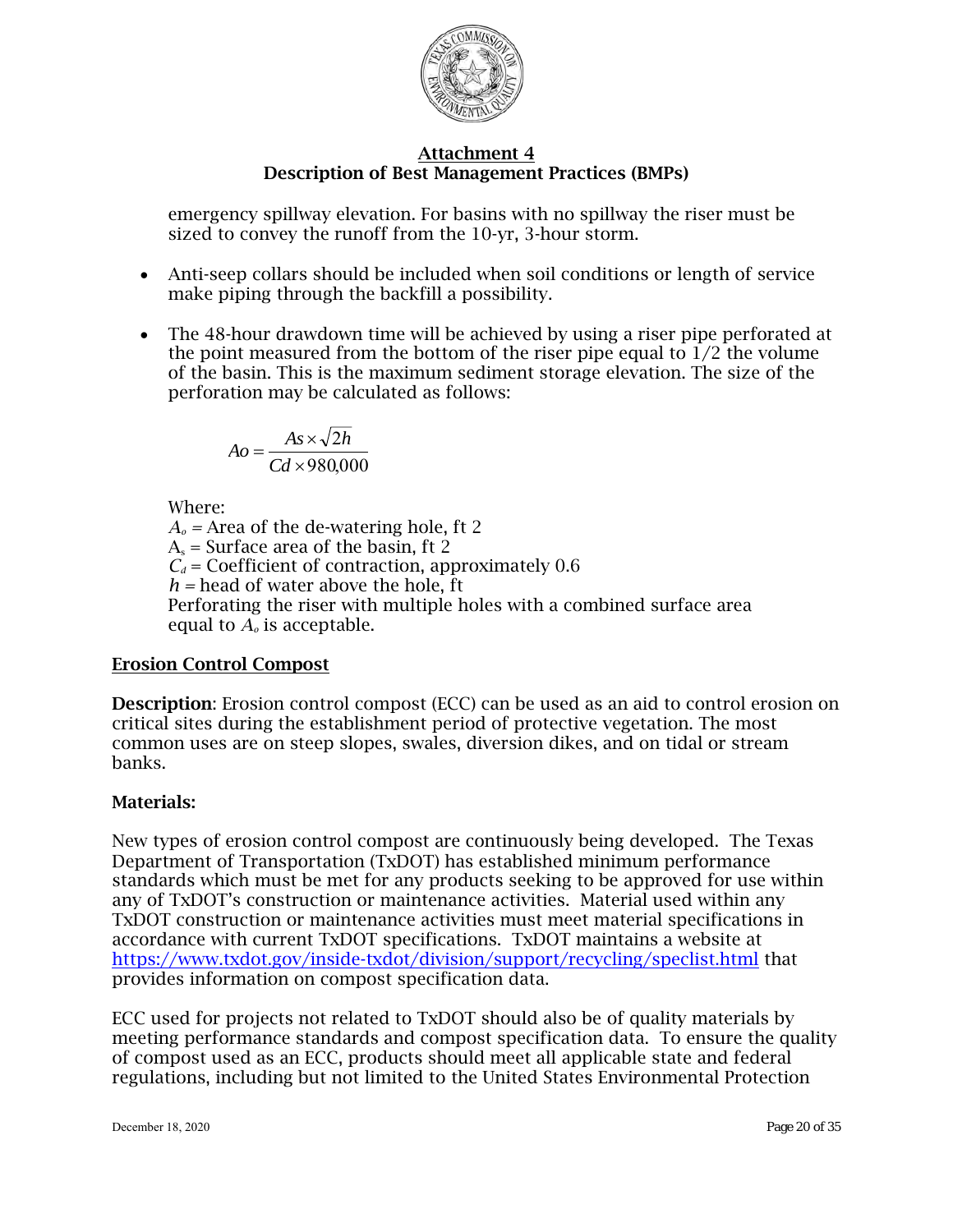

Agency (USEPA) Code of Federal Regulations (CFR), Title 40, Part 503 Standards for Class A biosolids and Texas Natural Resource Conservation Commission (now named TCEQ) Health and Safety Regulations as defined in the Texas Administration Code (TAC), Chapter 332, and all other relevant requirements for compost products outlined in TAC, Chapter 332. Testing requirements required by the TCEQ are defined in TAC Chapter 332, including Sections §332.71 Sampling and Analysis Requirements for Final Products and §332.72 Final Product Grades. Compost specification data approved by TxDOT are appropriate to use for ensuring the use of quality compost materials or for guidance.

Testing standards are dependent upon the intended use for the compost and ensures product safety, and product performance regarding the product's specific use. The appropriate compost sampling and testing protocols included in the United States Composting Council (USCC) Test Methods for the Examination of Composting and Compost (TMECC) should be conducted on compost products used for ECC to ensure that the products used will not impact public health, safety, and the environment and to promote production and marketing of quality composts that meet analytical standards. TMECC is a laboratory manual that provides protocols for the composting industry and test methods for compost analysis. TMECC provides protocols to sample, monitor, and analyze materials during all stages of the composting process. Numerous parameters that might be of concern in compost can be tested by following protocols or test methods listed in TMECC. TMECC information can be found at [https://www.compostingcouncil.org/page/tmecc.](http://www.tmecc.org/tmecc/index.html) The USCC Seal of Testing Assurance (STA) program contains information regarding compost STA certification. STA program information can be found at [https://www.compostingcouncil.org/page/SealofTestingAssuranceSTA.](http://tmecc.org/sta/STA_program_description.html)

## Installation:

- Install in accordance with current TxDOT specification.
- Use on slopes 3:1 or flatter.
- Apply a 2-inch uniform layer unless otherwise shown on the plans or as directed.
- When rolling is specified, use a light corrugated drum roller.

## Mulch and Compost Filter Socks

Description: Mulch and compost filter socks (erosion control logs) are used to intercept and detain sediment laden run-off from unprotected areas. When properly used, mulch and compost filter socks can be highly effective at controlling sediment from disturbed areas. They cause runoff to pond which allows heavier solids to settle. Mulch and compost filter socks are used during the period of construction near the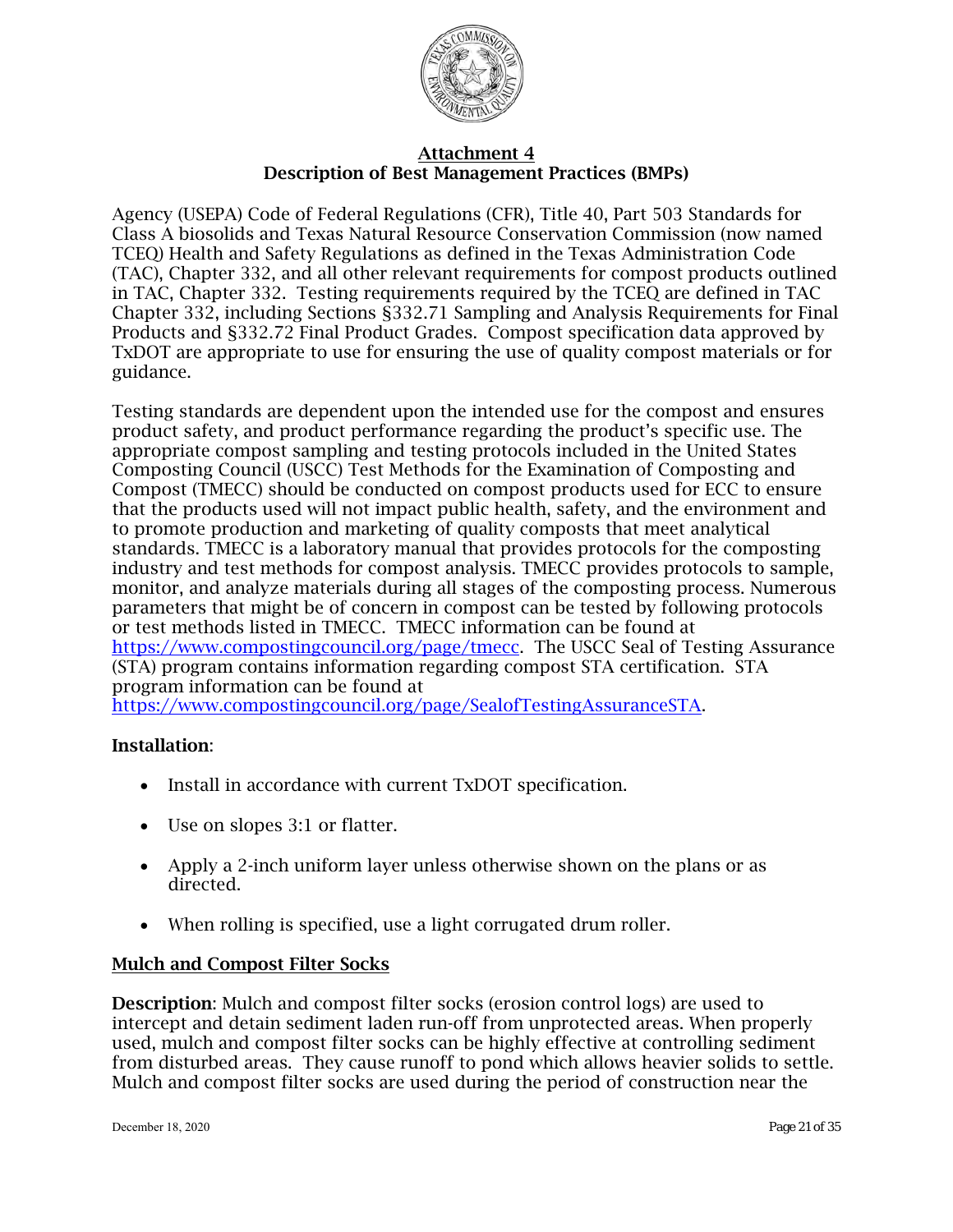

perimeter of a disturbed area to intercept sediment while allowing water to percolate through. The sock should remain in place until the area is permanently stabilized. Mulch and compost filter socks may be installed in construction areas and temporarily moved during the day to allow construction activity provided it is replaced and properly anchored at the end of the day. Mulch and compost filter socks may be seeded to allow for quick vegetative growth and reduction in run-off velocity.

## Materials:

New types of mulch and compost filter socks are continuously being developed. The Texas Department of Transportation (TxDOT) has established minimum performance standards which must be met for any products seeking to be approved for use within any of TxDOT's construction or maintenance activities. Mulch and compost filter socks used within any TxDOT construction or maintenance activities must meet material specifications in accordance with TxDOT specification 5049. TxDOT maintains a website at

<https://www.txdot.gov/inside-txdot/division/support/recycling/speclist.html> that provides information on compost specification data.

Mulch and compost filter socks used for projects not related to TxDOT should also be of quality materials by meeting performance standards and compost specification data. To ensure the quality of compost used for mulch and compost filter socks, products should meet all applicable state and federal regulations, including but not limited to the United States Environmental Protection Agency (USEPA) Code of Federal Regulations (CFR), Title 40, Part 503 Standards for Class A biosolids and Texas Natural Resource Conservation Commission Health and Safety Regulations as defined in the Texas Administration Code (TAC), Chapter 332, and all other relevant requirements for compost products outlined in TAC, Chapter 332. Testing requirements required by the TCEQ are defined in TAC Chapter 332, including Sections §332.71 Sampling and Analysis Requirements for Final Products and §332.72 Final Product Grades. Compost specification data approved by TxDOT are appropriate to use for ensuring the use of quality compost materials or for guidance.

Testing standards are dependent upon the intended use for the compost and ensures product safety, and product performance regarding the product's specific use. The appropriate compost sampling and testing protocols included in the United States Composting Council (USCC) Test Methods for the Examination of Composting and Compost (TMECC) should be conducted on compost products used for mulch and compost filter socks to ensure that the products used will not impact public health, safety, and the environment and to promote production and marketing of quality composts that meet analytical standards. TMECC is a laboratory manual that provides protocols for the composting industry and test methods for compost analysis. TMECC provides protocols to sample, monitor, and analyze materials during all stages of the composting process. Numerous parameters that might be of concern in compost can be tested by following protocols or test methods listed in TMECC.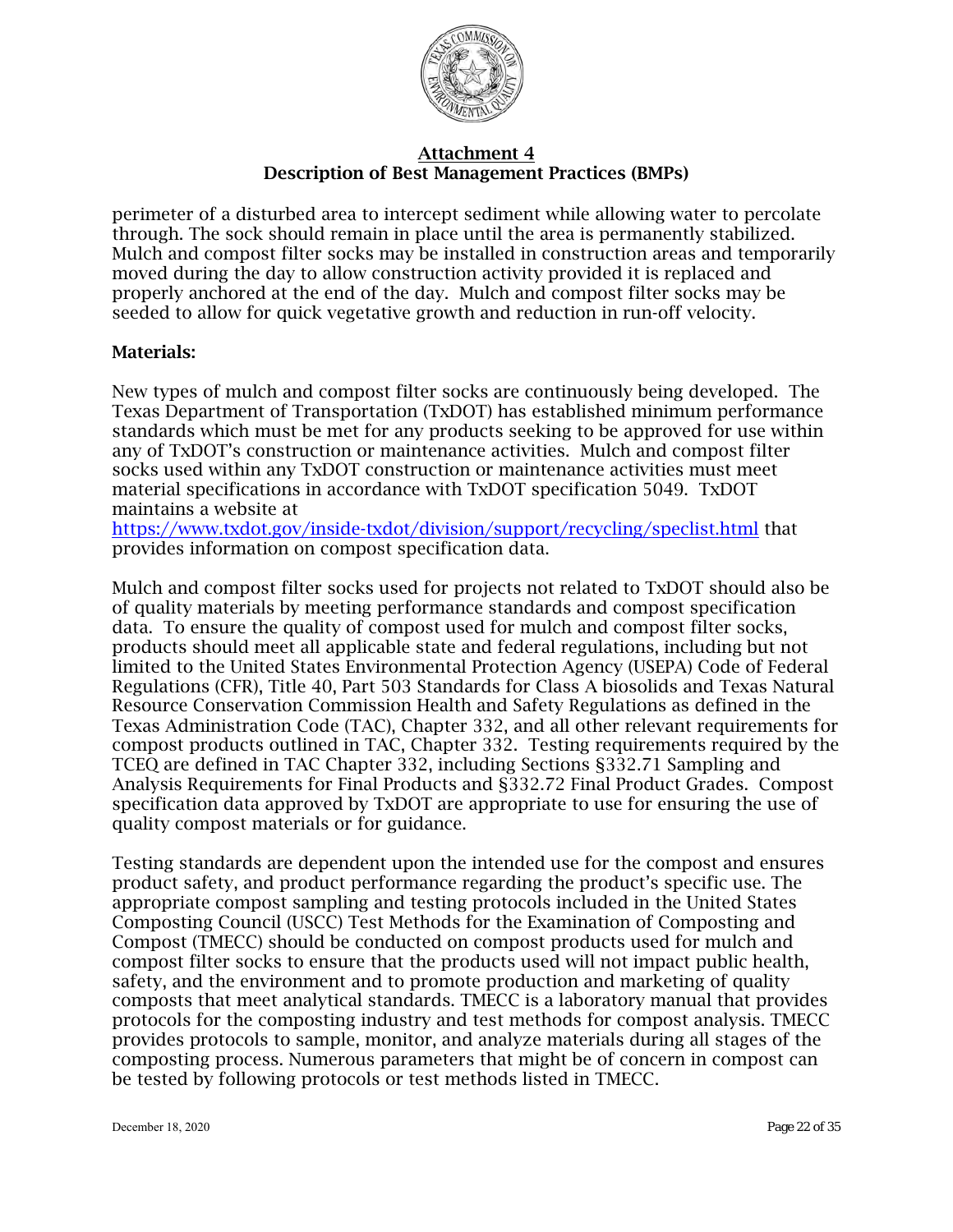

TMECC information can be found at [https://www.compostingcouncil.org/page/tmecc.](http://www.tmecc.org/tmecc/index.html) The USCC Seal of Testing Assurance (STA) program contains information regarding compost STA certification. STA program information can be found at [https://www.compostingcouncil.org/page/SealofTestingAssuranceSTA.](https://www.compostingcouncil.org/page/SealofTestingAssuranceSTA)

#### Installation:

Install in accordance with TxDOT Special Specification 5049.

- Install socks (erosion control logs) near the downstream perimeter of a disturbed area to intercept sediment from sheet flow.
- Secure socks in a method adequate to prevent displacement as a result of normal rain events such that flow is not allowed under the socks.
- Inspect and maintain the socks in good condition (including staking, anchoring, etc.).
- Maintain the integrity of the control, including keeping the socks free of accumulated silt, debris, etc., until the disturbed area has been adequately stabilized.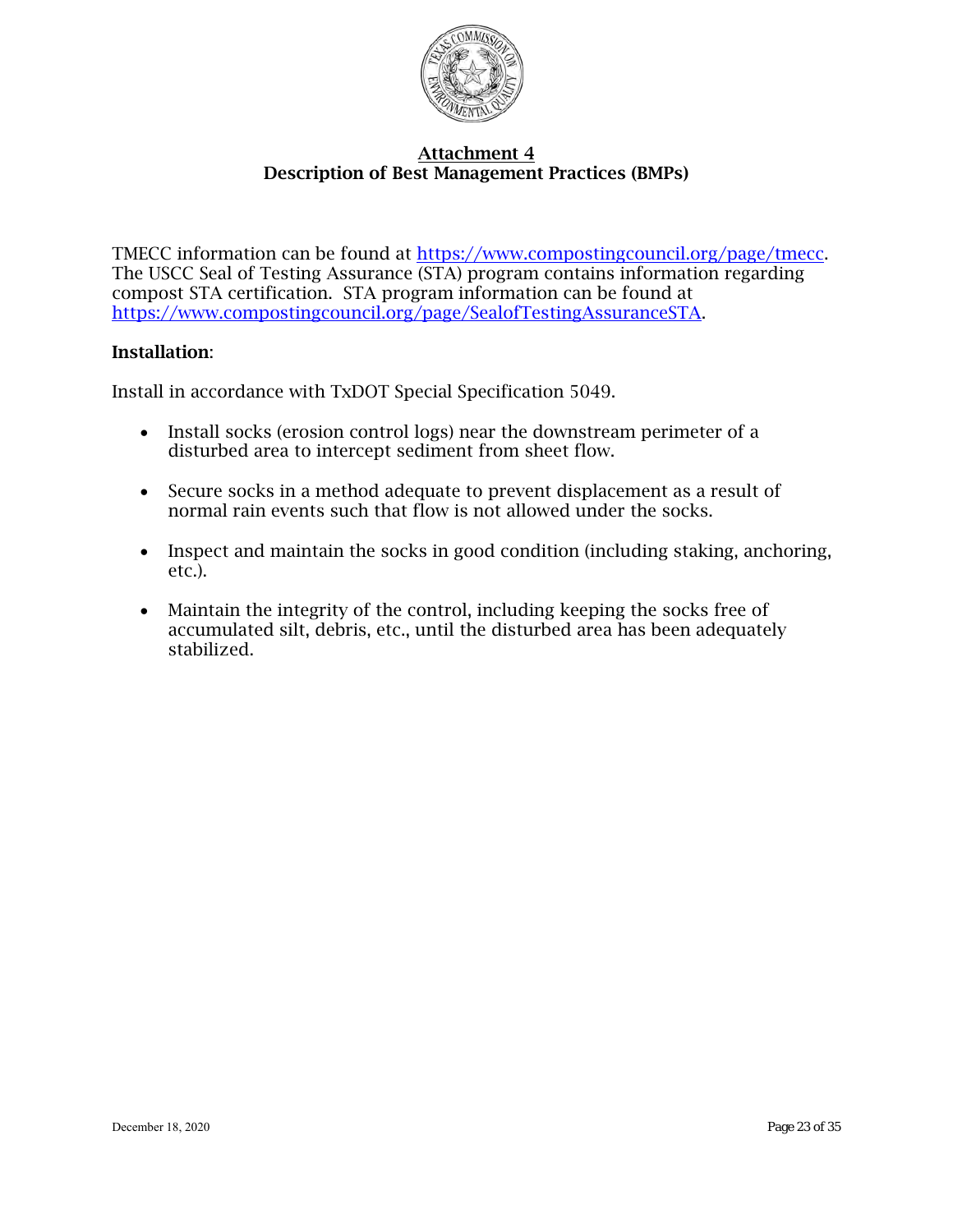

## POST-CONSTRUCTION TSS CONTROLS

## Retention/Irrigation Systems

Description: Retention/irrigation systems refer to the capture of runoff in a holding pond, then use of the captured water for irrigation of appropriate landscape areas. Retention/irrigation systems are characterized by the capture and disposal of runoff without direct release of captured flow to receiving streams. Retention systems exhibit excellent pollutant removal but can require regular, proper maintenance. Collection of roof runoff for subsequent use (rainwater harvesting) also qualifies as a retention/irrigation practice but should be operated and sized to provide adequate volume. This technology, which emphasizes beneficial use of stormwater runoff, is particularly appropriate for arid regions because of increasing demands on water supplies for agricultural irrigation and urban water supply.

Design Considerations: Retention/irrigation practices achieve 100% removal efficiency of total suspended solids contained within the volume of water captured. Design elements of retention/irrigation systems include runoff storage facility configuration and sizing, pump and wet well system components, basin lining, basin detention time, and physical and operational components of the irrigation system. Retention/irrigation systems are appropriate for large drainage areas with low to moderate slopes. The retention capacity should be sufficient considering the average rainfall event for the area.

Maintenance Requirements: Maintenance requirements for retention/irrigation systems include routine inspections, sediment removal, mowing, debris and litter removal, erosion control, and nuisance control.

#### Extended Detention Basin

Description: Extended detention facilities are basins that temporarily store a portion of stormwater runoff following a storm event. Extended detention basins are normally used to remove particulate pollutants and to reduce maximum runoff rates associated with development to their pre-development levels. The water quality benefits are the removal of sediment and buoyant materials. Furthermore, nutrients, heavy metals, toxic materials, and oxygen-demanding materials associated with the particles also are removed. The control of the maximum runoff rates serves to protect drainage channels below the device from erosion and to reduce downstream flooding. Although detention facilities designed for flood control have different design requirements than those used for water quality enhancement, it is possible to achieve these two objectives in a single facility.

Design Considerations: Extended detention basins can remove approximately 75% of the total suspended solids contained within the volume of runoff captured in the basin. Design elements of extended detention basins include basin sizing, basin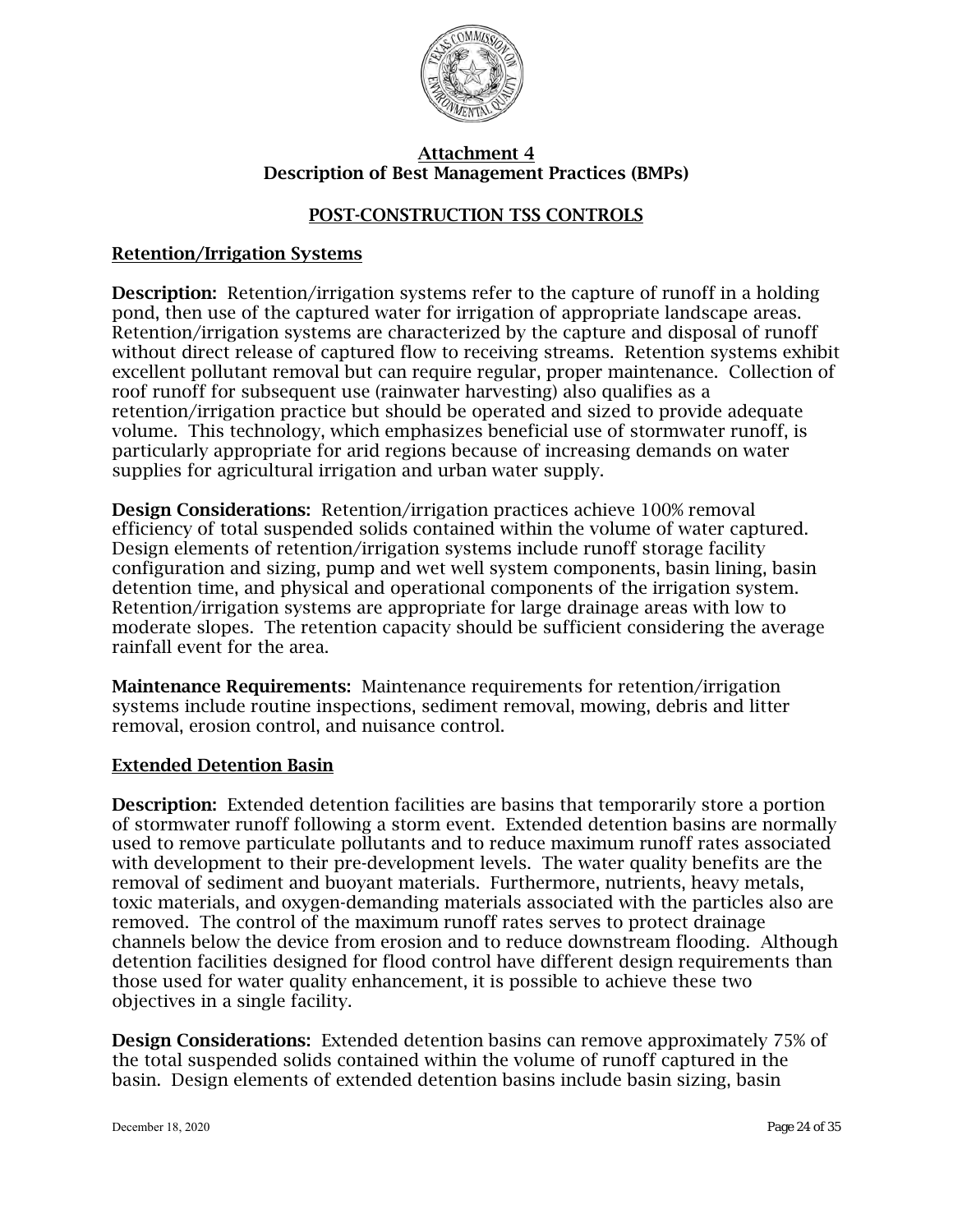

configuration, basin side slopes, basin lining, inlet/outlet structures, and erosion controls. Extended detention basins are appropriate for large drainage areas with low to moderate slopes. The retention capacity should be sufficient considering the average rainfall event for the area.

Maintenance Requirements: Maintenance requirements for extended detention basins include routine inspections, mowing, debris and litter removal, erosion control, structural repairs, nuisance control, and sediment removal.

#### Vegetative Filter Strips

Description: Filter strips, also known as vegetated buffer strips, are vegetated sections of land similar to grassy swales except they are essentially flat with low slopes and are designed only to accept runoff as overland sheet flow. They may appear in any vegetated form from grassland to forest, and are designed to intercept upstream flow, lower flow velocity, and spread water out as sheet flow. The dense vegetative cover facilitates conventional pollutant removal through detention, filtration by vegetation, and infiltration.

Filter strips cannot treat high velocity flows, and do not provide enough storage or infiltration to effectively reduce peak discharges to predevelopment levels for design storms. This lack of quantity control favors use in rural or low-density development; however, they can provide water quality benefits even where the impervious cover is as high as 50%. The primary highway application for vegetative filter strips is along rural roadways where runoff that would otherwise discharge directly to a receiving water passes through the filter strip before entering a conveyance system. Properly designed roadway medians and shoulders make effective buffer strips. These devices also can be used on other types of development where land is available and hydraulic conditions are appropriate.

Flat slopes and low to fair permeability of natural subsoil are required for effective performance of filter strips. Although an inexpensive control measure, they are most useful in contributing watershed areas where peak runoff velocities are low as they are unable to treat the high flow velocities typically associated with high impervious cover.

Successful performance of filter strips relies heavily on maintaining shallow unconcentrated flow. To avoid flow channelization and maintain performance, a filter strip should:

- Be equipped with a level spreading device for even distribution of runoff
- Contain dense vegetation with a mix of erosion resistant, soil binding species
- Be graded to a uniform, even and relatively low slope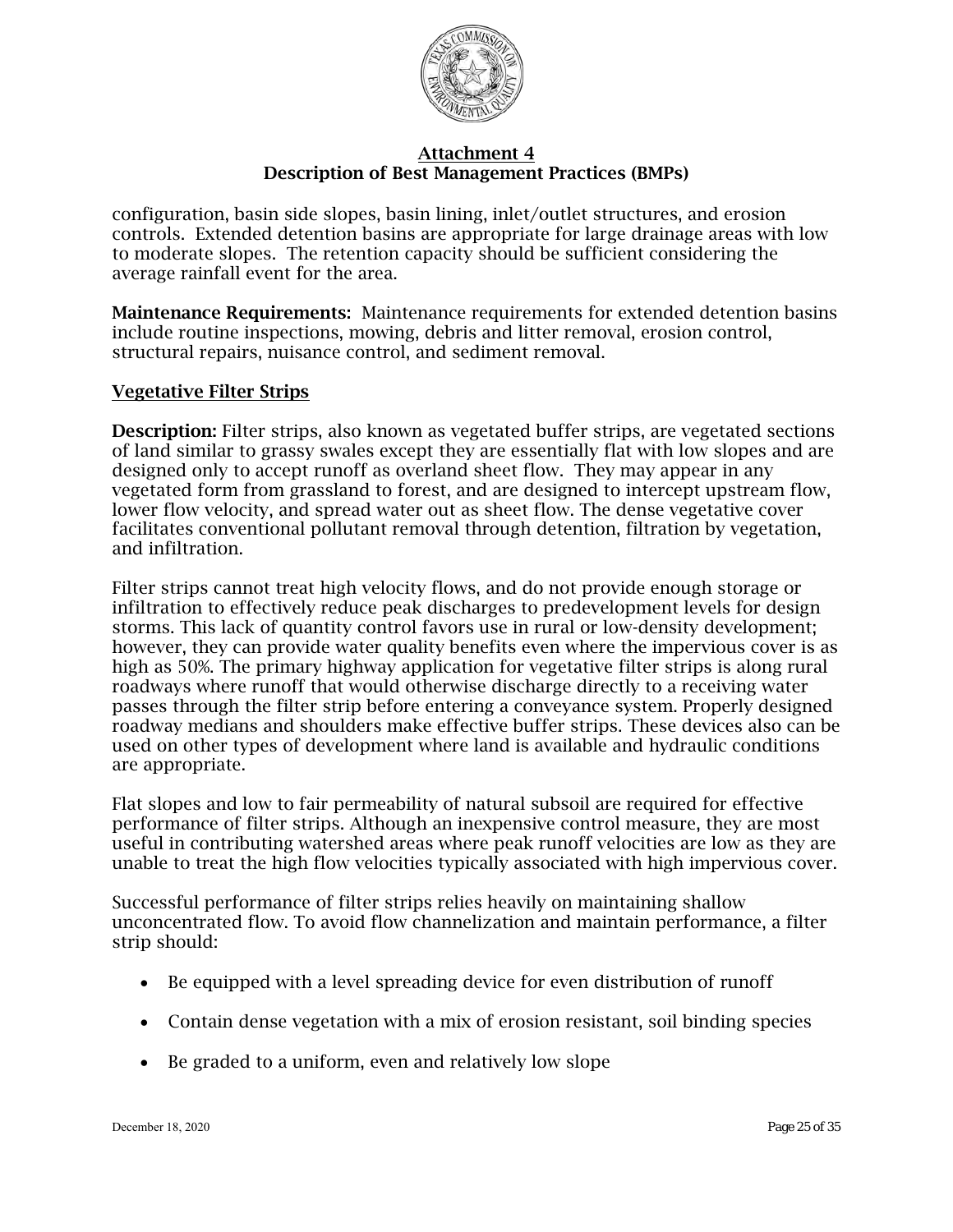

• Laterally traverse the contributing runoff area

Filter strips can be used upgradient from watercourses, wetlands, or other water bodies along toes and tops of slopes and at outlets of other stormwater management structures. They should be incorporated into street drainage and master drainage planning. The most important criteria for selection and use of this BMP are soils, space, and slope.

Design Considerations: Vegetative filter strips can remove approximately 85% of the total suspended solids contained within the volume of runoff captured. Design elements of vegetative filter strips include uniform, shallow overland flow across the entire filter strip area, hydraulic loading rate, inlet structures, slope, and vegetative cover. The area should be free of gullies or rills which can concentrate flow. Vegetative filter strips are appropriate for small drainage areas with moderate slopes. Other design elements include the following:

- Soils and moisture are adequate to grow relatively dense vegetative stands
- Sufficient space is available
- Slope is less than 12%
- Comparable performance to more expensive structural controls

Maintenance Requirements: Maintenance requirements for vegetative filter strips include pest management, seasonal mowing and lawn care, routine inspections, debris and litter removal, sediment removal, and grass reseeding and mulching.

#### Constructed Wetlands

Description: Constructed wetlands provide physical, chemical, and biological water quality treatment of stormwater runoff. Physical treatment occurs as a result of decreasing flow velocities in the wetland, and is present in the form of evaporation, sedimentation, adsorption, and/or filtration. Chemical processes include chelation, precipitation, and chemical adsorption. Biological processes include decomposition, plant uptake and removal of nutrients, plus biological transformation and degradation. Hydrology is one of the most influential factors in pollutant removal due to its effects on sedimentation, aeration, biological transformation, and adsorption onto bottom sediments.

The wetland should be designed such that a minimum amount of maintenance is required. The natural surroundings, including such things as the potential energy of a stream or flooding river, should be utilized as much as possible. The wetland should approximate a natural situation and unnatural attributes, such as rectangular shape or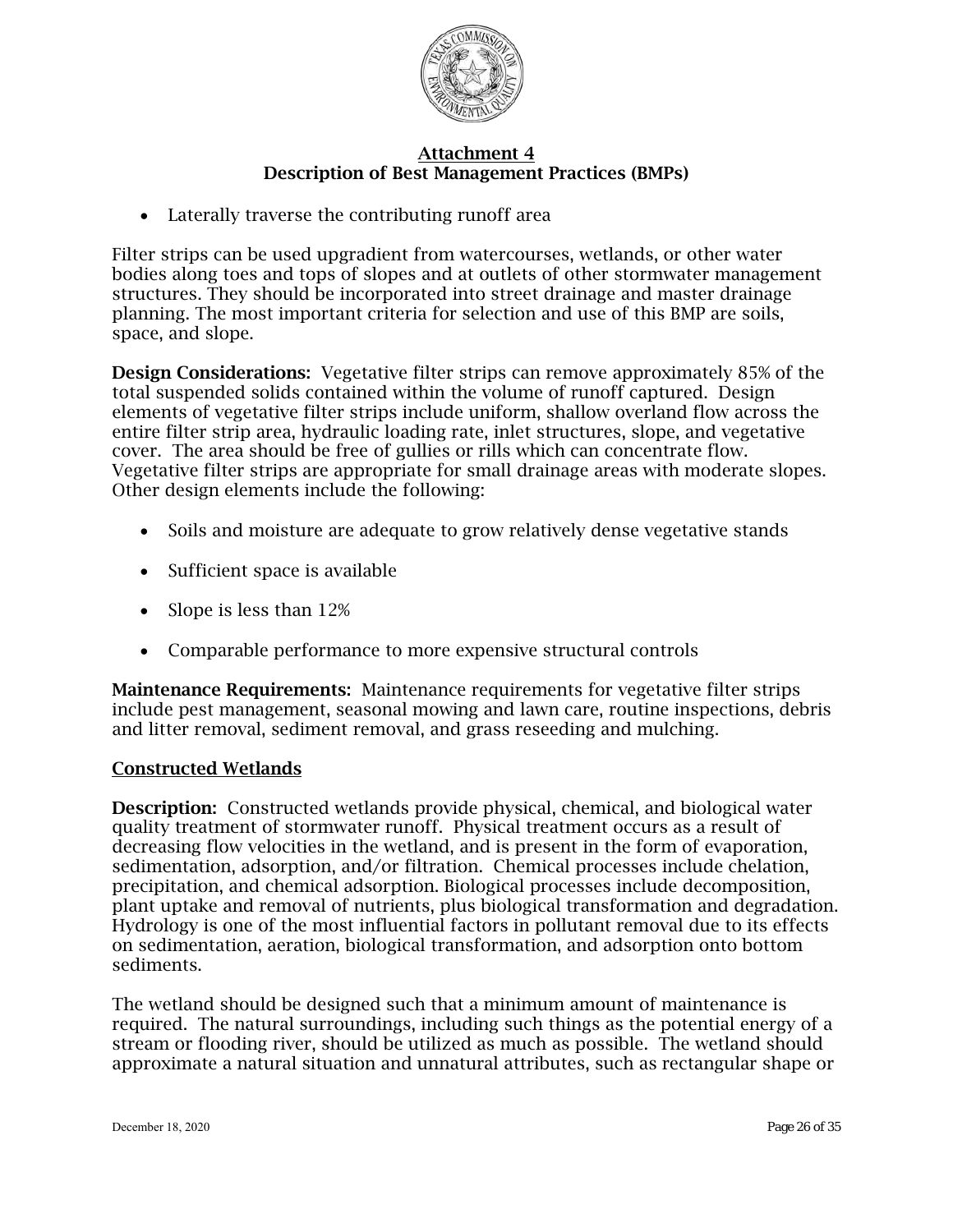

rigid channel, should be avoided.

Site considerations should include the water table depth, soil/substrate, and space requirements. Because the wetland must have a source of flow, it is desirable that the water table is at or near the surface. If runoff is the only source of inflow for the wetland, the water level often fluctuates, and establishment of vegetation may be difficult. The soil or substrate of an artificial wetland should be loose loam to clay. A perennial baseflow must be present to sustain the artificial wetland. The presence of organic material is often helpful in increasing pollutant removal and retention. A greater amount of space is required for a wetland system than is required for a detention facility treating the same amount of area.

Design Considerations: Constructed wetlands can remove over 90% of the total suspended solids contained within the volume of runoff captured in the wetland. Design elements of constructed wetlands include wetland sizing, wetland configuration, sediment forebay, vegetation, outflow structure, depth of inundation during storm events, depth of micro pools, and aeration. Constructed wetlands are appropriate for large drainage areas with low to moderate slopes.

Maintenance Requirements: Maintenance requirements for constructed wetlands include mowing, routine inspections, debris and litter removal, erosion control, nuisance control, structural repairs, sediment removal, harvesting, and maintenance of water levels.

## Wet Basins

Description: Wet basins are runoff control facilities that maintain a permanent wet pool and a standing crop of emergent littoral vegetation. These facilities may vary in appearance from natural ponds to enlarged, bermed (manmade) sections of drainage systems and may function as online or offline facilities, although offline configuration is preferable. Offline designs can prevent scour and other damage to the wet pond and minimize costly outflow structure elements needed to accommodate extreme runoff events.

During storm events, runoff inflows displace part or all of the existing basin volume and are retained and treated in the facility until the next storm event. The pollutant removal mechanisms are settling of solids, wetland plant uptake, and microbial degradation. When the wet basin is adequately sized, pollutant removal performance can be excellent, especially for the dissolved fraction. Wet basins also help provide erosion protection for the receiving channel by limiting peak flows during larger storm events. Wet basins are often perceived as a positive aesthetic element in a community and offer significant opportunity for creative pond configuration and landscape design. Participation of an experienced wetland designer is suggested. A significant potential drawback for wet ponds in arid climates is that the contributing watershed for these facilities is often incapable of providing an adequate water supply to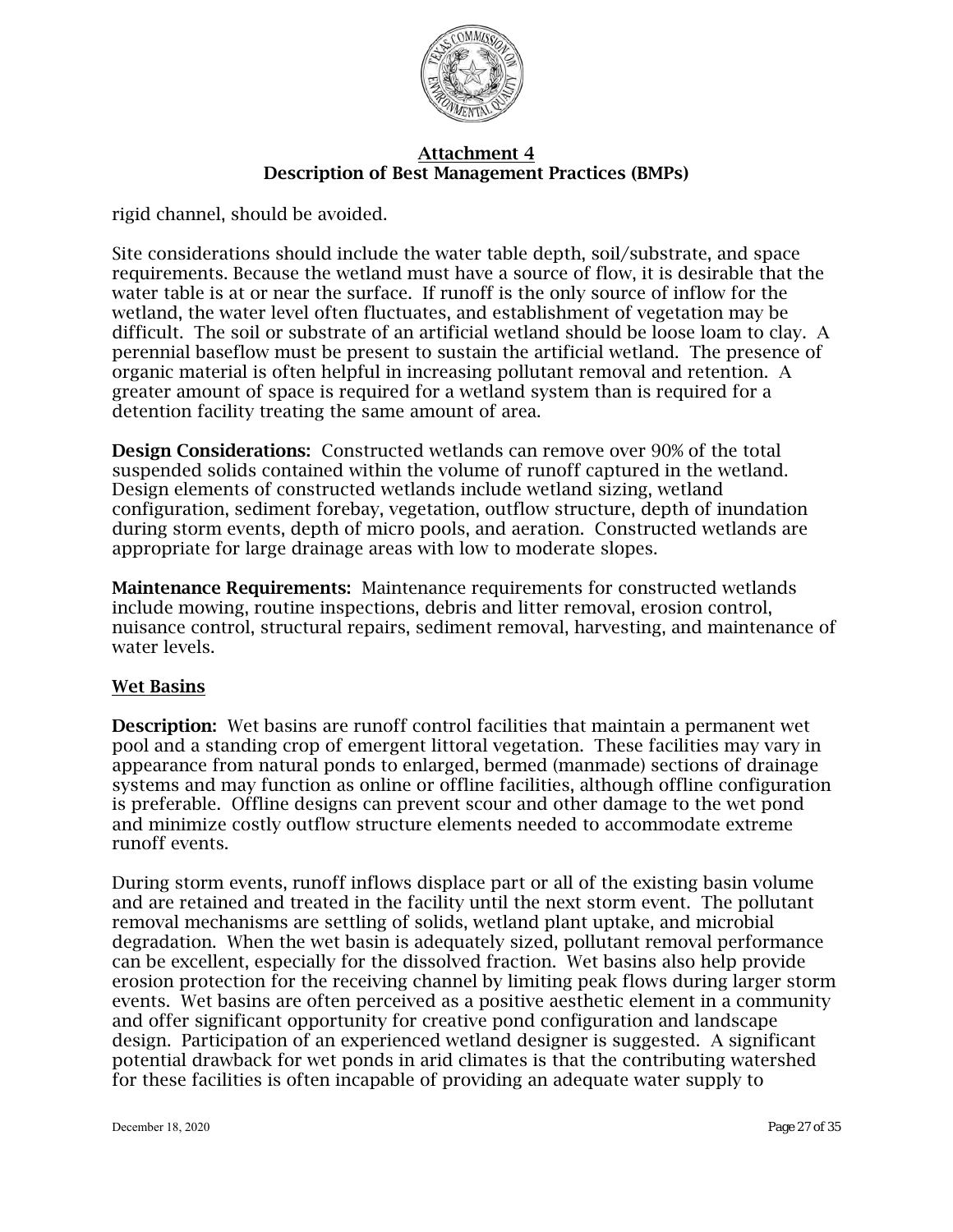

maintain the permanent pool, especially during the summer months. Makeup water (i.e., well water or municipal drinking water) is sometimes used to supplement the rainfall/runoff process, especially for wet basin facilities treating watersheds that generate insufficient runoff.

Design Considerations: Wet basins can remove over 90% of the total suspended solids contained within the volume of runoff captured in the basin. Design elements of wet basins include basin sizing, basin configuration, basin side slopes, sediment forebay, inflow and outflow structures, vegetation, depth of permanent pool, aeration, and erosion control. Wet basins are appropriate for large drainage areas with low to moderate slopes.

Maintenance Requirements: Maintenance requirements for wet basins include mowing, routine inspections, debris and litter removal, erosion control, nuisance control, structural repairs, sediment removal, and harvesting.

#### Grassy Swales

Descripton: Grassy swales are vegetated channels that convey stormwater and remove pollutants by filtration through grass and infiltration through soil. They require shallow slopes and soils that drain well. Pollutant removal capability is related to channel dimensions, longitudinal slope, and type of vegetation. Optimum design of these components will increase contact time of runoff through the swale and improve pollutant removal rates.

Grassy swales are primarily stormwater conveyance systems. They can provide sufficient control under light to moderate runoff conditions, but their ability to control large storms is limited. Therefore, they are most applicable in low to moderate sloped areas or along highway medians as an alternative to ditches and curb and gutter drainage. Their performance diminishes sharply in highly urbanized settings, and they are generally not effective enough to receive construction stage runoff where high sediment loads can overwhelm the system. Grassy swales can be used as a pretreatment measure for other downstream BMPs, such as extended detention basins. Enhanced grassy swales utilize check dams and wide depressions to increase runoff storage and promote greater settling of pollutants.

Grassy swales can be more aesthetically pleasing than concrete or rock-lined drainage systems and are generally less expensive to construct and maintain. Swales can slightly reduce impervious area and reduce the pollutant accumulation and delivery associated with curbs and gutters. The disadvantages of this technique include the possibility of erosion and channelization over time, and the need for more right-of-way as compared to a storm drain system. When properly constructed, inspected, and maintained, the life expectancy of a swale is estimated to be 20 years.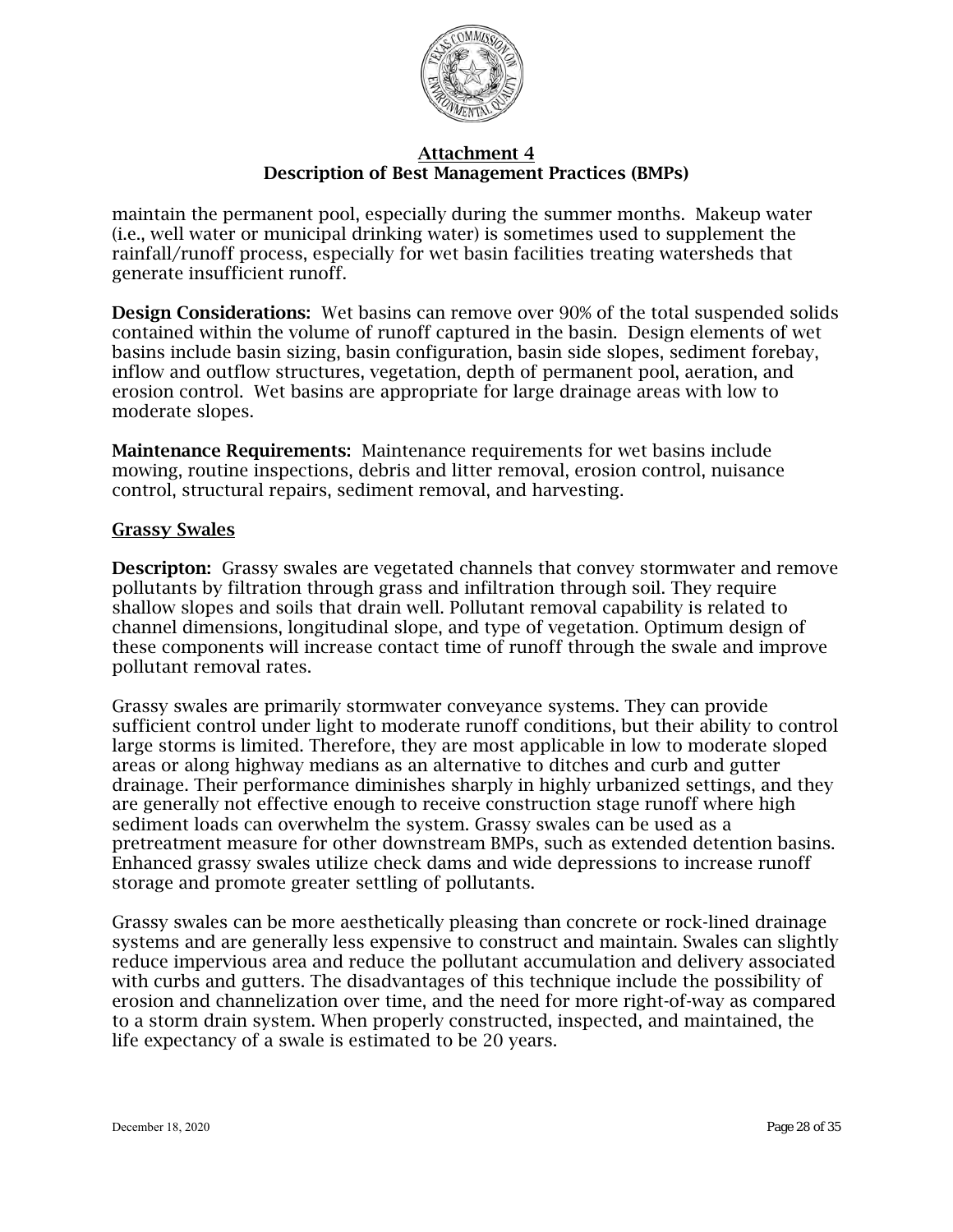

## Design Considerations:

- Comparable performance to wet basins
- Limited to treating a few acres
- Availability of water during dry periods to maintain vegetation
- Sufficient available land area

The suitability of a swale at a site will depend on land use, size of the area serviced, soil type, slope, imperviousness of the contributing watershed, and dimensions and slope of the swale system. In general, swales can be used to serve areas of less than 10 acres, with slopes no greater than 5 %. The seasonal high water table should be at least 4 feet below the surface. Use of natural topographic lows is encouraged, and natural drainage courses should be regarded as significant local resources to be kept in use.

## Maintenance Requirements:

Research in the Austin area indicates that vegetated controls are effective at removing pollutants even when dormant. Therefore, irrigation is not required to maintain growth during dry periods but may be necessary only to prevent the vegetation from dying.

## Vegetation Lined Drainage Ditches

Description: Vegetation lined drainage ditches are similar to grassy swales. These drainage ditches are vegetated channels that convey storm water and remove pollutants by filtration through grass and infiltration through soil. They require soils that drain well. Pollutant removal capability is related to channel dimensions, longitudinal slope, and type of vegetation. Optimum design of these components will increase contact time of runoff through the ditch and improve pollutant removal rates. Vegetation lined drainage ditches are primarily storm water conveyance systems. They have vegetation lined in the low flow channel and may include vegetated shelves.

Vegetation in drainage ditches reduces erosion and removes pollutants by lowering water velocity over the soil surface, binding soil particles with roots, and by filtration through grass and infiltration through soil. Vegetation lined drainage ditches can be used where:

- A vegetative lining can provide sufficient stability for the channel grade by increasing maximum permissible velocity
- Slopes are generally less than 5%, with protection from sheer stress as needed through the use of BMPs, such as erosion control blankets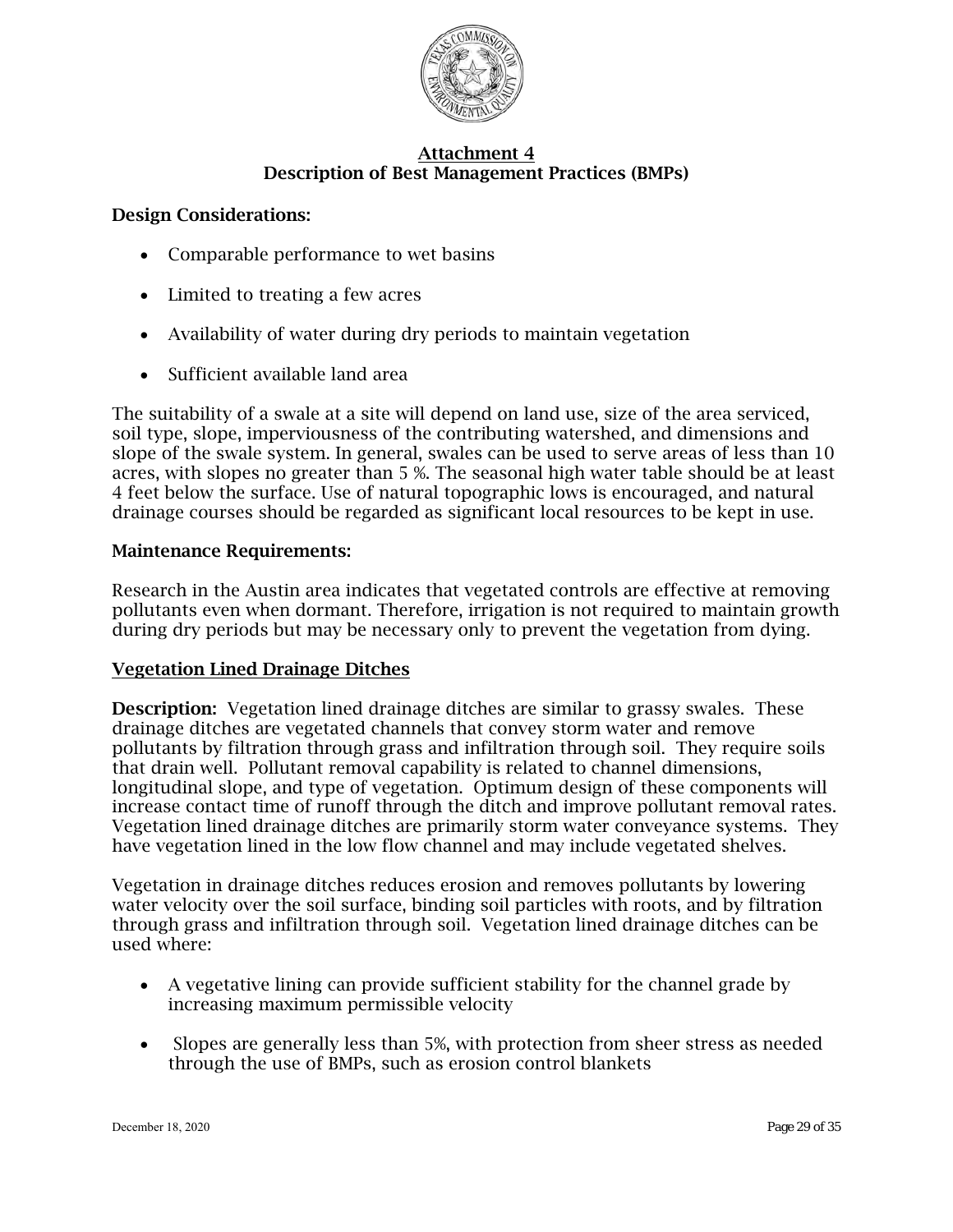

• Site conditions required to establish vegetation, i.e. climate, soils, topography, are present

Design Criteria: The suitability of a vegetation lined drainage ditch at a site will depend on land use, size of the area serviced, soil type, slope, imperviousness of the contributing watershed, and dimensions and slope of the ditch system. The hydraulic capacity of the drainage ditch and other elements such as erosion, siltation, and pollutant removal capability, must be taken into consideration. Use of natural topographic lows is encouraged, and natural drainage courses should be regarded as significant local resources to be kept in use. Other items to consider include the following:

- Capacity, cross-section shape, side slopes, and grade
- Select appropriate native vegetation
- Construct in stable, low areas to conform with the natural drainage system. To reduce erosion potential, design the channel to avoid sharp bends and steep grades.
- Design and build drainage ditches with appropriate scour and erosion protection. Surface water should be able to enter over the vegetated banks without erosion occurring.
- BMPs, such as erosion control blankets, may need to be installed at the time of seeding to provide stability until the vegetation is fully established. It may also be necessary to divert water from the channel until vegetation is established or to line the channel with sod.
- Vegetated ditches must not be subject to sedimentation from disturbed areas.
- Sediment traps may be needed at channel inlets to prevent entry of muddy runoff and channel sedimentation.
- Availability of water during dry periods to maintain vegetation
- Sufficient available land area

#### Maintenance:

During establishment, vegetation lined drainage ditches should be inspected, repaired, and vegetation reestablished if necessary. After the vegetation has become established, the ditch should be checked periodically to determine if the channel is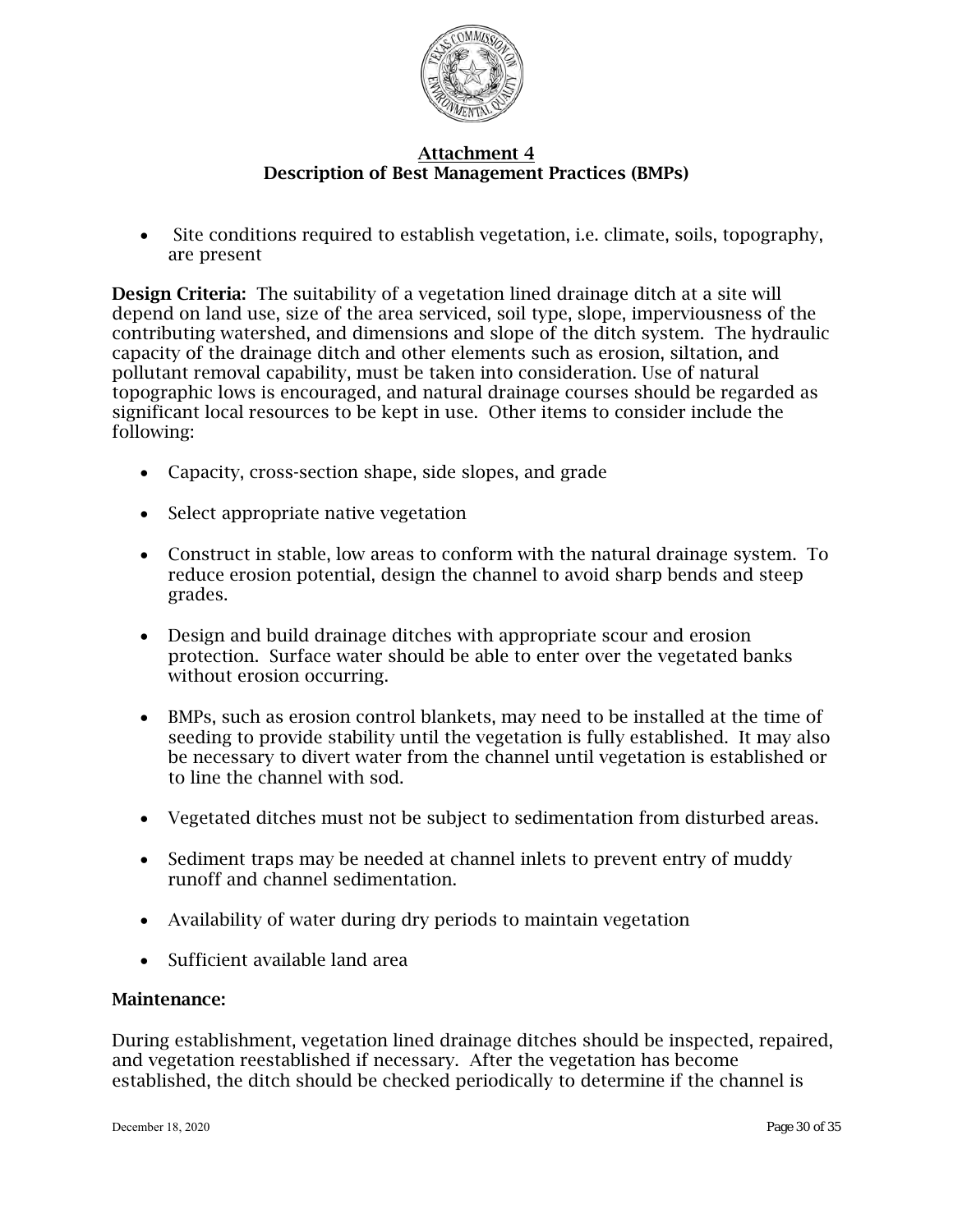

withstanding flow velocities without damage. Check the ditch for debris, scour, or erosion and immediately make repairs if needed. Check the channel outlet and all road crossings for bank stability and evidence of piping or scour holes and make repairs immediately. Remove all significant sediment accumulations to maintain the designed carrying capacity. Keep the vegetation in a healthy condition at all times, since it is the primary erosion protection for the channel. Vegetation lined drainage ditches should be seasonally maintained by mowing or irrigating, depending on the vegetation selected. The long-term management of ditches as stable, vegetated, "natural" drainage systems with native vegetation buffers is highly recommended due to the inherent stability offered by grasses, shrubs, trees, and other vegetation.

Research in the Austin area indicates that vegetated controls are effective at removing pollutants even when dormant. Therefore, irrigation is not required to maintain growth during dry periods but may be necessary only to prevent the vegetation from dying.

#### Sand Filter Systems

Description: The objective of sand filters is to remove sediment and the pollutants from the first flush of pavement and impervious area runoff. The filtration of nutrients, organics, and coliform bacteria is enhanced by a mat of bacterial slime that develops during normal operations. One of the main advantages of sand filters is their adaptability; they can be used on areas with thin soils, high evaporation rates, low-soil infiltration rates, in limited-space areas, and where groundwater is to be protected.

Since their original inception in Austin, Texas, hundreds of intermittent sand filters have been implemented to treat stormwater runoff. There have been numerous alterations or variations in the original design as engineers in other jurisdictions have improved and adapted the technology to meet their specific requirements. Major types include the Austin Sand Filter, the District of Columbia Underground Sand Filter, the Alexandria Dry Vault Sand Filter, the Delaware Sand Filter, and peat-sand filters which are adapted to provide a sorption layer and vegetative cover to various sand filter designs.

## Design Considerations:

- Appropriate for space-limited areas
- Applicable in arid climates where wet basins and constructed wetlands are not appropriate
- High TSS removal efficiency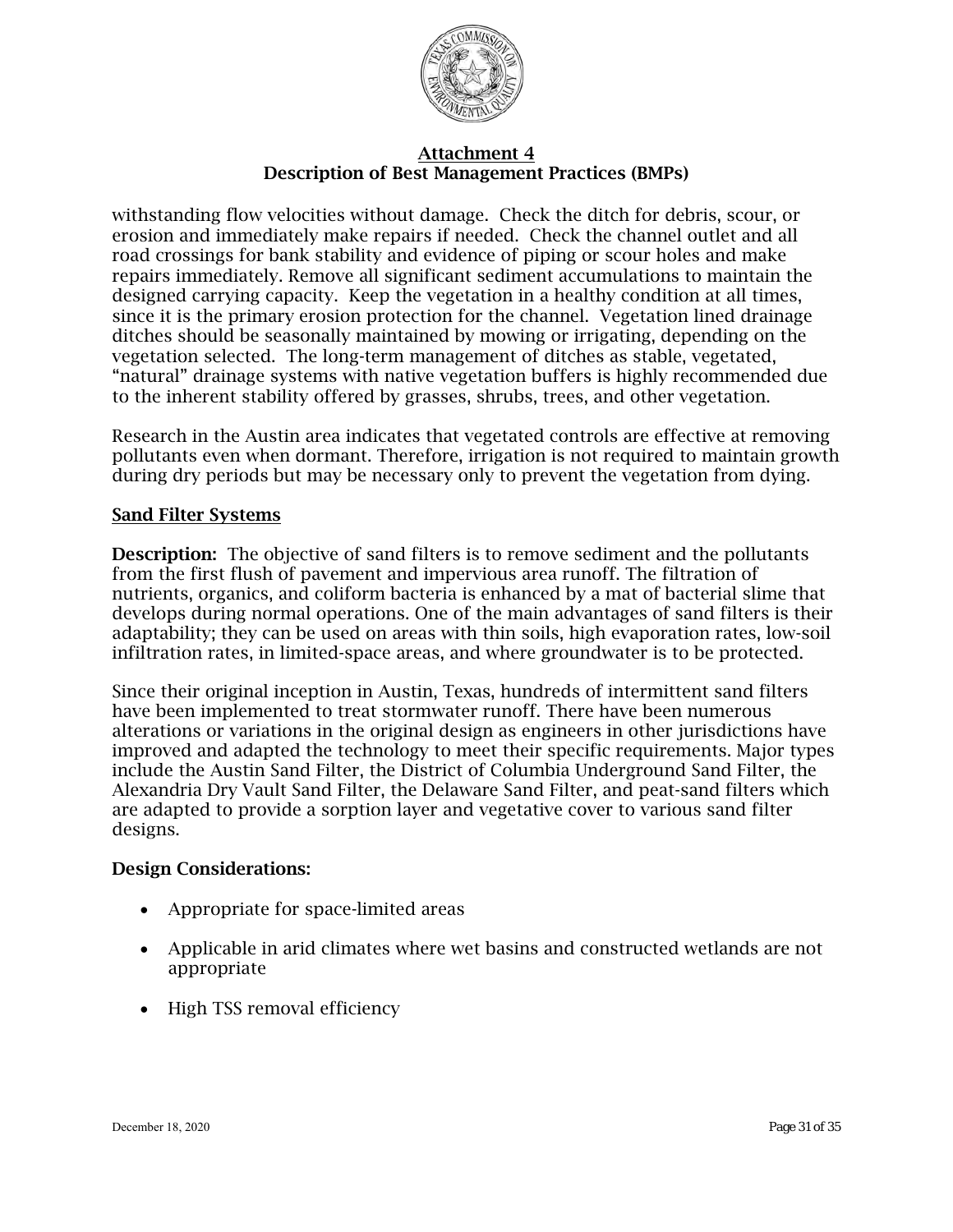

#### Cost Considerations:

Filtration Systems may require less land than some other BMPs, reducing the land acquisition cost; however the structure itself is one of the more expensive BMPs. In addition, maintenance cost can be substantial.

#### Erosion Control Compost

Description: Erosion control compost (ECC) can be used as an aid to control erosion on critical sites during the establishment period of protective vegetation. The most common uses are on steep slopes, swales, diversion dikes, and on tidal or stream banks.

#### Materials:

New types of erosion control compost are continuously being developed. The Texas Department of Transportation (TxDOT) has established minimum performance standards which must be met for any products seeking to be approved for use within any of TxDOT=s construction or maintenance activities. Material used within any TxDOT construction or maintenance activities must meet material specifications in accordance with current TxDOT specifications. TxDOT maintains a website at <https://www.txdot.gov/inside-txdot/division/support/recycling/speclist.html> that provides information on compost specification data.

ECC used for projects not related to TxDOT should also be of quality materials by meeting performance standards and compost specification data. To ensure the quality of compost used as an ECC, products should meet all applicable state and federal regulations, including but not limited to the United States Environmental Protection Agency (USEPA) Code of Federal Regulations (CFR), Title 40, Part 503 Standards for Class A biosolids and Texas Natural Resource Conservation Commission (now named TCEQ) Health and Safety Regulations as defined in the Texas Administration Code (TAC), Chapter 332, and all other relevant requirements for compost products outlined in TAC, Chapter 332. Testing requirements required by the TCEQ are defined in TAC Chapter 332, including Sections '332.71 Sampling and Analysis Requirements for Final Products and '332.72 Final Product Grades. Compost specification data approved by TxDOT are appropriate to use for ensuring the use of quality compost materials or for guidance.

Testing standards are dependent upon the intended use for the compost and ensures product safety, and product performance regarding the product=s specific use. The appropriate compost sampling and testing protocols included in the United States Composting Council (USCC) Test Methods for the Examination of Composting and Compost (TMECC) should be conducted on compost products used for ECC to ensure that the products used will not impact public health, safety, and the environment and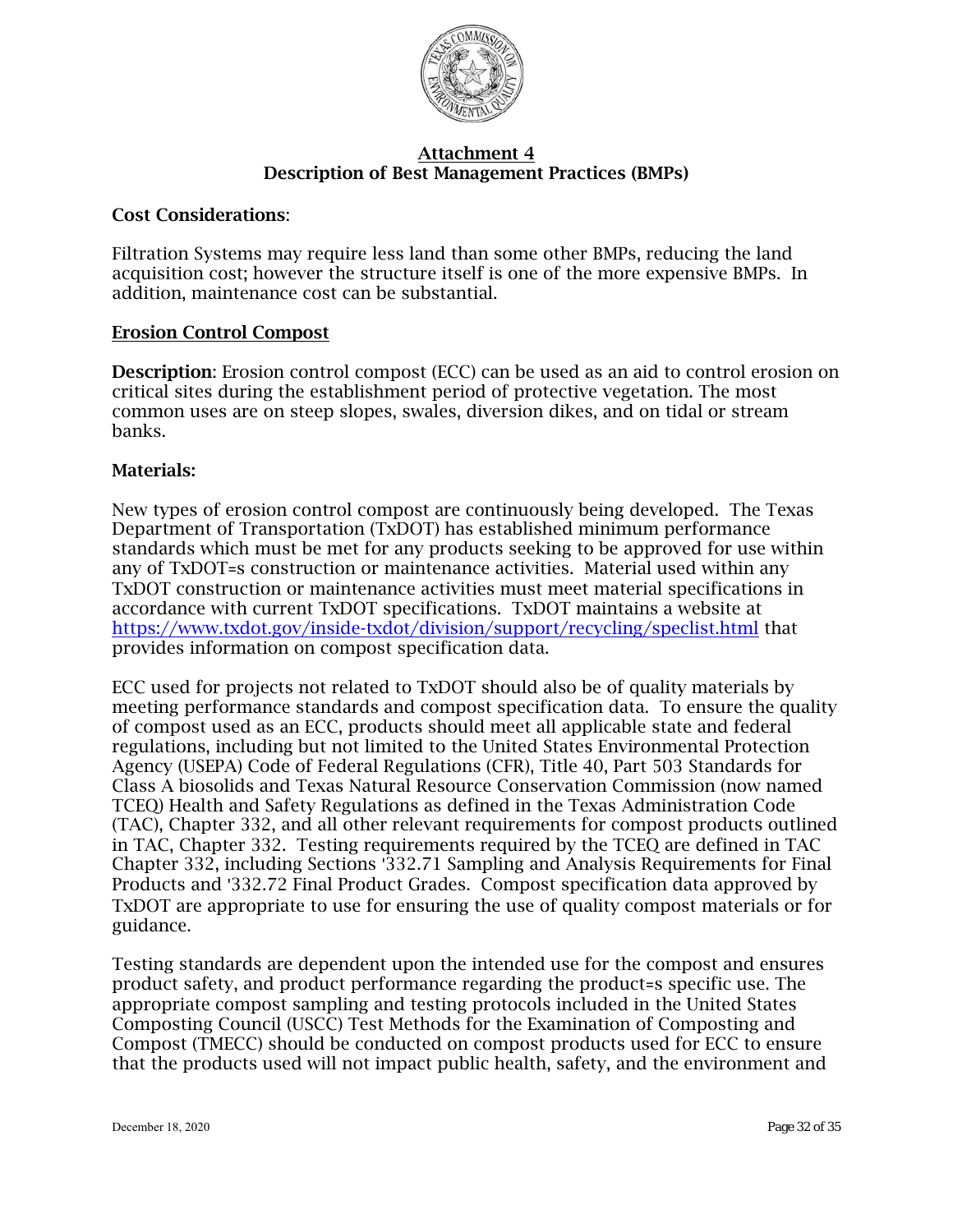

to promote production and marketing of quality composts that meet analytical standards. TMECC is a laboratory manual that provides protocols for the composting industry and test methods for compost analysis. TMECC provides protocols to sample, monitor, and analyze materials during all stages of the composting process. Numerous parameters that might be of concern in compost can be tested by following protocols or test methods listed in TMECC. TMECC information can be found at [https://www.compostingcouncil.org/page/tmecc.](https://www.compostingcouncil.org/page/tmecc) The USCC Seal of Testing Assurance (STA) program contains information regarding compost STA certification. STA program information can be found at [https://www.compostingcouncil.org/page/SealofTestingAssuranceSTA.](https://www.compostingcouncil.org/page/SealofTestingAssuranceSTA)

## Installation:

Install in accordance with current TxDOT specification.

- Use on slopes 3:1 or flatter.
- Apply a 2-inch uniform layer unless otherwise shown on the plans or as directed.
- When rolling is specified, use a light corrugated drum roller.

## Mulch and Compost Filter Socks

Description: Mulch and compost filter socks (erosion control logs) are used to intercept and detain sediment laden run-off from unprotected areas. When properly used, mulch and compost filter socks can be highly effective at controlling sediment from disturbed areas. They cause runoff to pond which allows heavier solids to settle. Mulch and compost filter socks are used during the period of construction near the perimeter of a disturbed area to intercept sediment while allowing water to percolate through. The sock should remain in place until the area is permanently stabilized. Mulch and compost filter socks may be installed in construction areas and temporarily moved during the day to allow construction activity provided it is replaced and properly anchored at the end of the day. Mulch and compost filter socks may be seeded to allow for quick vegetative growth and reduction in run-off velocity.

#### Materials:

New types of mulch and compost filter socks are continuously being developed. The Texas Department of Transportation (TxDOT) has established minimum performance standards which must be met for any products seeking to be approved for use within any of TxDOT=s construction or maintenance activities. Mulch and compost filter socks used within any TxDOT construction or maintenance activities must meet material specifications in accordance with TxDOT specification 5049. TxDOT maintains a website at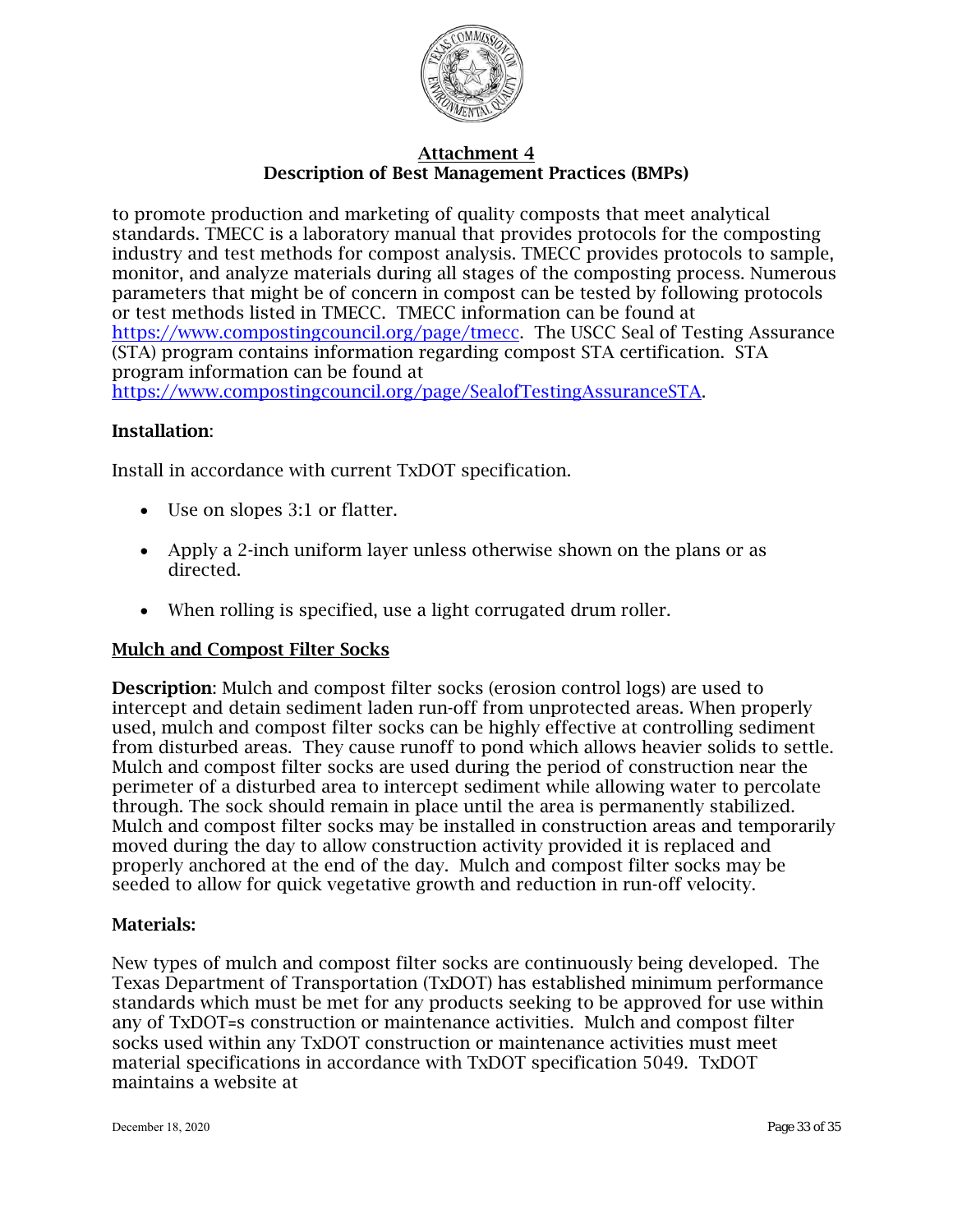

<https://www.txdot.gov/inside-txdot/division/support/recycling/speclist.html> that provides information on compost specification data.

Mulch and compost filter socks used for projects not related to TxDOT should also be of quality materials by meeting performance standards and compost specification data. To ensure the quality of compost used for mulch and compost filter socks, products should meet all applicable state and federal regulations, including but not limited to the United States Environmental Protection Agency (USEPA) Code of Federal Regulations (CFR), Title 40, Part 503 Standards for Class A biosolids and Texas Natural Resource Conservation Commission Health and Safety Regulations as defined in the Texas Administration Code (TAC), Chapter 332, and all other relevant requirements for compost products outlined in TAC, Chapter 332. Testing requirements required by the TCEQ are defined in TAC Chapter 332, including Sections '332.71 Sampling and Analysis Requirements for Final Products and '332.72 Final Product Grades. Compost specification data approved by TxDOT are appropriate to use for ensuring the use of quality compost materials or for guidance.

Testing standards are dependent upon the intended use for the compost and ensures product safety, and product performance regarding the product=s specific use. The appropriate compost sampling and testing protocols included in the United States Composting Council (USCC) Test Methods for the Examination of Composting and Compost (TMECC) should be conducted on compost products used for mulch and compost filter socks to ensure that the products used will not impact public health, safety, and the environment and to promote production and marketing of quality composts that meet analytical standards. TMECC is a laboratory manual that provides protocols for the composting industry and test methods for compost analysis. TMECC provides protocols to sample, monitor, and analyze materials during all stages of the composting process. Numerous parameters that might be of concern in compost can be tested by following protocols or test methods listed in TMECC. TMECC information can be found at [https://www.compostingcouncil.org/page/tmecc.](https://www.compostingcouncil.org/page/tmecc) The USCC Seal of Testing Assurance (STA) program contains information regarding compost STA certification. STA program information can be found at [https://www.compostingcouncil.org/page/SealofTestingAssuranceSTA.](http://tmecc.org/sta/STA_program_description.html)

- Install in accordance with TxDOT Special Specification 5049.
- Install socks (erosion control logs) near the downstream perimeter of a disturbed area to intercept sediment from sheet flow.
- Secure socks in a method adequate to prevent displacement as a result of normal rain events such that flow is not allowed under the socks.